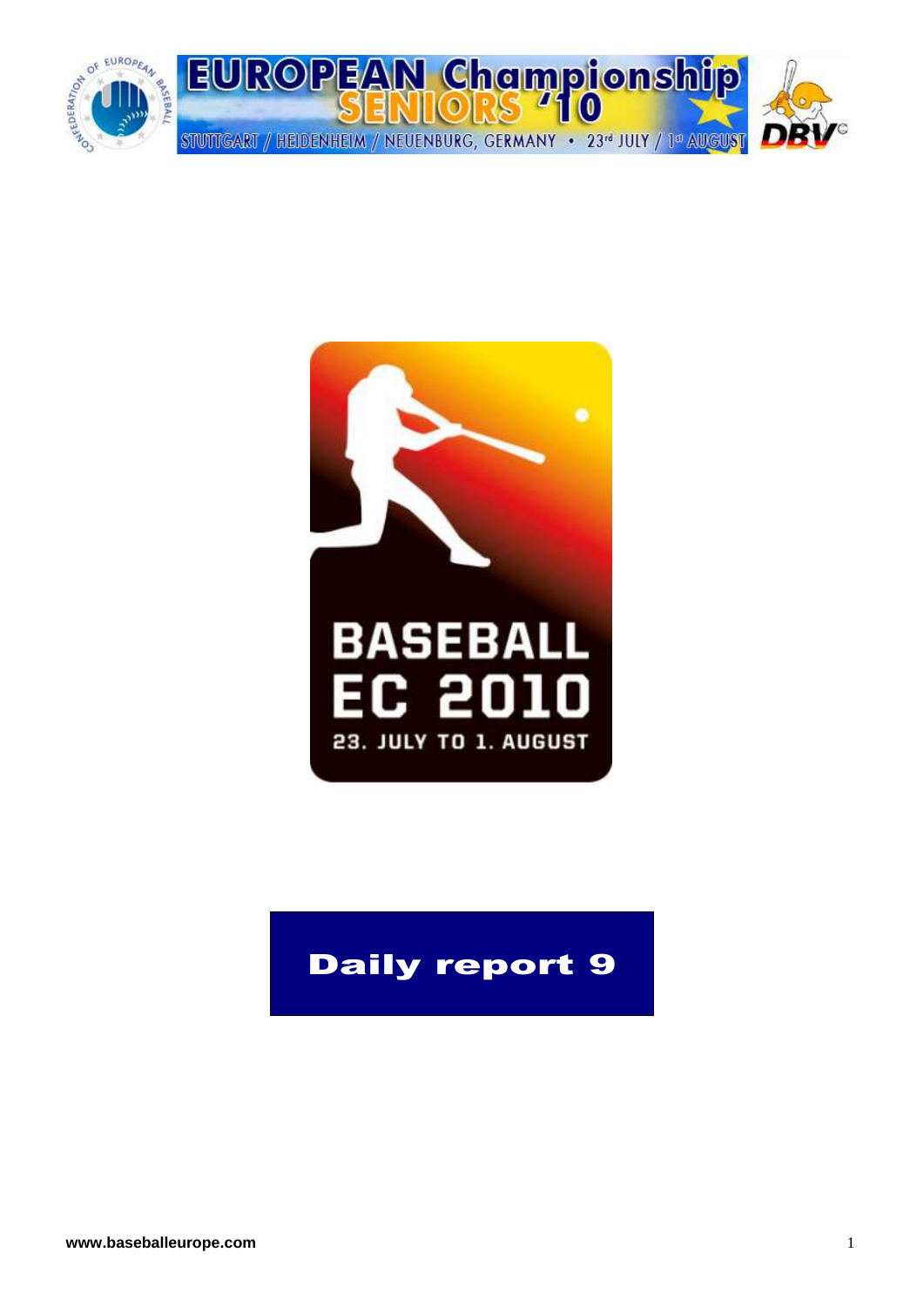

**Schedule** Game At time Ballpark Pool Home team Communication Visiting team Final Score Inn. Thursday 29th July 36 19:00 Stuttgart C Germany Germany Greece 17 – 8 Friday 30th July 33 10:30 Heidenheim Fi Great Britain Czech Republic 4 – 8 37 10:30 Stuttgart C I Sweden **I** France 3 – 2 34 14:30 Stuttgart C II Italy **B** France 9-2 38 14:30 Heidenheim C Greece Netherlands 0-10 8 35 18:00 Heidenheim C Netherlands Netherlands Sweden 15 – 0 5 39 19:00 Stuttgart C III taly **Germany 6 19:00 Stuttgart** Saturday 31st July 40 12:00 Stuttgart C Netherlands **Italy** Italy 41 17:00 Heidenheim C **Fr**ance **Greece – Greece – Greece – Greece – Greece – Greece – Greece – Greece – Greece – Greece – Greece – Greece – Greece – Greece – Greece – Greece – Greece – Greece – Greece – Greece – Greece – G** 42 17:00 Stuttgart C Germany **Sweden** Sweden – Sweden – Sweden – Sweden – Sweden – Sweden – Sweden – Sweden – Sweden – Sweden – Sweden – Sweden – Sweden – Sweden – Sweden – Sweden – Sweden – Sweden – Sweden – Sweden – Swed Sunday 1st August 43 14:00 Stuttgart Fi **O** :: N.1 :: 6 :: N.2 ::

**EUROPEAN Championship** 

STUTTGART / HEIDENHEIM / NEUENBURG, GERMANY · 23rd JULY / 1st AUGUS

10

In each game the home team is named first // \* home team will be decided by draw of lot \*\* German game 19:00 in Stuttgart // \*\*\* German game 17:00 in Stuttgart

|                | <b>Standing Pool C</b>     |           |           |                |            |                |
|----------------|----------------------------|-----------|-----------|----------------|------------|----------------|
| Pos            | Team                       | <b>GP</b> | <b>WO</b> | LO             | <b>AVG</b> | <b>GB</b>      |
| 1              | $\blacksquare$ Netherlands | 4         | 4         | 0              | 1000       | 0              |
| 2              | <b>T</b> Italy             | 4         | 3         | 1              | 750        |                |
| 3              | Germany                    | 4         | 2         | 2              | 500        | $\overline{2}$ |
| $\overline{4}$ | <b>E</b> Sweden            | 4         | 2         | $\overline{2}$ | 500        | $\overline{2}$ |
| $5\phantom{.}$ | Greece                     | 4         | 1         | 3              | 250        | 3              |
| $6\phantom{1}$ | <b>France</b>              | 4         | 0         | 4              |            | 4              |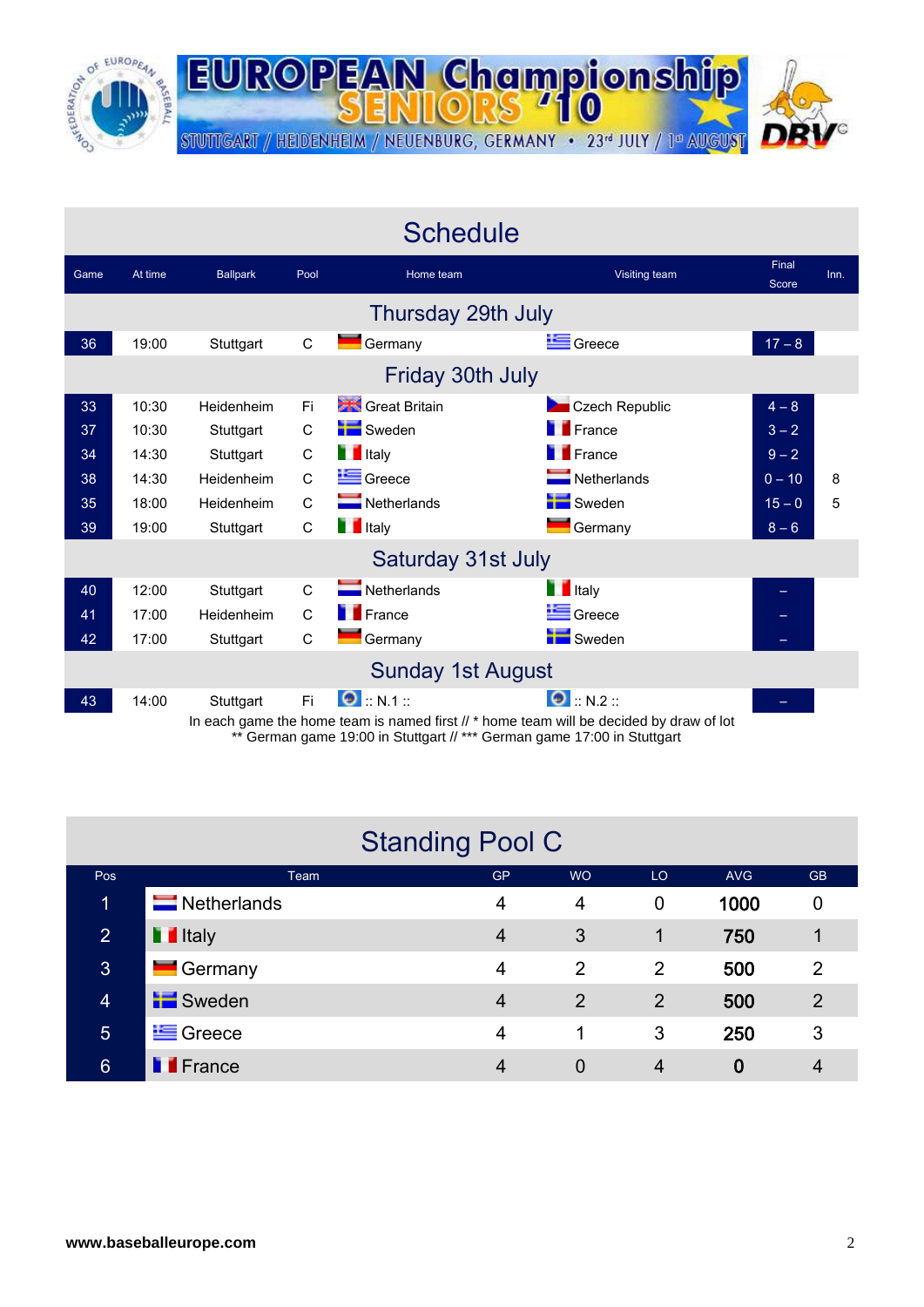

**EUROPEAN Championship** STUTTGART / HEIDENHEIM / NEUENBURG, GERMANY · 23<sup>rd</sup> JULY / 1st AUGUST



 $\mathsf{I}$ 

# **Game Summary 33**



## Great Britain **–** Czech Republic

Jul 30, 2010 at Heidenheim (Heidekoepfe Ballpark)

CZECH REPUBLIC 8 (1-0)

| Player                                                                                                                                                                                          | AВ                                                     | R                                                              |               | H BI              |              |                                | 2B 3B HR BB                             |                |                                                                             |                                                         |                    |                |                       |                                                                            |                 |                | SB CS HP SH SF SO IBB KL GDP   |                         |                          | PO                                                                          | Α                        | Е                             |                             |    |
|-------------------------------------------------------------------------------------------------------------------------------------------------------------------------------------------------|--------------------------------------------------------|----------------------------------------------------------------|---------------|-------------------|--------------|--------------------------------|-----------------------------------------|----------------|-----------------------------------------------------------------------------|---------------------------------------------------------|--------------------|----------------|-----------------------|----------------------------------------------------------------------------|-----------------|----------------|--------------------------------|-------------------------|--------------------------|-----------------------------------------------------------------------------|--------------------------|-------------------------------|-----------------------------|----|
| HAJTMAR SS                                                                                                                                                                                      | 5                                                      | $\mathbf{1}$                                                   | 2             | 2                 |              | $\mathbf{1}$                   | $\circ$                                 | 0              | $\circ$                                                                     | 0                                                       | $\circ$            | 0              | $\circ$               | 0                                                                          | $\circ$         |                | 0                              | $\Omega$                | $\Omega$                 | $\mathcal{L}$                                                               | 1                        | $\overline{c}$                |                             |    |
| SCHNEIDER 2b                                                                                                                                                                                    | 3 <sup>7</sup>                                         | 1                                                              | 2             | $\Omega$          |              | $\mathbf{1}$                   | $\Omega$                                | $\Omega$       | $\mathbf{1}$                                                                | $\Omega$                                                | $\Omega$           | $\mathbf{1}$   | $\Omega$              | $\Omega$                                                                   | $\Omega$        |                | $\Omega$                       | $\Omega$                | $\Omega$                 | $\mathbf{1}$                                                                | $4 \quad$                | $\Omega$                      |                             |    |
| POLANSKY 3b                                                                                                                                                                                     |                                                        | 4 0 1 1                                                        |               |                   |              | $\circ$                        | $\mathbf{0}$                            | $\circ$        | $\overline{0}$                                                              | $\mathbf 0$                                             | $\circ$            | $\circ$        | $\circ$               | $\overline{1}$                                                             | $\circ$         |                | 0                              | 0                       | $\mathbf{1}$             | $\overline{0}$                                                              | $\overline{2}$           | $\circ$                       |                             |    |
| MALIK rf                                                                                                                                                                                        |                                                        | 4 0 1 1                                                        |               |                   |              | 1                              | $\circ$                                 | $\overline{0}$ | $\overline{1}$                                                              | $\circ$                                                 | $\overline{0}$     | $\bigcirc$     |                       | $0\quad 0$                                                                 | $\overline{1}$  |                | $0\quad1$                      |                         | $\circ$                  | $3 \quad 0$                                                                 |                          | $\mathbf 0$                   |                             |    |
| SLADEK 1b                                                                                                                                                                                       |                                                        | 3 0 0 0                                                        |               |                   |              | $\Omega$                       | $0 \quad 0$                             |                | $\mathbf{1}$                                                                |                                                         | $0 \quad 0$        | $\Omega$       |                       | $0 \quad 0$                                                                |                 | $\mathbf{1}$   | $0 \quad 1$                    |                         | $\Omega$                 | 5 0                                                                         |                          | $\Omega$                      |                             |    |
| DRONG pr                                                                                                                                                                                        |                                                        | 0 1 0 0                                                        |               |                   |              |                                | $0\quad 0\quad 0$                       |                | $\bigcirc$                                                                  | $0\quad 0$                                              |                    |                |                       | $\begin{matrix} 0 & 0 & 0 \end{matrix}$                                    | $\bigcirc$      |                | $0 \quad 0$                    |                         | $\circ$                  | $0\quad 0$                                                                  |                          | $\circ$                       |                             |    |
| BUDSKY 1b                                                                                                                                                                                       | $\mathbf{1}$                                           | $\begin{matrix} 0 & 0 & 0 \end{matrix}$                        |               |                   |              | $\circ$                        | $\overline{0}$                          | $\bigcirc$     | $\bigcirc$                                                                  |                                                         | $0\qquad 0$        | $\bigcirc$     |                       | $0\quad 0$                                                                 | $\Omega$        |                | $0 \quad 0$                    |                         | 0                        |                                                                             | $2 \quad 0$              | $\Omega$                      |                             |    |
| ONDRACEK 1f                                                                                                                                                                                     | $\mathbf{3}$                                           |                                                                |               | $3\quad 1\quad 0$ |              | $\overline{0}$                 |                                         | $0\quad 0$     | $\mathbf{1}$                                                                | 1 0                                                     |                    | $\circ$        |                       | 1 0                                                                        |                 | $\circ$        | $0\quad 0$                     |                         | 0                        |                                                                             | $1\quad 1$               | $\circ$                       |                             |    |
| DRABEK dh                                                                                                                                                                                       |                                                        | 4 0 1 1                                                        |               |                   |              | $0\quad 0$                     |                                         | $\overline{0}$ | $\overline{0}$                                                              |                                                         | $0\quad 0$         | $\overline{0}$ |                       | $0\quad 1$                                                                 | 2               |                | $0\quad 1$                     |                         | 0                        |                                                                             | $0\quad 0$               | $\mathbf{0}$                  |                             |    |
| VOJAK c                                                                                                                                                                                         |                                                        | 3 1 0 0<br>$3 \t1 \t1 \t2$                                     |               |                   |              | $\circ$                        | $\overline{0}$<br>$0 \quad 0 \quad 1$   | $\bigcirc$     | $\bigcirc$<br>$\circ$                                                       | $\mathbf{1}$<br>$\begin{matrix} 0 & 0 & 0 \end{matrix}$ | $\bigcirc$         | $\bigcirc$     |                       | $1 \quad 0 \quad 0$<br>$0\quad 1$                                          |                 | $\mathbf{1}$   | $0 \quad 0$<br>$0\quad 0$      |                         | 0<br>$\circ$             | $4\quad 0$                                                                  | 8 1                      | $\mathbf{1}$<br>$\mathbf{0}$  |                             |    |
| HRUSOVSKY cf                                                                                                                                                                                    |                                                        | $0\quad 0\quad 0\quad 0$                                       |               |                   |              | $0\quad 0$                     |                                         | $\overline{0}$ | $\overline{0}$                                                              |                                                         |                    |                |                       |                                                                            |                 |                | $0\quad 0$                     |                         | $\circ$                  | $0\quad 0$                                                                  |                          | $\mathbf{0}$                  |                             |    |
| GAJDOS p<br>MINARIK p                                                                                                                                                                           | $\begin{matrix} 0 & 0 & 0 & 0 \end{matrix}$            |                                                                |               |                   |              |                                |                                         |                | $\begin{matrix} 0 & 0 & 0 & 0 \end{matrix}$                                 |                                                         | $0\quad 0\quad 0$  |                |                       | $0 \quad 0 \quad 0$                                                        |                 |                | $0 \quad 0$                    |                         | $\circ$                  | 0 <sup>3</sup>                                                              |                          | $\Omega$                      |                             |    |
| BOKAJ p                                                                                                                                                                                         |                                                        | $\begin{array}{ccccccccccccc}\n0 & 0 & 0 & 0 & 0\n\end{array}$ |               |                   |              |                                |                                         |                | $\begin{array}{ccccccccc}\n0 & 0 & 0 & 0\n\end{array}$                      |                                                         |                    |                |                       | $0 \t0 \t0 \t0 \t0 \t0$                                                    |                 |                |                                |                         |                          | 0 0 0 1 0                                                                   |                          | $\mathbf{0}$                  |                             |    |
| REHACEK p                                                                                                                                                                                       | $\begin{array}{ccccccccc}\n0 & 0 & 0 & 0\n\end{array}$ |                                                                |               |                   |              | $\circ$                        | $\circ$                                 | $\overline{0}$ | $\overline{0}$                                                              | $\circ$                                                 |                    |                |                       | $\begin{array}{ccccccccccccccccc} & 0 & 0 & 0 & 0 & 0 & 0 \end{array}$     |                 |                |                                |                         |                          | $0\quad 0\quad 0\quad 0\quad 0$                                             |                          | 0                             |                             |    |
| KUBAT p                                                                                                                                                                                         | $\mathbf{0}$                                           | $\begin{matrix} 0 & 0 & 0 \end{matrix}$                        |               |                   |              | $\circ$                        | $\circ$                                 | $\circ$        | $\overline{0}$                                                              | $\circ$                                                 | $\overline{0}$     | $\overline{0}$ | $\overline{0}$        | $\overline{0}$                                                             | $\overline{0}$  |                | $0\quad 0$                     |                         | $\overline{0}$           | $0\quad 0$                                                                  |                          | 0                             |                             |    |
| Totals                                                                                                                                                                                          | 33                                                     | 8                                                              | - 9           | 7                 |              | 3                              | 0                                       | $\mathbf{1}$   | 4                                                                           | 2                                                       | $\bigcirc$         | $\mathbf{1}$   | $\mathbf{2}^{\prime}$ |                                                                            | 3               | 5              | $\Omega$                       | $\overline{\mathbf{3}}$ | 1                        | 27 12                                                                       |                          | 3                             |                             |    |
|                                                                                                                                                                                                 |                                                        |                                                                |               |                   |              |                                |                                         |                |                                                                             |                                                         |                    |                |                       |                                                                            |                 |                |                                |                         |                          |                                                                             |                          |                               |                             |    |
|                                                                                                                                                                                                 |                                                        |                                                                |               |                   |              |                                |                                         |                | GREAT BRITAIN 4 (0-1)                                                       |                                                         |                    |                |                       |                                                                            |                 |                |                                |                         |                          |                                                                             |                          |                               |                             |    |
| Player                                                                                                                                                                                          | AB                                                     | R                                                              |               | H BI              |              |                                | 2B 3B HR BB                             |                |                                                                             |                                                         |                    |                |                       |                                                                            |                 |                | SB CS HP SH SF SO IBB KL GDP   |                         |                          | PO A                                                                        |                          | – E                           |                             |    |
| KLIJN 2b                                                                                                                                                                                        | 4 1                                                    |                                                                | 2             | 1                 |              | $\circ$                        | $\mathbf{0}$                            | 0              | $\circ$                                                                     | 0                                                       | $\circ$            | $\circ$        | $\circ$               | $\mathbf{1}$                                                               | 2               |                | 0                              | 0                       | 0                        | 2                                                                           | $\circ$                  | 0                             |                             |    |
| FALLS rf                                                                                                                                                                                        |                                                        | $5 \quad 1$                                                    | 3             | <sup>1</sup>      |              | 1                              | $\Omega$                                | $\Omega$       | $\Omega$                                                                    | $\mathbf{0}$                                            | $\bigcirc$         | $\Omega$       |                       | $0 \quad 0$                                                                | $\mathbf{1}$    |                | $\Omega$                       | $\Omega$                | $\Omega$                 |                                                                             | $1\quad1$                | $\Omega$                      |                             |    |
| MCGRAW 1f                                                                                                                                                                                       |                                                        | $5 \quad 0 \quad 1$                                            |               | $\overline{1}$    |              |                                | $0\quad 0\quad 0$                       |                | $\overline{0}$                                                              |                                                         |                    |                |                       | $\begin{array}{ccccccccccccccccc} & 0 & 0 & 0 & 0 & 0 & 0 \end{array}$     | $\overline{0}$  |                | $0\quad 0$                     |                         | $\circ$                  | 4 0 0                                                                       |                          |                               |                             |    |
| WILEY 1b                                                                                                                                                                                        |                                                        | 3 0 1 1                                                        |               |                   |              |                                |                                         |                | 0 0 0 1                                                                     |                                                         |                    |                |                       |                                                                            | $\overline{0}$  |                |                                |                         |                          | 0 0 0 7 0                                                                   |                          | $\circ$                       |                             |    |
| EVANS c                                                                                                                                                                                         |                                                        | 4 0 0 0                                                        |               |                   |              |                                |                                         |                | $0\quad 0\quad 0\quad 0$                                                    |                                                         |                    |                |                       |                                                                            |                 | $\mathbf{1}$   | $0\quad 1$                     |                         |                          | 1 5 0                                                                       |                          | $\Omega$                      |                             |    |
| ROMANCHUK dh                                                                                                                                                                                    |                                                        | 4 0 0 0                                                        |               |                   |              |                                |                                         |                | $0\quad 0\quad 0\quad 0$                                                    |                                                         |                    |                |                       | 0 0 0 0 0 1                                                                |                 |                | $0\quad 1\quad 0$              |                         |                          | $0\quad 0$                                                                  |                          | 0                             |                             |    |
| JOHNSON 3b                                                                                                                                                                                      |                                                        | 3 1 0 0                                                        |               |                   |              |                                |                                         |                | $0 \t 0 \t 0 \t 1$                                                          |                                                         |                    |                |                       | 0 0 0 0 0 1                                                                |                 |                |                                |                         |                          | 0 0 0 3 4                                                                   |                          | $\circ$                       |                             |    |
| MARCELINO cf                                                                                                                                                                                    |                                                        | 3 1 1 0                                                        |               |                   |              |                                | $\begin{matrix} 0 & 0 & 0 \end{matrix}$ |                | $\mathbf{1}$                                                                |                                                         |                    |                |                       | $\begin{array}{ccccccccccccccccc} & 0 & 0 & 0 & 0 & 0 & 0 & \end{array}$   | $\mathbf{1}$    |                | $0\quad 1$                     |                         |                          | $0 \qquad 3 \qquad 0$                                                       |                          | $\mathbf{1}$                  |                             |    |
| WHITEHEAD SS                                                                                                                                                                                    |                                                        | 3 0 2 0                                                        |               |                   |              |                                | $\begin{matrix} 0 & 0 & 0 \end{matrix}$ |                | $\overline{0}$                                                              |                                                         |                    |                |                       | 0 0 1 0 0 0                                                                |                 |                |                                |                         |                          | 0 0 0 2 1                                                                   |                          | $\mathbf{1}$                  |                             |    |
| SMITH p                                                                                                                                                                                         |                                                        | $0\quad 0\quad 0\quad 0$<br>$0\quad 0\quad 0\quad 0$           |               |                   |              |                                |                                         |                | $\begin{array}{ccccccccc}\n0 & 0 & 0 & 0\n\end{array}$<br>$0\quad 0\quad 0$ |                                                         |                    |                |                       | $\begin{array}{ccccccccccccccccc} & 0 & 0 & 0 & 0 & 0 & 0 & 0 \end{array}$ |                 | $\circ$        |                                |                         |                          | $\begin{matrix} 0 & 0 & 0 & 0 & 0 \end{matrix}$<br>$0\quad 0\quad 0\quad 0$ | 2                        | $\mathbf 0$<br>$\overline{c}$ |                             |    |
| SPRAGG p                                                                                                                                                                                        | $\circ$                                                | $\begin{matrix}0&0\end{matrix}$                                |               | $\overline{0}$    |              | $\overline{0}$<br>$\mathbf{0}$ | $\mathbf{0}$                            | 0              | $\overline{0}$                                                              | $\mathbf{0}$                                            | $\circ$            | $\mathbf{0}$   | $\circ$               | $0\quad 0\quad 0\quad 0\quad 0$<br>$\circ$                                 | $\mathbf 0$     |                | 0                              | $\circ$                 | $\mathbf{0}$             | $\circ$                                                                     | $\circ$                  | 0                             |                             |    |
| RENERY p<br>$\texttt{Totals} \dots \dots$                                                                                                                                                       | 34                                                     | 4 10                                                           |               | $\overline{4}$    |              | $\mathbf{1}$                   | $\circ$                                 | $\Omega$       | 3                                                                           | $\Omega$                                                | $\Omega$           | $\mathbf{1}$   | $\circ$               | $\mathbf{1}$                                                               | $7\phantom{.0}$ |                | $\Omega$                       | 3                       | $\mathbf{1}$             | 27                                                                          | 8                        | 4                             |                             |    |
|                                                                                                                                                                                                 |                                                        |                                                                |               |                   |              |                                |                                         |                |                                                                             |                                                         |                    |                |                       |                                                                            |                 |                |                                |                         |                          |                                                                             |                          |                               |                             |    |
| CZECH REPUBLIC<br>--------------------------------------                                                                                                                                        |                                                        |                                                                |               | IP H R ER BB SO   |              |                                |                                         |                |                                                                             |                                                         |                    |                |                       |                                                                            |                 |                | WP HB BK IBB SH SF CI 2B 3B HR |                         |                          |                                                                             | AB BF                    |                               | FO GO                       | ΝP |
| GAJDOS                                                                                                                                                                                          |                                                        |                                                                | $1.2 \quad 7$ |                   | 3            | $\mathbf{3}$                   | $\circ$                                 | $\overline{0}$ | 0                                                                           |                                                         | $\circ$<br>$\circ$ |                | 0                     | 0                                                                          | $\mathbf{1}$    | 0              |                                | 0<br>$\mathbf{1}$       | $\overline{0}$           |                                                                             | 10 11                    |                               | 3 1                         | 39 |
| MINARIK $W, 1-0$                                                                                                                                                                                |                                                        | 4.1                                                            |               | $\overline{2}$    | $\circ$      | 0                              | 0                                       | $\overline{4}$ | 0                                                                           | $\mathbf{1}$                                            | 0                  |                | 0                     | 0                                                                          | $\circ$         | 0              | 0                              | 0                       | $\overline{\phantom{0}}$ |                                                                             | 16 17                    | 4                             | $4\phantom{.0}\phantom{.0}$ | 61 |
| BOKAJ                                                                                                                                                                                           |                                                        |                                                                |               | $1.2 \t 0 \t 0$   |              |                                | $0 \quad 1 \quad 1$                     |                | 0                                                                           | $\overline{0}$                                          | $\overline{0}$     | $\overline{0}$ |                       | 0                                                                          | $\circ$         | $\overline{0}$ | 0                              |                         | $0\quad 0$               | 3                                                                           | 4                        |                               | $0\quad 2$                  | 15 |
| REHACEK                                                                                                                                                                                         |                                                        | 0.1                                                            |               | $\overline{0}$    | $\mathbf{1}$ | $\mathbf{1}$                   | 2                                       | $\overline{1}$ | 0                                                                           | $\circ$                                                 | 0                  |                | $\circ$               | 0                                                                          | $\mathbf{0}$    | $\circ$        | 0                              | 0                       | $\overline{\phantom{0}}$ | $\mathbf{1}$                                                                | 3                        |                               | $0\quad 0$                  | 17 |
| KUBAT                                                                                                                                                                                           |                                                        | 1.0                                                            |               | $\mathbf{1}$      | $\circ$      | $\mathbf{0}$                   | $\Omega$                                | 1              | $\Omega$                                                                    | $\circ$                                                 | $\circ$            |                | 0                     | $\Omega$                                                                   | $\Omega$        | $\Omega$       | $\circ$                        | $\Omega$                | $\bigcirc$               | 4                                                                           | $\overline{4}$           | $\mathbf{1}$                  | $\overline{1}$              | 14 |
| GREAT BRITAIN<br>-----------------------------------                                                                                                                                            | IP H R ER BB SO                                        |                                                                |               |                   |              |                                |                                         |                |                                                                             |                                                         |                    |                |                       | WP HB BK IBB SH SF CI                                                      |                 |                |                                |                         |                          | 2B 3B HR AB BF                                                              |                          | --------------------          | FOGO NP                     |    |
| SMITH                                                                                                                                                                                           |                                                        | 2.0                                                            |               | $\frac{4}{3}$     | 2            | $\overline{c}$                 | 2                                       | 0              | 0                                                                           | 1                                                       | 0                  |                | 0                     | 0                                                                          | $\mathbb O$     | 0              | 2                              | 0                       | 1                        |                                                                             | 11 14                    | 4                             | $\overline{2}$              | 44 |
| SPRAGG $L, 0-1$                                                                                                                                                                                 |                                                        | 6.0                                                            |               | 5                 | 6            | $\mathbf{2}$                   | $\overline{c}$                          | $\overline{4}$ | $\mathbf{0}$                                                                | 0                                                       | $\mathbf{1}$       |                | 0                     | $\mathbf{2}$                                                               | 3               | $\circ$        | $1\,$                          | 0                       | $\circ$                  |                                                                             | 19 26                    | 8                             | $\sim$ 4                    | 77 |
| RENERY                                                                                                                                                                                          |                                                        |                                                                |               | $1.0 \quad 0$     |              |                                | $0 \t 0 \t 1$                           |                | $\circ$                                                                     |                                                         | $0\quad 0$         |                | $\circ$               | 0                                                                          | $\circ$         | $\circ$        |                                | $\circ$<br>$\circ$      | $\overline{0}$           | 3                                                                           | $\overline{\phantom{a}}$ |                               | $\mathbf{2}$<br>$\Omega$    | 15 |
| Umpires - HP: TAURELLI Marco (ITA) 1B: MAKOUCHETCHEV Serge (FRA) 3B: POSNY Christian (GER)<br>Start: 10:30<br>Weather: cloudy and sunny<br>SCOREKEEPERS: GILK Gerhard (GER) SCHULZE Peter (GER) | Time: 2:49                                             |                                                                |               |                   |              |                                | Attendance: 50                          |                |                                                                             |                                                         |                    |                |                       |                                                                            |                 |                |                                |                         |                          |                                                                             |                          |                               |                             |    |
| TC: STROEM Peter (SWE)                                                                                                                                                                          |                                                        |                                                                |               |                   |              |                                |                                         |                |                                                                             |                                                         |                    |                |                       |                                                                            |                 |                |                                |                         |                          |                                                                             |                          |                               |                             |    |

MINARIK faced 2 batters in the 7th.

REHACEK faced 2 batters in the 9th.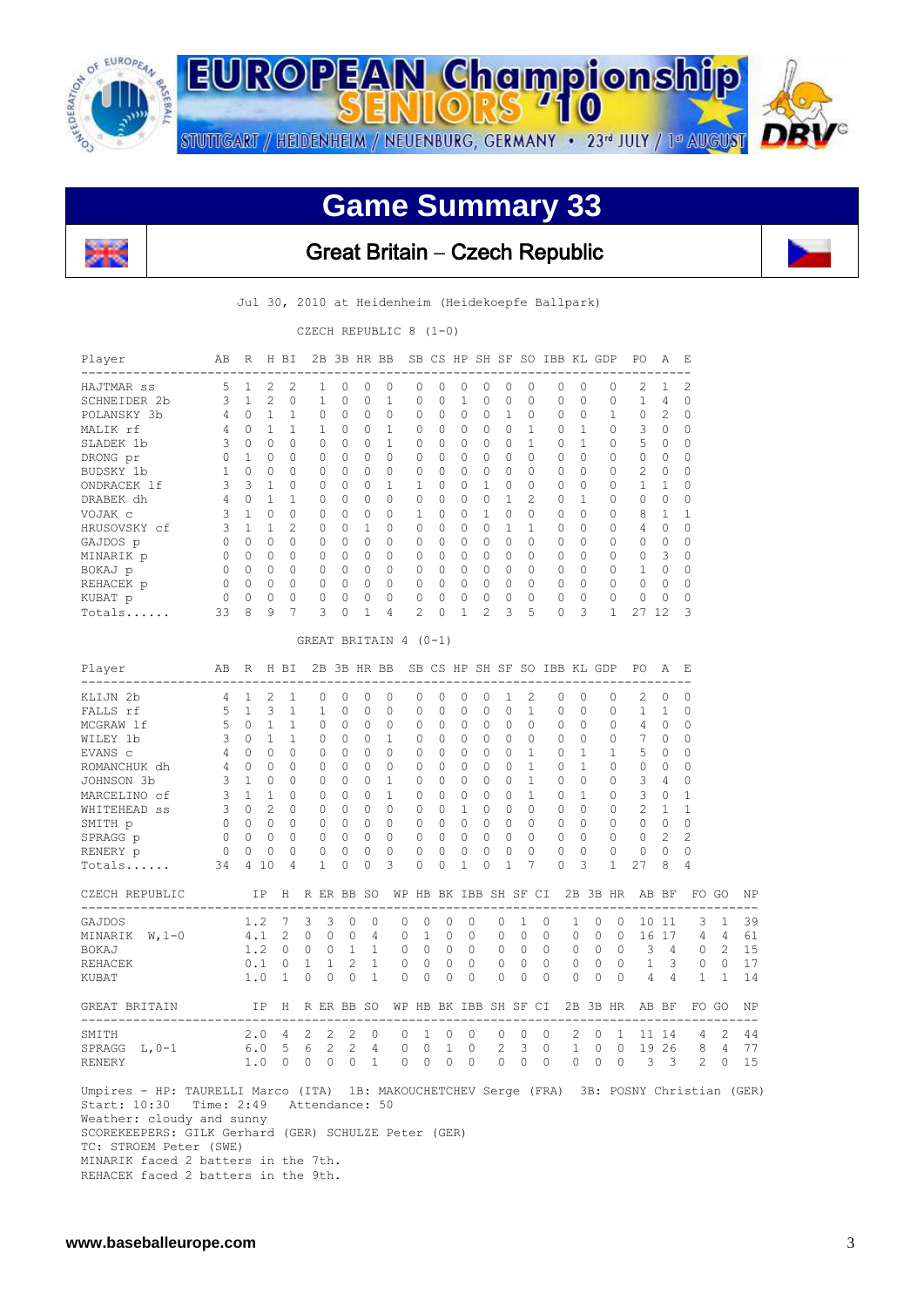

## **Game Summary 34**



Jul 30, 2010 at Stuttgart (TVC Stadium)

FRANCE  $2 (0-4)$ 

| $\circ$<br>0<br>$\Omega$<br>$\mathbf{0}$<br>$\circ$<br>$\mathbf{1}$<br>$\mathbf{0}$<br>$\circ$<br>$\Omega$<br>$\circ$<br>$\Omega$<br>$\mathbf{1}$<br>0<br>$\circ$<br>$\circ$<br>$\mathbf{0}$<br>$\overline{2}$<br>H BI<br>$\circ$<br>$\overline{c}$<br>1<br>$\circ$<br>$\overline{c}$<br>$\circ$<br>$\circ$<br>$\circ$ | 0<br>0<br>$\Omega$<br>0<br>0<br>$\Omega$<br>0<br>$\circ$<br>0<br>0<br>$\Omega$<br>$\circ$<br>0<br>$\Omega$<br>$\mathbf{0}$<br>0<br>$\Omega$<br>0<br>$\mathbf{0}$<br>0<br>$\circ$<br>$\Omega$<br>$\circ$<br>$\mathbf{0}$<br>$\circ$ | $\mathbf{0}$<br>0<br>$\Omega$<br>0<br>$\Omega$<br>$\mathbf{0}$<br>$\mathbf{0}$<br>0<br>$\Omega$<br>$\Omega$<br>$\Omega$<br>$\circ$<br>$\circ$<br>$\Omega$<br>$\circ$<br>$\mathbf{0}$<br>$\Omega$<br>0<br>$\mathbf{0}$<br>0<br>$\Omega$<br>$\Omega$<br>$\circ$<br>$\circ$ | $\circ$<br>0<br>$\Omega$<br>$\circ$<br>$\circ$<br>$\mathbf{1}$<br>$\circ$<br>$\circ$<br>$\circ$<br>0<br>$\Omega$<br>$\mathbf{1}$<br>0<br>$\Omega$<br>$\circ$<br>$\circ$<br>$\overline{c}$<br>$\circ$<br>$\mathbf{1}$<br>0<br>$\circ$<br>$\mathbf{1}$<br>$\circ$ | 0<br>0<br>$\Omega$<br>0<br>$\Omega$<br>$\Omega$<br>$\mathbf{0}$<br>0<br>$\Omega$<br>$\Omega$<br>$\Omega$<br>$\circ$<br>0<br>$\Omega$<br>0<br>0<br>$\Omega$<br>ITALY $9(2-1)$<br>2B 3B HR BB<br>$\mathbf{1}$<br>$\mathbf{1}$<br>$\mathbf{1}$<br>$\mathbf{1}$<br>$\mathbf{1}$<br>0 | $\Omega$<br>0<br>$\Omega$<br>$\mathbf{0}$<br>0<br>$\mathbf{0}$<br>$\mathbf{0}$<br>$\mathbf{0}$<br>$\mathbf{0}$<br>$\mathbf{0}$<br>$\Omega$<br>$\mathbf{0}$<br>0<br>$\Omega$<br>0<br>$\mathbf{0}$<br>$\Omega$<br>0<br>0<br>1<br>0<br>$\Omega$ | 0<br>0<br>$\Omega$<br>$\circ$<br>$\circ$<br>$\circ$<br>$\circ$<br>$\circ$<br>$\circ$<br>$\circ$<br>$\Omega$<br>$\circ$<br>$\circ$<br>$\Omega$<br>$\circ$<br>$\circ$<br>$\Omega$<br>$\circ$<br>$\circ$<br>$\mathbf{0}$<br>$\circ$ | 0<br>0<br>1<br>0<br>$\circ$<br>0<br>$\mathbf{0}$<br>0<br>0<br>$\Omega$<br>$\Omega$<br>0<br>0<br>$\Omega$<br>$\circ$<br>$\mathbf{0}$<br>$\mathbf{1}$<br>0<br>$\mathbf{1}$<br>0<br>$\mathbf{1}$ | $\circ$<br>0<br>$\Omega$<br>$\circ$<br>0<br>$\mathbf{0}$<br>$\circ$<br>0<br>$\Omega$<br>$\circ$<br>$\Omega$<br>0<br>$\circ$<br>$\Omega$<br>0<br>$\Omega$<br>$\mathbf{0}$<br>$\mathbf{0}$<br>$\mathbf{0}$<br>0 | 0<br>0<br>$\Omega$<br>$\circ$<br>$\circ$<br>$\Omega$<br>0<br>0<br>$\Omega$<br>0<br>$\Omega$<br>$\circ$<br>$\circ$<br>$\Omega$<br>$\circ$<br>$\Omega$<br>0<br>0<br>0 | 1<br>2<br>$\Omega$<br>$\circ$<br>2<br>$\mathbf{1}$<br>$\mathbf{1}$<br>$\circ$<br>$\overline{2}$<br>$\mathbf{1}$<br>$\mathbf{1}$<br>$\mathbf{1}$<br>$\mathbf{1}$<br>$\Omega$<br>0<br>$\circ$<br>013<br>0<br>0 | 0<br>0<br>$\Omega$<br>$\circ$<br>$\Omega$<br>$\circ$<br>$\mathbf{0}$<br>$\circ$<br>$\Omega$<br>$\circ$<br>$\Omega$<br>$\circ$<br>$\circ$<br>$\Omega$<br>$\circ$<br>$\Omega$<br>$\Omega$<br>SB CS HP SH SF SO IBB KL GDP<br>$\circ$<br>$\circ$ | $\circ$<br>$\overline{c}$<br>$\Omega$<br>$\circ$<br>1<br>$\mathbf{1}$<br>$\circ$<br>0<br>$\mathbf{1}$<br>$\mathbf{1}$<br>1<br>$\circ$<br>0<br>$\Omega$<br>$\Omega$<br>$\Omega$<br>7<br>$\Omega$<br>$\circ$ |                                                     | 0<br>0<br>$\Omega$<br>0<br>0<br>$\Omega$<br>0<br>0<br>$\Omega$<br>0<br>0<br>0<br>0<br>$\Omega$<br>0<br>0<br>$\Omega$<br>0<br>0<br>0 | 2<br>11<br>$\mathbf{1}$<br>0<br>0<br>$\mathbf{1}$<br>$\mathbf{1}$<br>$\mathbf{1}$<br>2<br>1<br>$\mathbf{1}$<br>3<br>0<br>$\Omega$<br>0<br>$\circ$<br>24<br>PO<br>2<br>$\circ$<br>2 | 5<br>0<br>$\mathbf{1}$<br>$\circ$<br>0<br>$\circ$<br>$\circ$<br>1<br>$\circ$<br>$\mathbf{1}$<br>$\Omega$<br>$\circ$<br>0<br>1<br>$\circ$<br>$\circ$<br>9<br>Α<br>$\circ$<br>3<br>0 | 0<br>0<br>1<br>$\mathbf 0$<br>0<br>0<br>0<br>0<br>0<br>0<br>0<br>0<br>0<br>0<br>0<br>0<br>1<br>Е<br>$\mathbf 0$<br>0<br>0 |                     |                                        |
|------------------------------------------------------------------------------------------------------------------------------------------------------------------------------------------------------------------------------------------------------------------------------------------------------------------------|------------------------------------------------------------------------------------------------------------------------------------------------------------------------------------------------------------------------------------|--------------------------------------------------------------------------------------------------------------------------------------------------------------------------------------------------------------------------------------------------------------------------|-----------------------------------------------------------------------------------------------------------------------------------------------------------------------------------------------------------------------------------------------------------------|----------------------------------------------------------------------------------------------------------------------------------------------------------------------------------------------------------------------------------------------------------------------------------|----------------------------------------------------------------------------------------------------------------------------------------------------------------------------------------------------------------------------------------------|----------------------------------------------------------------------------------------------------------------------------------------------------------------------------------------------------------------------------------|-----------------------------------------------------------------------------------------------------------------------------------------------------------------------------------------------|---------------------------------------------------------------------------------------------------------------------------------------------------------------------------------------------------------------|---------------------------------------------------------------------------------------------------------------------------------------------------------------------|--------------------------------------------------------------------------------------------------------------------------------------------------------------------------------------------------------------|-----------------------------------------------------------------------------------------------------------------------------------------------------------------------------------------------------------------------------------------------|------------------------------------------------------------------------------------------------------------------------------------------------------------------------------------------------------------|-----------------------------------------------------|-------------------------------------------------------------------------------------------------------------------------------------|------------------------------------------------------------------------------------------------------------------------------------------------------------------------------------|------------------------------------------------------------------------------------------------------------------------------------------------------------------------------------|---------------------------------------------------------------------------------------------------------------------------|---------------------|----------------------------------------|
|                                                                                                                                                                                                                                                                                                                        |                                                                                                                                                                                                                                    |                                                                                                                                                                                                                                                                          |                                                                                                                                                                                                                                                                 |                                                                                                                                                                                                                                                                                  |                                                                                                                                                                                                                                              |                                                                                                                                                                                                                                  |                                                                                                                                                                                               |                                                                                                                                                                                                               |                                                                                                                                                                     |                                                                                                                                                                                                              |                                                                                                                                                                                                                                               |                                                                                                                                                                                                            |                                                     |                                                                                                                                     |                                                                                                                                                                                    |                                                                                                                                                                                    |                                                                                                                           |                     |                                        |
|                                                                                                                                                                                                                                                                                                                        |                                                                                                                                                                                                                                    |                                                                                                                                                                                                                                                                          |                                                                                                                                                                                                                                                                 |                                                                                                                                                                                                                                                                                  |                                                                                                                                                                                                                                              |                                                                                                                                                                                                                                  |                                                                                                                                                                                               |                                                                                                                                                                                                               |                                                                                                                                                                     |                                                                                                                                                                                                              |                                                                                                                                                                                                                                               |                                                                                                                                                                                                            |                                                     |                                                                                                                                     |                                                                                                                                                                                    |                                                                                                                                                                                    |                                                                                                                           |                     |                                        |
|                                                                                                                                                                                                                                                                                                                        |                                                                                                                                                                                                                                    |                                                                                                                                                                                                                                                                          |                                                                                                                                                                                                                                                                 |                                                                                                                                                                                                                                                                                  |                                                                                                                                                                                                                                              |                                                                                                                                                                                                                                  |                                                                                                                                                                                               |                                                                                                                                                                                                               |                                                                                                                                                                     |                                                                                                                                                                                                              |                                                                                                                                                                                                                                               |                                                                                                                                                                                                            |                                                     |                                                                                                                                     |                                                                                                                                                                                    |                                                                                                                                                                                    |                                                                                                                           |                     |                                        |
|                                                                                                                                                                                                                                                                                                                        |                                                                                                                                                                                                                                    |                                                                                                                                                                                                                                                                          |                                                                                                                                                                                                                                                                 |                                                                                                                                                                                                                                                                                  |                                                                                                                                                                                                                                              |                                                                                                                                                                                                                                  |                                                                                                                                                                                               |                                                                                                                                                                                                               |                                                                                                                                                                     |                                                                                                                                                                                                              |                                                                                                                                                                                                                                               |                                                                                                                                                                                                            |                                                     |                                                                                                                                     |                                                                                                                                                                                    |                                                                                                                                                                                    |                                                                                                                           |                     |                                        |
|                                                                                                                                                                                                                                                                                                                        |                                                                                                                                                                                                                                    |                                                                                                                                                                                                                                                                          |                                                                                                                                                                                                                                                                 |                                                                                                                                                                                                                                                                                  |                                                                                                                                                                                                                                              |                                                                                                                                                                                                                                  |                                                                                                                                                                                               |                                                                                                                                                                                                               |                                                                                                                                                                     |                                                                                                                                                                                                              |                                                                                                                                                                                                                                               |                                                                                                                                                                                                            |                                                     |                                                                                                                                     |                                                                                                                                                                                    |                                                                                                                                                                                    |                                                                                                                           |                     |                                        |
|                                                                                                                                                                                                                                                                                                                        |                                                                                                                                                                                                                                    |                                                                                                                                                                                                                                                                          |                                                                                                                                                                                                                                                                 |                                                                                                                                                                                                                                                                                  |                                                                                                                                                                                                                                              |                                                                                                                                                                                                                                  |                                                                                                                                                                                               |                                                                                                                                                                                                               |                                                                                                                                                                     |                                                                                                                                                                                                              |                                                                                                                                                                                                                                               |                                                                                                                                                                                                            |                                                     |                                                                                                                                     |                                                                                                                                                                                    |                                                                                                                                                                                    |                                                                                                                           |                     |                                        |
|                                                                                                                                                                                                                                                                                                                        |                                                                                                                                                                                                                                    |                                                                                                                                                                                                                                                                          |                                                                                                                                                                                                                                                                 |                                                                                                                                                                                                                                                                                  |                                                                                                                                                                                                                                              |                                                                                                                                                                                                                                  |                                                                                                                                                                                               |                                                                                                                                                                                                               |                                                                                                                                                                     |                                                                                                                                                                                                              |                                                                                                                                                                                                                                               |                                                                                                                                                                                                            |                                                     |                                                                                                                                     |                                                                                                                                                                                    |                                                                                                                                                                                    |                                                                                                                           |                     |                                        |
|                                                                                                                                                                                                                                                                                                                        |                                                                                                                                                                                                                                    |                                                                                                                                                                                                                                                                          |                                                                                                                                                                                                                                                                 |                                                                                                                                                                                                                                                                                  |                                                                                                                                                                                                                                              |                                                                                                                                                                                                                                  |                                                                                                                                                                                               |                                                                                                                                                                                                               |                                                                                                                                                                     |                                                                                                                                                                                                              |                                                                                                                                                                                                                                               |                                                                                                                                                                                                            |                                                     |                                                                                                                                     |                                                                                                                                                                                    |                                                                                                                                                                                    |                                                                                                                           |                     |                                        |
|                                                                                                                                                                                                                                                                                                                        |                                                                                                                                                                                                                                    |                                                                                                                                                                                                                                                                          |                                                                                                                                                                                                                                                                 |                                                                                                                                                                                                                                                                                  |                                                                                                                                                                                                                                              |                                                                                                                                                                                                                                  |                                                                                                                                                                                               |                                                                                                                                                                                                               |                                                                                                                                                                     |                                                                                                                                                                                                              |                                                                                                                                                                                                                                               |                                                                                                                                                                                                            |                                                     |                                                                                                                                     |                                                                                                                                                                                    |                                                                                                                                                                                    |                                                                                                                           |                     |                                        |
|                                                                                                                                                                                                                                                                                                                        |                                                                                                                                                                                                                                    |                                                                                                                                                                                                                                                                          |                                                                                                                                                                                                                                                                 |                                                                                                                                                                                                                                                                                  |                                                                                                                                                                                                                                              |                                                                                                                                                                                                                                  |                                                                                                                                                                                               |                                                                                                                                                                                                               |                                                                                                                                                                     |                                                                                                                                                                                                              |                                                                                                                                                                                                                                               |                                                                                                                                                                                                            |                                                     |                                                                                                                                     |                                                                                                                                                                                    |                                                                                                                                                                                    |                                                                                                                           |                     |                                        |
|                                                                                                                                                                                                                                                                                                                        |                                                                                                                                                                                                                                    |                                                                                                                                                                                                                                                                          |                                                                                                                                                                                                                                                                 |                                                                                                                                                                                                                                                                                  |                                                                                                                                                                                                                                              |                                                                                                                                                                                                                                  |                                                                                                                                                                                               |                                                                                                                                                                                                               |                                                                                                                                                                     |                                                                                                                                                                                                              |                                                                                                                                                                                                                                               |                                                                                                                                                                                                            |                                                     |                                                                                                                                     |                                                                                                                                                                                    |                                                                                                                                                                                    |                                                                                                                           |                     |                                        |
|                                                                                                                                                                                                                                                                                                                        |                                                                                                                                                                                                                                    |                                                                                                                                                                                                                                                                          |                                                                                                                                                                                                                                                                 |                                                                                                                                                                                                                                                                                  |                                                                                                                                                                                                                                              |                                                                                                                                                                                                                                  |                                                                                                                                                                                               |                                                                                                                                                                                                               |                                                                                                                                                                     |                                                                                                                                                                                                              |                                                                                                                                                                                                                                               |                                                                                                                                                                                                            |                                                     |                                                                                                                                     |                                                                                                                                                                                    |                                                                                                                                                                                    |                                                                                                                           |                     |                                        |
|                                                                                                                                                                                                                                                                                                                        |                                                                                                                                                                                                                                    |                                                                                                                                                                                                                                                                          |                                                                                                                                                                                                                                                                 |                                                                                                                                                                                                                                                                                  |                                                                                                                                                                                                                                              |                                                                                                                                                                                                                                  |                                                                                                                                                                                               |                                                                                                                                                                                                               |                                                                                                                                                                     |                                                                                                                                                                                                              |                                                                                                                                                                                                                                               |                                                                                                                                                                                                            |                                                     |                                                                                                                                     |                                                                                                                                                                                    |                                                                                                                                                                                    |                                                                                                                           |                     |                                        |
|                                                                                                                                                                                                                                                                                                                        |                                                                                                                                                                                                                                    |                                                                                                                                                                                                                                                                          |                                                                                                                                                                                                                                                                 |                                                                                                                                                                                                                                                                                  |                                                                                                                                                                                                                                              |                                                                                                                                                                                                                                  |                                                                                                                                                                                               |                                                                                                                                                                                                               |                                                                                                                                                                     |                                                                                                                                                                                                              |                                                                                                                                                                                                                                               |                                                                                                                                                                                                            |                                                     |                                                                                                                                     |                                                                                                                                                                                    |                                                                                                                                                                                    |                                                                                                                           |                     |                                        |
|                                                                                                                                                                                                                                                                                                                        |                                                                                                                                                                                                                                    |                                                                                                                                                                                                                                                                          |                                                                                                                                                                                                                                                                 |                                                                                                                                                                                                                                                                                  |                                                                                                                                                                                                                                              |                                                                                                                                                                                                                                  |                                                                                                                                                                                               |                                                                                                                                                                                                               |                                                                                                                                                                     |                                                                                                                                                                                                              |                                                                                                                                                                                                                                               |                                                                                                                                                                                                            |                                                     |                                                                                                                                     |                                                                                                                                                                                    |                                                                                                                                                                                    |                                                                                                                           |                     |                                        |
|                                                                                                                                                                                                                                                                                                                        |                                                                                                                                                                                                                                    |                                                                                                                                                                                                                                                                          |                                                                                                                                                                                                                                                                 |                                                                                                                                                                                                                                                                                  |                                                                                                                                                                                                                                              |                                                                                                                                                                                                                                  |                                                                                                                                                                                               |                                                                                                                                                                                                               |                                                                                                                                                                     |                                                                                                                                                                                                              |                                                                                                                                                                                                                                               |                                                                                                                                                                                                            |                                                     |                                                                                                                                     |                                                                                                                                                                                    |                                                                                                                                                                                    |                                                                                                                           |                     |                                        |
|                                                                                                                                                                                                                                                                                                                        |                                                                                                                                                                                                                                    |                                                                                                                                                                                                                                                                          |                                                                                                                                                                                                                                                                 |                                                                                                                                                                                                                                                                                  |                                                                                                                                                                                                                                              |                                                                                                                                                                                                                                  |                                                                                                                                                                                               |                                                                                                                                                                                                               |                                                                                                                                                                     |                                                                                                                                                                                                              |                                                                                                                                                                                                                                               |                                                                                                                                                                                                            |                                                     |                                                                                                                                     |                                                                                                                                                                                    |                                                                                                                                                                                    |                                                                                                                           |                     |                                        |
|                                                                                                                                                                                                                                                                                                                        |                                                                                                                                                                                                                                    |                                                                                                                                                                                                                                                                          |                                                                                                                                                                                                                                                                 |                                                                                                                                                                                                                                                                                  |                                                                                                                                                                                                                                              |                                                                                                                                                                                                                                  |                                                                                                                                                                                               |                                                                                                                                                                                                               |                                                                                                                                                                     |                                                                                                                                                                                                              |                                                                                                                                                                                                                                               |                                                                                                                                                                                                            |                                                     |                                                                                                                                     |                                                                                                                                                                                    |                                                                                                                                                                                    |                                                                                                                           |                     |                                        |
|                                                                                                                                                                                                                                                                                                                        |                                                                                                                                                                                                                                    |                                                                                                                                                                                                                                                                          |                                                                                                                                                                                                                                                                 |                                                                                                                                                                                                                                                                                  |                                                                                                                                                                                                                                              |                                                                                                                                                                                                                                  |                                                                                                                                                                                               |                                                                                                                                                                                                               |                                                                                                                                                                     |                                                                                                                                                                                                              |                                                                                                                                                                                                                                               |                                                                                                                                                                                                            |                                                     |                                                                                                                                     |                                                                                                                                                                                    |                                                                                                                                                                                    |                                                                                                                           |                     |                                        |
|                                                                                                                                                                                                                                                                                                                        |                                                                                                                                                                                                                                    |                                                                                                                                                                                                                                                                          |                                                                                                                                                                                                                                                                 |                                                                                                                                                                                                                                                                                  |                                                                                                                                                                                                                                              |                                                                                                                                                                                                                                  |                                                                                                                                                                                               |                                                                                                                                                                                                               |                                                                                                                                                                     |                                                                                                                                                                                                              |                                                                                                                                                                                                                                               |                                                                                                                                                                                                            |                                                     |                                                                                                                                     |                                                                                                                                                                                    |                                                                                                                                                                                    |                                                                                                                           |                     |                                        |
|                                                                                                                                                                                                                                                                                                                        |                                                                                                                                                                                                                                    |                                                                                                                                                                                                                                                                          |                                                                                                                                                                                                                                                                 |                                                                                                                                                                                                                                                                                  |                                                                                                                                                                                                                                              |                                                                                                                                                                                                                                  |                                                                                                                                                                                               |                                                                                                                                                                                                               |                                                                                                                                                                     |                                                                                                                                                                                                              |                                                                                                                                                                                                                                               |                                                                                                                                                                                                            |                                                     |                                                                                                                                     |                                                                                                                                                                                    |                                                                                                                                                                                    |                                                                                                                           |                     |                                        |
|                                                                                                                                                                                                                                                                                                                        |                                                                                                                                                                                                                                    |                                                                                                                                                                                                                                                                          |                                                                                                                                                                                                                                                                 |                                                                                                                                                                                                                                                                                  |                                                                                                                                                                                                                                              |                                                                                                                                                                                                                                  |                                                                                                                                                                                               |                                                                                                                                                                                                               |                                                                                                                                                                     | $\mathbf{1}$                                                                                                                                                                                                 | 0                                                                                                                                                                                                                                             | 0                                                                                                                                                                                                          |                                                     |                                                                                                                                     |                                                                                                                                                                                    |                                                                                                                                                                                    |                                                                                                                           |                     |                                        |
|                                                                                                                                                                                                                                                                                                                        |                                                                                                                                                                                                                                    |                                                                                                                                                                                                                                                                          |                                                                                                                                                                                                                                                                 |                                                                                                                                                                                                                                                                                  |                                                                                                                                                                                                                                              |                                                                                                                                                                                                                                  |                                                                                                                                                                                               | 0                                                                                                                                                                                                             | $\Omega$                                                                                                                                                            | $\Omega$                                                                                                                                                                                                     | $\Omega$                                                                                                                                                                                                                                      | $\Omega$                                                                                                                                                                                                   |                                                     | $\mathbf{1}$                                                                                                                        | $\Omega$                                                                                                                                                                           | $\mathbf{0}$                                                                                                                                                                       | $\mathbf 0$                                                                                                               |                     |                                        |
|                                                                                                                                                                                                                                                                                                                        |                                                                                                                                                                                                                                    |                                                                                                                                                                                                                                                                          |                                                                                                                                                                                                                                                                 |                                                                                                                                                                                                                                                                                  |                                                                                                                                                                                                                                              | $\circ$                                                                                                                                                                                                                          | $\Omega$                                                                                                                                                                                      | $\Omega$                                                                                                                                                                                                      | $\Omega$                                                                                                                                                            | $\mathbf{1}$                                                                                                                                                                                                 | $\Omega$                                                                                                                                                                                                                                      | $\Omega$                                                                                                                                                                                                   |                                                     | $\Omega$                                                                                                                            | 8                                                                                                                                                                                  | $\circ$                                                                                                                                                                            | $\Omega$                                                                                                                  |                     |                                        |
|                                                                                                                                                                                                                                                                                                                        |                                                                                                                                                                                                                                    |                                                                                                                                                                                                                                                                          |                                                                                                                                                                                                                                                                 |                                                                                                                                                                                                                                                                                  | 0                                                                                                                                                                                                                                            | $\circ$                                                                                                                                                                                                                          | 0                                                                                                                                                                                             | 0                                                                                                                                                                                                             | $\circ$                                                                                                                                                             | 0                                                                                                                                                                                                            | $\circ$                                                                                                                                                                                                                                       | 0                                                                                                                                                                                                          |                                                     | 0                                                                                                                                   | 2                                                                                                                                                                                  | $\mathbf{0}$                                                                                                                                                                       | 0                                                                                                                         |                     |                                        |
|                                                                                                                                                                                                                                                                                                                        |                                                                                                                                                                                                                                    |                                                                                                                                                                                                                                                                          | $\circ$                                                                                                                                                                                                                                                         | $\mathbf{1}$                                                                                                                                                                                                                                                                     | 0                                                                                                                                                                                                                                            | $\circ$                                                                                                                                                                                                                          | $\circ$                                                                                                                                                                                       | 0                                                                                                                                                                                                             | 0                                                                                                                                                                   | $\Omega$                                                                                                                                                                                                     | $\Omega$                                                                                                                                                                                                                                      | 0                                                                                                                                                                                                          |                                                     | 0                                                                                                                                   | 13                                                                                                                                                                                 | $\circ$                                                                                                                                                                            | 0                                                                                                                         |                     |                                        |
|                                                                                                                                                                                                                                                                                                                        |                                                                                                                                                                                                                                    | $\Omega$                                                                                                                                                                                                                                                                 | $\circ$                                                                                                                                                                                                                                                         | $\Omega$                                                                                                                                                                                                                                                                         | 0                                                                                                                                                                                                                                            | $\mathbf{0}$                                                                                                                                                                                                                     | 0                                                                                                                                                                                             | $\Omega$                                                                                                                                                                                                      | $\Omega$                                                                                                                                                            | $\Omega$                                                                                                                                                                                                     | $\Omega$                                                                                                                                                                                                                                      | $\Omega$                                                                                                                                                                                                   |                                                     | 0                                                                                                                                   | 0                                                                                                                                                                                  | $\circ$                                                                                                                                                                            | 0                                                                                                                         |                     |                                        |
| 0                                                                                                                                                                                                                                                                                                                      | $\mathbf{0}$                                                                                                                                                                                                                       | $\circ$                                                                                                                                                                                                                                                                  | $\circ$                                                                                                                                                                                                                                                         | 0                                                                                                                                                                                                                                                                                | $\mathbf{0}$                                                                                                                                                                                                                                 | $\mathbf{0}$                                                                                                                                                                                                                     | 0                                                                                                                                                                                             | 0                                                                                                                                                                                                             | $\circ$                                                                                                                                                             | 0                                                                                                                                                                                                            | $\mathbf{0}$                                                                                                                                                                                                                                  | 0                                                                                                                                                                                                          |                                                     | 0                                                                                                                                   | $\mathbf{0}$                                                                                                                                                                       | 0                                                                                                                                                                                  | 0                                                                                                                         |                     |                                        |
| $\mathbf{1}$                                                                                                                                                                                                                                                                                                           | 1                                                                                                                                                                                                                                  | $\Omega$                                                                                                                                                                                                                                                                 | $\circ$                                                                                                                                                                                                                                                         | $\Omega$                                                                                                                                                                                                                                                                         | 0                                                                                                                                                                                                                                            | $\Omega$                                                                                                                                                                                                                         | $\Omega$                                                                                                                                                                                      | $\Omega$                                                                                                                                                                                                      | $\Omega$                                                                                                                                                            | $\Omega$                                                                                                                                                                                                     | $\Omega$                                                                                                                                                                                                                                      | $\Omega$                                                                                                                                                                                                   |                                                     | $\Omega$                                                                                                                            | $\Omega$                                                                                                                                                                           | <sup>1</sup>                                                                                                                                                                       | $\Omega$                                                                                                                  |                     |                                        |
| $\circ$                                                                                                                                                                                                                                                                                                                | $\circ$                                                                                                                                                                                                                            | $\mathbf{0}$                                                                                                                                                                                                                                                             | $\circ$                                                                                                                                                                                                                                                         | 0                                                                                                                                                                                                                                                                                | 0                                                                                                                                                                                                                                            | $\circ$                                                                                                                                                                                                                          | 0                                                                                                                                                                                             | 0                                                                                                                                                                                                             | $\circ$                                                                                                                                                             | $\circ$                                                                                                                                                                                                      | $\circ$                                                                                                                                                                                                                                       | $\circ$                                                                                                                                                                                                    |                                                     | 0                                                                                                                                   | 0                                                                                                                                                                                  | $\overline{2}$                                                                                                                                                                     | 0                                                                                                                         |                     |                                        |
| 0                                                                                                                                                                                                                                                                                                                      | 0                                                                                                                                                                                                                                  | 0                                                                                                                                                                                                                                                                        | 0                                                                                                                                                                                                                                                               | 0                                                                                                                                                                                                                                                                                | 0                                                                                                                                                                                                                                            | 0                                                                                                                                                                                                                                | 0                                                                                                                                                                                             | 0                                                                                                                                                                                                             | 0                                                                                                                                                                   | $\Omega$                                                                                                                                                                                                     | 0                                                                                                                                                                                                                                             | $\Omega$                                                                                                                                                                                                   |                                                     | $\Omega$                                                                                                                            | 0                                                                                                                                                                                  | 0                                                                                                                                                                                  | 0                                                                                                                         |                     |                                        |
| $\circ$                                                                                                                                                                                                                                                                                                                | 0                                                                                                                                                                                                                                  | 0                                                                                                                                                                                                                                                                        | $\circ$                                                                                                                                                                                                                                                         | $\Omega$                                                                                                                                                                                                                                                                         | $\mathbf{0}$                                                                                                                                                                                                                                 | $\circ$                                                                                                                                                                                                                          | 0                                                                                                                                                                                             | $\mathbf{0}$                                                                                                                                                                                                  | 0                                                                                                                                                                   | $\Omega$                                                                                                                                                                                                     | $\Omega$                                                                                                                                                                                                                                      | $\Omega$                                                                                                                                                                                                   |                                                     | 0                                                                                                                                   | 0                                                                                                                                                                                  | 1                                                                                                                                                                                  | 0                                                                                                                         |                     |                                        |
| 6                                                                                                                                                                                                                                                                                                                      | 1                                                                                                                                                                                                                                  | 0                                                                                                                                                                                                                                                                        | $\overline{c}$                                                                                                                                                                                                                                                  | 6                                                                                                                                                                                                                                                                                | 1                                                                                                                                                                                                                                            | 0                                                                                                                                                                                                                                | $\overline{c}$                                                                                                                                                                                | 0                                                                                                                                                                                                             | 0                                                                                                                                                                   | $\overline{c}$                                                                                                                                                                                               | 0                                                                                                                                                                                                                                             | 0                                                                                                                                                                                                          |                                                     | 1                                                                                                                                   | 27                                                                                                                                                                                 | 7                                                                                                                                                                                  | $\Omega$                                                                                                                  |                     |                                        |
|                                                                                                                                                                                                                                                                                                                        |                                                                                                                                                                                                                                    |                                                                                                                                                                                                                                                                          |                                                                                                                                                                                                                                                                 |                                                                                                                                                                                                                                                                                  |                                                                                                                                                                                                                                              |                                                                                                                                                                                                                                  |                                                                                                                                                                                               |                                                                                                                                                                                                               |                                                                                                                                                                     |                                                                                                                                                                                                              |                                                                                                                                                                                                                                               |                                                                                                                                                                                                            |                                                     |                                                                                                                                     |                                                                                                                                                                                    |                                                                                                                                                                                    |                                                                                                                           |                     |                                        |
|                                                                                                                                                                                                                                                                                                                        |                                                                                                                                                                                                                                    |                                                                                                                                                                                                                                                                          |                                                                                                                                                                                                                                                                 |                                                                                                                                                                                                                                                                                  |                                                                                                                                                                                                                                              |                                                                                                                                                                                                                                  |                                                                                                                                                                                               |                                                                                                                                                                                                               |                                                                                                                                                                     |                                                                                                                                                                                                              |                                                                                                                                                                                                                                               |                                                                                                                                                                                                            |                                                     |                                                                                                                                     |                                                                                                                                                                                    |                                                                                                                                                                                    |                                                                                                                           |                     | ΝP                                     |
| 6                                                                                                                                                                                                                                                                                                                      | 3                                                                                                                                                                                                                                  |                                                                                                                                                                                                                                                                          |                                                                                                                                                                                                                                                                 |                                                                                                                                                                                                                                                                                  |                                                                                                                                                                                                                                              |                                                                                                                                                                                                                                  |                                                                                                                                                                                               |                                                                                                                                                                                                               | 0                                                                                                                                                                   | 0                                                                                                                                                                                                            | 0                                                                                                                                                                                                                                             | 0                                                                                                                                                                                                          | $\Omega$                                            | $\mathbf{1}$                                                                                                                        | 18                                                                                                                                                                                 | 24                                                                                                                                                                                 | 6                                                                                                                         | 6                   | 94                                     |
|                                                                                                                                                                                                                                                                                                                        |                                                                                                                                                                                                                                    |                                                                                                                                                                                                                                                                          |                                                                                                                                                                                                                                                                 |                                                                                                                                                                                                                                                                                  |                                                                                                                                                                                                                                              |                                                                                                                                                                                                                                  |                                                                                                                                                                                               |                                                                                                                                                                                                               |                                                                                                                                                                     |                                                                                                                                                                                                              |                                                                                                                                                                                                                                               |                                                                                                                                                                                                            |                                                     |                                                                                                                                     |                                                                                                                                                                                    |                                                                                                                                                                                    |                                                                                                                           |                     | 32                                     |
|                                                                                                                                                                                                                                                                                                                        |                                                                                                                                                                                                                                    |                                                                                                                                                                                                                                                                          |                                                                                                                                                                                                                                                                 |                                                                                                                                                                                                                                                                                  |                                                                                                                                                                                                                                              |                                                                                                                                                                                                                                  |                                                                                                                                                                                               |                                                                                                                                                                                                               |                                                                                                                                                                     |                                                                                                                                                                                                              |                                                                                                                                                                                                                                               |                                                                                                                                                                                                            |                                                     |                                                                                                                                     |                                                                                                                                                                                    |                                                                                                                                                                                    |                                                                                                                           |                     | 35                                     |
|                                                                                                                                                                                                                                                                                                                        |                                                                                                                                                                                                                                    |                                                                                                                                                                                                                                                                          |                                                                                                                                                                                                                                                                 |                                                                                                                                                                                                                                                                                  |                                                                                                                                                                                                                                              |                                                                                                                                                                                                                                  |                                                                                                                                                                                               |                                                                                                                                                                                                               |                                                                                                                                                                     |                                                                                                                                                                                                              |                                                                                                                                                                                                                                               |                                                                                                                                                                                                            |                                                     |                                                                                                                                     |                                                                                                                                                                                    |                                                                                                                                                                                    |                                                                                                                           |                     | ΝP                                     |
| $\mathbf{1}$                                                                                                                                                                                                                                                                                                           | 1                                                                                                                                                                                                                                  |                                                                                                                                                                                                                                                                          |                                                                                                                                                                                                                                                                 |                                                                                                                                                                                                                                                                                  |                                                                                                                                                                                                                                              |                                                                                                                                                                                                                                  |                                                                                                                                                                                               |                                                                                                                                                                                                               | $\circ$                                                                                                                                                             | $\circ$                                                                                                                                                                                                      | 0                                                                                                                                                                                                                                             | $\mathbf{0}$                                                                                                                                                                                               | $\circ$                                             | $\mathbf{1}$                                                                                                                        |                                                                                                                                                                                    |                                                                                                                                                                                    | 5                                                                                                                         | 6                   | 92                                     |
| 0                                                                                                                                                                                                                                                                                                                      | 0                                                                                                                                                                                                                                  |                                                                                                                                                                                                                                                                          |                                                                                                                                                                                                                                                                 |                                                                                                                                                                                                                                                                                  | 0                                                                                                                                                                                                                                            |                                                                                                                                                                                                                                  |                                                                                                                                                                                               |                                                                                                                                                                                                               | 0                                                                                                                                                                   | 0                                                                                                                                                                                                            | 0                                                                                                                                                                                                                                             | $\circ$                                                                                                                                                                                                    | $\circ$                                             | $\mathbf 0$                                                                                                                         | 4                                                                                                                                                                                  | 4                                                                                                                                                                                  | 0                                                                                                                         | 0                   | 18                                     |
| $\mathbf{1}$                                                                                                                                                                                                                                                                                                           | $\mathbf{1}$                                                                                                                                                                                                                       |                                                                                                                                                                                                                                                                          |                                                                                                                                                                                                                                                                 |                                                                                                                                                                                                                                                                                  | 0                                                                                                                                                                                                                                            |                                                                                                                                                                                                                                  |                                                                                                                                                                                               |                                                                                                                                                                                                               |                                                                                                                                                                     |                                                                                                                                                                                                              |                                                                                                                                                                                                                                               |                                                                                                                                                                                                            |                                                     | 1                                                                                                                                   | 4                                                                                                                                                                                  | 4                                                                                                                                                                                  | 2                                                                                                                         | 0                   | 13                                     |
|                                                                                                                                                                                                                                                                                                                        | $\overline{c}$<br>$\mathbf{1}$                                                                                                                                                                                                     | $\overline{c}$                                                                                                                                                                                                                                                           | $\mathbf{1}$                                                                                                                                                                                                                                                    | $\overline{4}$<br>$\overline{2}$<br>$\circ$<br>0<br>0                                                                                                                                                                                                                            | H R ER BB SO<br>$\mathbf{1}$<br>0<br>$\mathbf{1}$<br>R ER BB SO<br>010<br>3<br>$\circ$                                                                                                                                                       | $\circ$<br>3<br>0<br>$\circ$                                                                                                                                                                                                     | $\overline{2}$<br>$\mathbf 0$<br>0<br>$\mathbf{1}$<br>0                                                                                                                                       | 0<br>0<br>0<br>0<br>0                                                                                                                                                                                         | $\Omega$<br>0<br>0<br>$\Omega$<br>0                                                                                                                                 | $\mathbf 0$<br>$\circ$                                                                                                                                                                                       | 0<br>0                                                                                                                                                                                                                                        | WP HB BK IBB SH SF CI<br>0<br>$\circ$<br>WP HB BK IBB SH SF CI                                                                                                                                             | --------------------<br>$\mathbf 0$<br>$\mathbf{1}$ | 0<br>0<br>0<br>0<br>0<br>0<br>0<br>$\overline{\phantom{0}}$<br>0<br>0                                                               | 2B 3B HR<br>$\mathbf{1}$<br>0<br>2B 3B HR                                                                                                                                          | $- - - - - -$<br>6<br>9                                                                                                                                                            | AB BF<br>8<br>9<br>AB BF<br>24 25                                                                                         | $\overline{c}$<br>3 | FO GO<br>----------<br>2<br>2<br>FO GO |

 Weather: partly cloudy Scorekeepers: SCHUHMACHER Robert (GER) MUENCHEBERG Sven (GER) TC: ELSISHANS Juergen (GER) NAVARRO faced 2 batters in the 7th.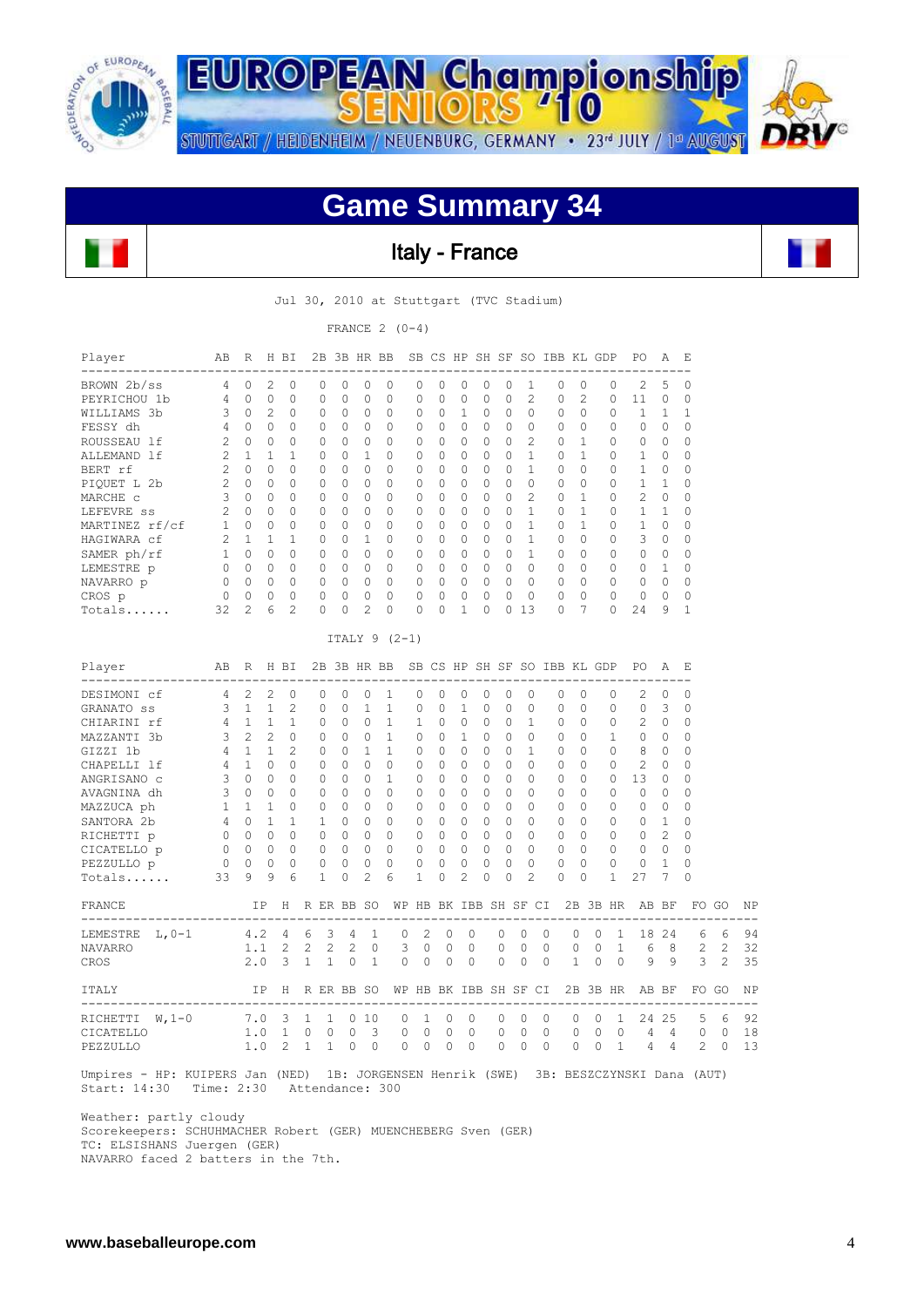

 $\mathbf{L}$ 

**EUROPEAN Championship** STUTTGART / HEIDENHEIM / NEUENBURG, GERMANY · 23<sup>rd</sup> JULY / 1st AUGUST

## **Game Summary 35**

 $710$ 

Netherlands - Sweden

Jul 30, 2010 at Heidenheim (Heidekoepfe Ballpark)

SWEDEN  $0 (2-2)$ 

| Player<br>---------------                                                                                                                                                                                                               | AВ           | R              |                | H BI           |   |                | 2B 3B HR BB |              |                                          |          |              |             |              | SB CS HP SH SF SO IBB KL GDP |              |   |              |              |         |                | PO.                                                           | А              | E              |              |    |
|-----------------------------------------------------------------------------------------------------------------------------------------------------------------------------------------------------------------------------------------|--------------|----------------|----------------|----------------|---|----------------|-------------|--------------|------------------------------------------|----------|--------------|-------------|--------------|------------------------------|--------------|---|--------------|--------------|---------|----------------|---------------------------------------------------------------|----------------|----------------|--------------|----|
| DERMENDZIEV lf                                                                                                                                                                                                                          | $\mathbf{1}$ | 0              | 0              | 0              |   | 0              | 0           | 0            | 0                                        | 0        | 0            | 0           | 0            | 0                            | 1            |   | 0            | 1            |         | 0              | 0                                                             | 0              | 0              |              |    |
| LINDGREN 1f                                                                                                                                                                                                                             | $\mathbf{1}$ | $\circ$        | 0              | 0              |   | 0              | 0           | 0            | 0                                        | 0        | 0            | 0           | 0            | 0                            | $\mathbf{0}$ |   | $\mathbf{0}$ | 0            |         | 0              | 0                                                             | 0              | 0              |              |    |
| SORGI ss                                                                                                                                                                                                                                | 2            | 0              | 0              | 0              |   | 0              | 0           | 0            | 0                                        | 0        | 0            | 0           | 0            | 0                            | 1            |   | 0            | 1            |         | 0              | 2                                                             | 1              | 0              |              |    |
| PILEGARD 1b                                                                                                                                                                                                                             | 2            | $\Omega$       | 1              | $\Omega$       |   | 1              | 0           | $\Omega$     | 0                                        | 0        | $\Omega$     | 0           | 0            | 0                            | 1            |   | $\Omega$     | $\Omega$     |         | 0              | 4                                                             | $\circ$        | 0              |              |    |
| LAUSEN pr/1b                                                                                                                                                                                                                            | $\mathbf 0$  | $\Omega$       | $\Omega$       | $\Omega$       |   | 0              | $\Omega$    | $\Omega$     | $\Omega$                                 | 0        | $\Omega$     | 0           | $\Omega$     | $\Omega$                     | $\Omega$     |   | $\Omega$     | $\Omega$     |         | $\Omega$       | 0                                                             | 0              | 1              |              |    |
| SJOBERG 3b                                                                                                                                                                                                                              | 1            | $\mathbf{0}$   | 0              | 0              |   | 0              | 0           | $\circ$      | $\Omega$                                 | 0        | $\Omega$     | 0           | 0            | 0                            | $\circ$      |   | 0            | $\Omega$     |         | 0              | 0                                                             | $\circ$        | $\Omega$       |              |    |
| JOHANSSON H 3b                                                                                                                                                                                                                          | 1            | $\Omega$       | $\Omega$       | 0              |   | $\mathbf{0}$   | $\Omega$    | $\circ$      | 0                                        | 0        | $\circ$      | 0           | 0            | 0                            | 1            |   | 0            | 1            |         | 0              | 0                                                             | 0              | $\overline{2}$ |              |    |
| JOHANNESSENP rf                                                                                                                                                                                                                         | $\mathbf{1}$ | $\Omega$       | $\Omega$       | $\Omega$       |   | 0              | 0           | $\Omega$     | 1                                        | 0        | $\Omega$     | 0           | $\Omega$     | 0                            | $\Omega$     |   | $\Omega$     | $\Omega$     |         | 0              | 0                                                             | 0              | 0              |              |    |
| LEANDER dh                                                                                                                                                                                                                              | 1            | $\Omega$       | 0              | $\Omega$       |   | $\Omega$       | 0           | $\Omega$     | $\Omega$                                 | 0        | $\Omega$     | $\Omega$    | 0            | $\Omega$                     | 0            |   | $\Omega$     | 0            |         | 0              | 0                                                             | 0              | 0              |              |    |
| JANSSON T dh                                                                                                                                                                                                                            | $\mathbf{1}$ | 0              | 0              | 0              |   | 0              | 0           | 0            | $\circ$                                  | 0        | 0            | $\mathbf 0$ | 0            | 0                            | 0            |   | 0            | $\Omega$     |         | 0              | 0                                                             | 0              | 0              |              |    |
| JOHANSSON C cf                                                                                                                                                                                                                          | 2            | $\Omega$       | $\mathbf{1}$   | $\Omega$       |   | $\mathbf{1}$   | 0           | $\Omega$     | $\circ$                                  | 0        | $\Omega$     | 0           | $\Omega$     | 0                            | $\mathbf{1}$ |   | $\Omega$     | 1            |         | $\mathbf{0}$   | 3                                                             | $\circ$        | 0              |              |    |
| ELFVING C                                                                                                                                                                                                                               | 2            | $\bigcirc$     | $\Omega$       | 0              |   | $\Omega$       | $\Omega$    | 0            | $\Omega$                                 | 0        | $\Omega$     | 0           | 0            | $\Omega$                     | $\mathbf{1}$ |   | $\Omega$     | 1            |         | $\Omega$       | 4                                                             | 0              | 0              |              |    |
| OHLSSON 2b                                                                                                                                                                                                                              |              | $2\quad 0$     | $\Omega$       | 0              |   | 0              | 0           | $\mathbf{0}$ | $\Omega$                                 | 0        | $\mathbf{0}$ | 0           | 0            | 0                            | 2            |   | $\mathbf{0}$ | $\mathbf{1}$ |         | 0              | 1                                                             | 0              | 2              |              |    |
| JANSSON P p                                                                                                                                                                                                                             | $\circ$      | $\bigcirc$     | $\Omega$       | $\Omega$       |   | $\mathbf{0}$   | $\Omega$    | $\Omega$     | $\Omega$                                 | 0        | $\Omega$     | $\Omega$    | $\Omega$     | $\Omega$                     | $\Omega$     |   | $\Omega$     | $\Omega$     |         | $\Omega$       | $\Omega$                                                      | $\overline{1}$ | 0              |              |    |
| ANDERSSON p                                                                                                                                                                                                                             | 0            | 0              | 0              | 0              |   | 0              | 0           | 0            | $\circ$                                  | 0        | $\Omega$     | 0           | 0            | 0                            | 0            |   | $\circ$      | 0            |         | 0              | 0                                                             | 0              | 0              |              |    |
| Totals                                                                                                                                                                                                                                  | 17           | $\circ$        | $\overline{c}$ | 0              |   | $\overline{2}$ | 0           | $\mathbf{0}$ | 1                                        | 0        | $\Omega$     | 0           | 0            | 0                            | 8            |   | $\mathbf{0}$ | 6            |         | $\Omega$       | 14                                                            | $\mathbf{2}$   | 5              |              |    |
|                                                                                                                                                                                                                                         |              |                |                |                |   |                |             |              | NETHERLANDS $15$ (4-0)                   |          |              |             |              |                              |              |   |              |              |         |                |                                                               |                |                |              |    |
| Player                                                                                                                                                                                                                                  | AВ           |                |                | R H BI         |   |                |             |              | 2B 3B HR BB SB CS HP SH SF SO IBB KL GDP |          |              |             |              |                              |              |   |              |              |         |                | PO.                                                           | A              | Е              |              |    |
| ---------------------<br>KINGSALE 1f                                                                                                                                                                                                    | 2            | 2              | 1              | 1              |   | 1              | 0           | 0            | 2                                        | 0        | 0            | 0           | 0            | 0                            | 1            |   | 0            | 0            |         | 0              | 0                                                             | 0              | $\mathbf{0}$   |              |    |
|                                                                                                                                                                                                                                         |              |                | $\Omega$       | $\mathbf{1}$   |   | $\circ$        | 0           | 0            | $\mathbf{1}$                             | 0        | 0            | 0           | $\mathbf{0}$ | 0                            | $\Omega$     |   | $\circ$      | $\Omega$     |         | 0              | 0                                                             | $\mathbf 0$    | $\mathbf 0$    |              |    |
|                                                                                                                                                                                                                                         |              |                | $\mathbf{1}$   | $\mathbf{1}$   |   | $\mathbf{1}$   | $\Omega$    | $\Omega$     | $\circ$                                  | $\Omega$ | $\circ$      | 0           | $\Omega$     | $\mathbf{1}$                 | $\Omega$     |   | $\mathbf{0}$ | $\Omega$     |         | $\Omega$       | 1                                                             | $\circ$        | $\Omega$       |              |    |
| ENGELHARDT 1f 0 0<br>ROMBLEY rf 4 1<br>LEGITO 3b 3 2                                                                                                                                                                                    |              |                | $\overline{2}$ | 2              |   | $\Omega$       | $\Omega$    | $\Omega$     | 1                                        | 0        | $\Omega$     | 0           | $\Omega$     | $\Omega$                     | $\Omega$     |   | $\Omega$     | $\Omega$     |         | $\Omega$       | 1                                                             | 0              | $\mathbf{0}$   |              |    |
| JONG de B ph 1 0                                                                                                                                                                                                                        |              |                | $\mathbf{1}$   | $\mathbf{1}$   |   | 0              | 0           | 0            | $\Omega$                                 | 0        | $\Omega$     | 0           | $\Omega$     | 0                            | $\Omega$     |   | 0            | $\Omega$     |         | 0              | 0                                                             | 0              | $\Omega$       |              |    |
| JONG de S c                                                                                                                                                                                                                             | $\mathbf{2}$ | 2              | $\mathbf{1}$   | 3              |   | 0              | 0           | 1            | 2                                        | 0        | $\circ$      | 0           | 0            | 0                            | $\Omega$     |   | 0            | $\Omega$     |         | 0              | 9                                                             | 0              | 0              |              |    |
| KLOOSTER van dh                                                                                                                                                                                                                         |              | 3 1            | $\overline{2}$ | $\Omega$       |   | 0              | $\Omega$    | $\Omega$     | $\Omega$                                 | 0        | $\Omega$     | 0           | $\Omega$     | 0                            | $\Omega$     |   | $\Omega$     | $\Omega$     |         | 0              | 0                                                             | 0              | 0              |              |    |
| HALMAN ph                                                                                                                                                                                                                               | $\mathbb O$  | 1              | $\Omega$       | $\circ$        |   | $\Omega$       | 0           | $\circ$      | 1                                        | 0        | $\Omega$     | $\Omega$    | $\Omega$     | $\Omega$                     | $\Omega$     |   | $\Omega$     | $\Omega$     |         | $\Omega$       | 0                                                             | 0              | $\Omega$       |              |    |
| ROOI 1b                                                                                                                                                                                                                                 |              | $4 \quad 1$    | $\overline{2}$ | $\circ$        |   | 0              | 0           | 0            | $\Omega$                                 | 0        | 0            | $\mathbf 0$ | 0            | 0                            | 0            |   | 0            | $\Omega$     |         | 1              | 3                                                             | 0              | 0              |              |    |
| KEMP 2b                                                                                                                                                                                                                                 | 3            | $\overline{1}$ | $\mathbf{1}$   | $\overline{2}$ |   | $\circ$        | 0           | $\Omega$     | $\circ$                                  | 0        | $\Omega$     | $\mathbf 0$ | $\mathbf{1}$ | 0                            | $\Omega$     |   | $\Omega$     | $\Omega$     |         | $\Omega$       | 0                                                             | 2              | 0              |              |    |
| DUURSMA ss                                                                                                                                                                                                                              |              | $2 \quad 2$    | $\Omega$       | $\circ$        |   | 0              | 0           | 0            | $\circ$                                  | 0        | $\Omega$     | 1           | $\circ$      | 0                            | $\Omega$     |   | 0            | $\Omega$     |         | 0              | 0                                                             | $\overline{1}$ | 0              |              |    |
| SLUIJTER ph                                                                                                                                                                                                                             | $0\quad 1$   |                | $\circ$        | $\circ$        |   | 0              | 0           | 0            | $\mathbf{1}$                             | 0        | $\mathbf{0}$ | $\circ$     | 0            | 0                            | 0            |   | 0            | 0            |         | 0              | 0                                                             | $\overline{0}$ | 0              |              |    |
| DAANTJI cf                                                                                                                                                                                                                              | 3            | 1              | $\Omega$       | $\mathbf 1$    |   | $\mathbf{0}$   | 0           | 0            | $\mathbf{1}$                             | 0        | $\Omega$     | $\Omega$    | $\Omega$     | 0                            | 2            |   | $\circ$      | $\Omega$     |         | 0              | $\mathbf 1$                                                   | $\circ$        | 0              |              |    |
| BERGMAN p                                                                                                                                                                                                                               | $\circ$      | 0              | 0              | $\Omega$       |   | $\mathbf{0}$   | 0           | 0            | $\circ$                                  | 0        | 0            | 0           | 0            | 0                            | 0            |   | $\mathbf{0}$ | 0            |         | $\mathbf{0}$   | 0                                                             | 0              | 0              |              |    |
| Totals                                                                                                                                                                                                                                  |              | 27 15 11 12    |                |                |   | $\overline{2}$ | $\Omega$    | $\mathbf{1}$ | 9                                        | 0        | 0            | 1           | 1            | 1                            | 3            |   | $\mathbf{0}$ | $\Omega$     |         | $\mathbf{1}$   | 15                                                            | 3              | $\Omega$       |              |    |
| SWEDEN                                                                                                                                                                                                                                  |              |                | IP             |                |   |                |             |              |                                          |          |              |             |              |                              |              |   |              |              |         |                | H R ER BB SO WP HB BK IBB SH SF CI 2B 3B HR AB BF             |                |                | FO GO        | ΝF |
| JANSSON P L, 0-1                                                                                                                                                                                                                        |              | 3.0            |                | 8              | 8 | 6              | 5           | 2            |                                          | 1        | 1            | 0           | 0            | 1                            | 0            | 0 |              | 2            | 0       | 1              | 16                                                            | 23             | 3              | 3            | 85 |
| ANDERSSON                                                                                                                                                                                                                               |              | 1.2            |                | 3              | 7 | 2              | 4           | $\mathbf{1}$ |                                          | 0        | $\mathbf{0}$ | 0           | $\mathbf{0}$ | 0                            | $\mathbf{1}$ | 0 |              | $\circ$      | $\circ$ | $\overline{0}$ |                                                               | 11 16          | 3              | $\mathbf{1}$ | 52 |
| NETHERLANDS                                                                                                                                                                                                                             |              |                |                |                |   |                |             |              |                                          |          |              |             |              |                              |              |   |              |              |         |                | IP H R ER BB SO WP HB BK IBB SH SF CI 2B 3B HR AB BF FO GO NP |                |                |              |    |
| BERGMAN W, 1-0 5.0 2 0 0 1 8 0 0 0 0 0 0 0 0 2 0 0 17 18 4 3 77                                                                                                                                                                         |              |                |                |                |   |                |             |              |                                          |          |              |             |              |                              |              |   |              |              |         |                |                                                               |                |                |              |    |
| Umpires - HP: KULHANEK David (CZE) 1B: POSNY Christian (GER) 3B: ALBRECHT Marco (GER)<br>Start: 18:00 Time: 1:50 Attendance: 250<br>Weather: sunny<br>SCOREKEEPERS: GILK Gerhard (GER) SCHULZE Peter (GER)<br>TC: BUNTA Frantisek (SVK) |              |                |                |                |   |                |             |              |                                          |          |              |             |              |                              |              |   |              |              |         |                |                                                               |                |                |              |    |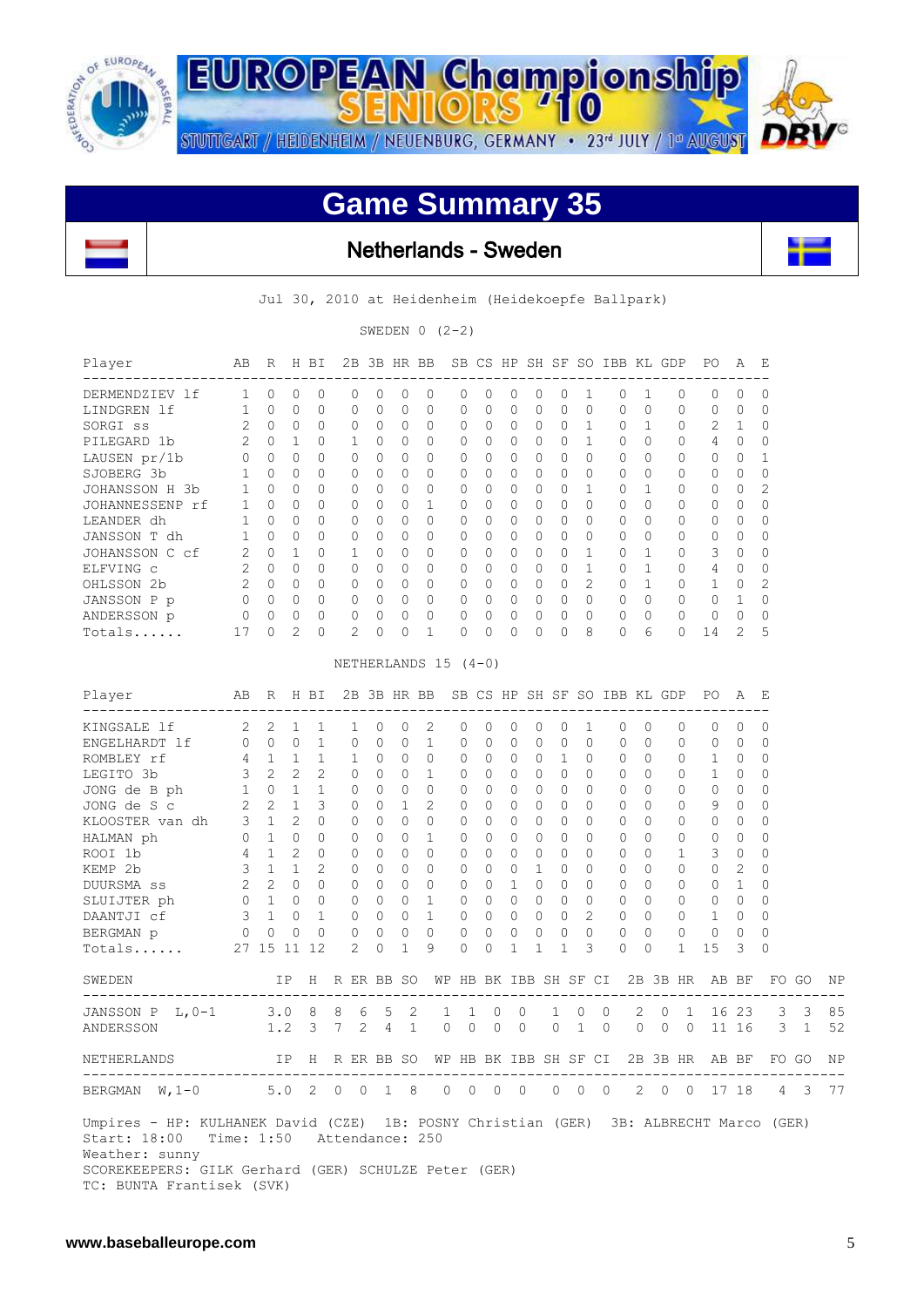

**EUROPEAN Championship** STUTTGART / HEIDENHEIM / NEUENBURG, GERMANY · 23rd JULY / 1st AUGUST

## **Game Summary 37**

S 710

## Sweden - France

Jul 30, 2010 at Stuttgart (TVC Stadium)

FRANCE  $2 (0-3)$ 

| Player                      | AB             | R              | H              | <b>BI</b>      | 2B             |                | 3B HR BB     |                |                 |                |              |          |          |                | SB CS HP SH SF SO IBB KL GDP |              |               | PO             | Α              | E              |
|-----------------------------|----------------|----------------|----------------|----------------|----------------|----------------|--------------|----------------|-----------------|----------------|--------------|----------|----------|----------------|------------------------------|--------------|---------------|----------------|----------------|----------------|
| BROWN 2b                    | 5              | $\mathbf{1}$   | 1              | $\Omega$       | $\Omega$       | $\Omega$       | $\Omega$     | $\Omega$       | $\Omega$        | $\Omega$       | $\Omega$     | $\Omega$ | $\Omega$ | 1              | $\Omega$                     | $\Omega$     | $\Omega$      | 1              | 6              | 0              |
| PEYRICHOU 1b                | 4              | $\Omega$       | $\overline{c}$ | $\mathbf{0}$   | 0              | $\overline{0}$ | $\Omega$     | $\mathbf{1}$   | $\Omega$        | $\mathbf{1}$   | $\Omega$     | $\Omega$ | $\Omega$ | $\Omega$       | $\Omega$                     | $\Omega$     | $\Omega$      | 9              | $\overline{2}$ | $\overline{0}$ |
| WILLIAMS 3b                 | 4              | 1              | 1              | $\mathbf{1}$   | $\Omega$       | $\Omega$       | $\mathbf{0}$ | $\mathbf{1}$   | 0               | $\Omega$       | $\Omega$     | $\Omega$ | $\Omega$ | $\Omega$       | $\Omega$                     | $\Omega$     | $\Omega$      | $\mathbf{0}$   | $\overline{2}$ | 0              |
| GAUTHIER dh                 | $\overline{2}$ | $\Omega$       | 0              | $\Omega$       | $\Omega$       | $\Omega$       | $\Omega$     | $\overline{2}$ | $\Omega$        | $\Omega$       | 0            | $\Omega$ | $\Omega$ | $\Omega$       | $\Omega$                     | $\Omega$     | $\Omega$      | 0              | $\Omega$       | $\Omega$       |
| ROUSSEAU dh                 | $\Omega$       | $\Omega$       | 0              | $\Omega$       | $\Omega$       | O              | $\Omega$     | $\cap$         | $\Omega$        | $\Omega$       | $\Omega$     | $\Omega$ | $\Omega$ | $\Omega$       | $\Omega$                     | $\Omega$     | $\Omega$      | 0              | $\Omega$       | 0              |
| FESSY 1f                    | 4              | $\Omega$       | 0              | $\Omega$       | $\Omega$       | $\Omega$       | $\Omega$     | $\Omega$       | 0               | $\Omega$       | $\Omega$     | $\Omega$ | $\Omega$ | $\mathbf{1}$   | $\Omega$                     | $\Omega$     | $\Omega$      | $\mathbf 1$    | $\Omega$       | 0              |
| BERT rf                     | $\overline{2}$ | $\Omega$       | 1              | $\Omega$       | $\Omega$       | $\Omega$       | $\Omega$     | $\overline{2}$ | $\mathbf{1}$    | $\cap$         | $\Omega$     | 0        | $\Omega$ | $\Omega$       | $\Omega$                     | <sup>n</sup> | $\Omega$      | 1              | $\Omega$       | 0              |
| HAGIWARA cf                 | 3              | $\Omega$       | $\Omega$       | $\Omega$       | $\Omega$       | 0              | $\Omega$     | $\cap$         | $\Omega$        | $\Omega$       | $\mathbf{1}$ | $\Omega$ | $\Omega$ | $\mathfrak{D}$ | $\Omega$                     | $\Omega$     | $\Omega$      | $\mathbf 1$    | $\Omega$       | 0              |
| MARCHE C                    | 4              | $\Omega$       | $\Omega$       | $\Omega$       | $\Omega$       | $\Omega$       | $\Omega$     | $\Omega$       | $\Omega$        | $\Omega$       | $\Omega$     | $\Omega$ | $\Omega$ | $\Omega$       | $\Omega$                     | $\Omega$     | $\Omega$      | 7              | $\Omega$       | 0              |
| LEFEVRE SS                  | $\overline{2}$ | $\Omega$       | $\Omega$       | $\Omega$       | $\Omega$       | $\Omega$       | $\Omega$     | $\overline{2}$ | $\mathbf{0}$    | $\mathbf{1}$   | $\Omega$     | $\Omega$ | $\Omega$ | $\Omega$       | $\Omega$                     | $\Omega$     | $\Omega$      | $\overline{2}$ | $\Omega$       | 0              |
| MEURANT p                   | $\Omega$       | $\Omega$       | 0              | $\Omega$       | $\Omega$       | 0              | $\Omega$     | $\cap$         | 0               | $\Omega$       | $\Omega$     | $\Omega$ | $\Omega$ | $\Omega$       | $\Omega$                     | $\Omega$     | $\Omega$      | $\mathbf 1$    | $\mathbf{1}$   | 0              |
| PIQUET A p                  | 0              | $\Omega$       | $\Omega$       | 0              | 0              | $\Omega$       | $\mathbf 0$  | $\Omega$       | $\mathbf{0}$    | $\Omega$       | 0            | $\Omega$ | $\Omega$ | $\Omega$       | $\Omega$                     | $\Omega$     | $\Omega$      | $\overline{1}$ | $\Omega$       | 0              |
| Totals                      | 30             | $\overline{2}$ | 5              | $\mathbf{1}$   | 0              | 0              | $\Omega$     | 8              | $\mathbf{1}$    | $\overline{2}$ | 1            | $\Omega$ | $\Omega$ | 4              | $\Omega$                     | 0            | $\Omega$      | 24             | 11             | $\Omega$       |
|                             |                |                |                |                |                |                |              |                | SWEDEN $3(2-1)$ |                |              |          |          |                |                              |              |               |                |                |                |
| Player<br>----------------- | AB             | R              |                | H BI           | 2B             |                | 3B HR BB     |                | SB              | CS             | HP SH SF     |          |          |                | SO IBB KL GDP                |              | ------------- | PO.            | A              | E              |
| DERMENDZIEV 1f              | 5              | 0              | 1              | 0              | 0              | $\Omega$       | 0            | 0              | 0               | $\Omega$       | 0            | 0        | $\Omega$ | 3              | $\Omega$                     | $\Omega$     | 0             | 4              | $\Omega$       | 0              |
| SORGI 2b                    | 3              | $\circ$        | $\overline{2}$ | 0              | 0              | 0              | $\Omega$     | $\mathbf{1}$   | 0               | $\Omega$       | $\Omega$     | 0        | 0        | $\mathbf{1}$   | $\Omega$                     | $\Omega$     | 0             | 1              | 2              | 0              |
| PILEGARD 1b                 | 4              | $\Omega$       | 1              | $\Omega$       | $\Omega$       | $\Omega$       | $\Omega$     | $\Omega$       | $\Omega$        | $\Omega$       | $\Omega$     | $\Omega$ | $\Omega$ | $\Omega$       | $\Omega$                     | $\Omega$     | $\Omega$      | 5              | $\Omega$       | 0              |
| SJOBERG 3b                  | 4              | $\Omega$       | 0              | $\Omega$       | $\Omega$       | $\Omega$       | $\Omega$     | $\Omega$       | $\Omega$        | $\Omega$       | $\Omega$     | $\Omega$ | $\Omega$ | $\Omega$       | $\Omega$                     | $\Omega$     | $\Omega$      | 0              | $\mathfrak{D}$ | $\Omega$       |
| JOHANNESSENP rf             | 4              | $\mathbf{1}$   | 1              | $\Omega$       | 1              | $\Omega$       | $\Omega$     | $\cap$         | $\Omega$        | $\Omega$       | $\Omega$     | $\Omega$ | $\Omega$ | $\Omega$       | $\Omega$                     | $\Omega$     | $\Omega$      | $\overline{2}$ | $\Omega$       | 0              |
| JOHANNESSENB C              | 4              | $\Omega$       | $\mathbf{1}$   | $\Omega$       | $\Omega$       | $\Omega$       | $\Omega$     | $\Omega$       | $\Omega$        | $\Omega$       | $\Omega$     | $\Omega$ | $\Omega$ | $\Omega$       | $\Omega$                     | $\Omega$     | $\Omega$      | 6              | $\overline{2}$ | 0              |
| LEANDER dh                  | 4              | $\mathbf{1}$   | 1              | $\overline{2}$ | $\Omega$       | $\Omega$       | 1            | U              | $\Omega$        | $\Omega$       | 0            | $\Omega$ | $\Omega$ | 1              | $\Omega$                     | $\Omega$     | $\Omega$      | 0              | $\Omega$       | $\Omega$       |
| <b>REIMER</b> SS            | 4              | $\mathbf{1}$   | 1              | $\Omega$       | 1              | 0              | $\Omega$     | $\Omega$       | $\Omega$        | $\Omega$       | 0            | $\Omega$ | $\Omega$ | $\overline{2}$ | $\Omega$                     | 2            | $\Omega$      | 3              | $\overline{2}$ | 1              |
| JOHANSSON C cf              | 4              | $\Omega$       | 4              | $\mathbf{1}$   | $\mathfrak{D}$ | $\Omega$       | $\Omega$     | $\Omega$       | $\mathbf{1}$    | $\Omega$       | $\Omega$     | $\Omega$ | $\Omega$ | $\Omega$       | $\Omega$                     | $\Omega$     | $\Omega$      | 6              | $\Omega$       | $\Omega$       |
| KLASSON Ja p                | $\Omega$       | $\Omega$       | $\Omega$       | $\Omega$       | $\Omega$       | $\Omega$       | $\Omega$     | $\Omega$       | $\Omega$        | $\Omega$       | $\Omega$     | $\Omega$ | $\Omega$ | $\Omega$       | $\Omega$                     | $\Omega$     | $\Omega$      | 0              | $\mathbf{1}$   | $\Omega$       |
| CARLSTEDT p                 | 0              | $\Omega$       | 0              | 0              | $\Omega$       | 0              | 0            | $\Omega$       | 0               | $\Omega$       | 0            | $\Omega$ | $\Omega$ | $\Omega$       | $\Omega$                     | $\Omega$     | $\Omega$      | 0              | $\Omega$       | 0              |
| SOUBIEA p                   | $\Omega$       | $\Omega$       | $\Omega$       | $\Omega$       | $\Omega$       | $\Omega$       | $\Omega$     | $\Omega$       | $\Omega$        | $\Omega$       | 0            | 0        | $\Omega$ | $\Omega$       | $\Omega$                     | $\Omega$     | $\Omega$      | $\Omega$       | $\cap$         | 0              |
| Totals                      | 36             | 3              | 12             | 3              | 4              | 0              | $\mathbf{1}$ | $\mathbf{1}$   | $\mathbf{1}$    | 0              | $\Omega$     | 0        | $\Omega$ | 7              | $\Omega$                     | 2            | $\Omega$      | 27             | 9              | $\mathbf{1}$   |

| FRANCE                                           |                                   | IP H R ER BB SO |                                |                 |                                            |            |                                                       | WP HB BK IBB SH SF CI 2B 3B HR AB BF FO GO                    |                                 |                           |                                       |                              |                           |                              |              |                 |          |         | NP                     |
|--------------------------------------------------|-----------------------------------|-----------------|--------------------------------|-----------------|--------------------------------------------|------------|-------------------------------------------------------|---------------------------------------------------------------|---------------------------------|---------------------------|---------------------------------------|------------------------------|---------------------------|------------------------------|--------------|-----------------|----------|---------|------------------------|
| MEURANT $L, 0-1$<br>PIOUET A                     | 2.1 1 0 0 1 2                     | 5.2 11 3 3      |                                |                 | 0 <sub>5</sub>                             | $\bigcirc$ | $0\quad 0$<br>$\begin{matrix} 0 & 0 & 0 \end{matrix}$ | $\overline{0}$<br>$\begin{matrix} 0 & 0 & 0 \end{matrix}$     | $\begin{matrix}0&0\end{matrix}$ |                           | $\overline{0}$                        | 3 0 1<br>$0 \quad 1 \quad 0$ |                           | $\bigcirc$                   |              | 28 28<br>89     |          |         | 2 10 85<br>3 2 37      |
| SWEDEN                                           |                                   |                 |                                |                 |                                            |            |                                                       | IP H R ER BB SO WP HB BK IBB SH SF CI 2B 3B HR AB BF FO GO NP |                                 |                           |                                       |                              |                           |                              |              |                 |          |         |                        |
| KLASSON Ja $W, 1-0$<br>CARLSTEDT<br>SOUBIEA S, 2 | 7.0 5 1 1 6 3 0 0 0<br>0.0<br>2.0 |                 | $0\quad1$<br>$\Omega$ $\Omega$ | $\Omega$<br>- റ | 2 0<br>$\begin{matrix} 0 & 1 \end{matrix}$ | $\cap$     | 1 0 0<br>$\bigcap$                                    | $0\quad 0\quad 0$<br>$\bigcirc$<br>$\cap$                     |                                 | $0\quad 0$<br>$0 \quad 0$ | $\cdot$ 0<br>$\bigcirc$<br>$\bigcirc$ | $0\quad 0$                   | $0\quad 0$<br>$0 \quad 0$ | $\overline{0}$<br>$\bigcirc$ | 0 23 29<br>7 | $0\quad 2$<br>8 | $\Omega$ | $3 \t2$ | 10 5 112<br>10<br>- 32 |

 Umpires - HP: WAIDER Jens (GER) 1B: BESZCZYNSKI Dana (AUT) 3B: BONILLA Sixto (ESP) Start: 10:30 Time: 3:05 Attendance: 200 Weather: partly cloudy SCOREKEEPERS: MUENCHEBERG Sven (GER) WINKLER Stephanie (GER) TC: FANARA Angelo (ITA) CARLSTEDT faced 2 batters in the 8th.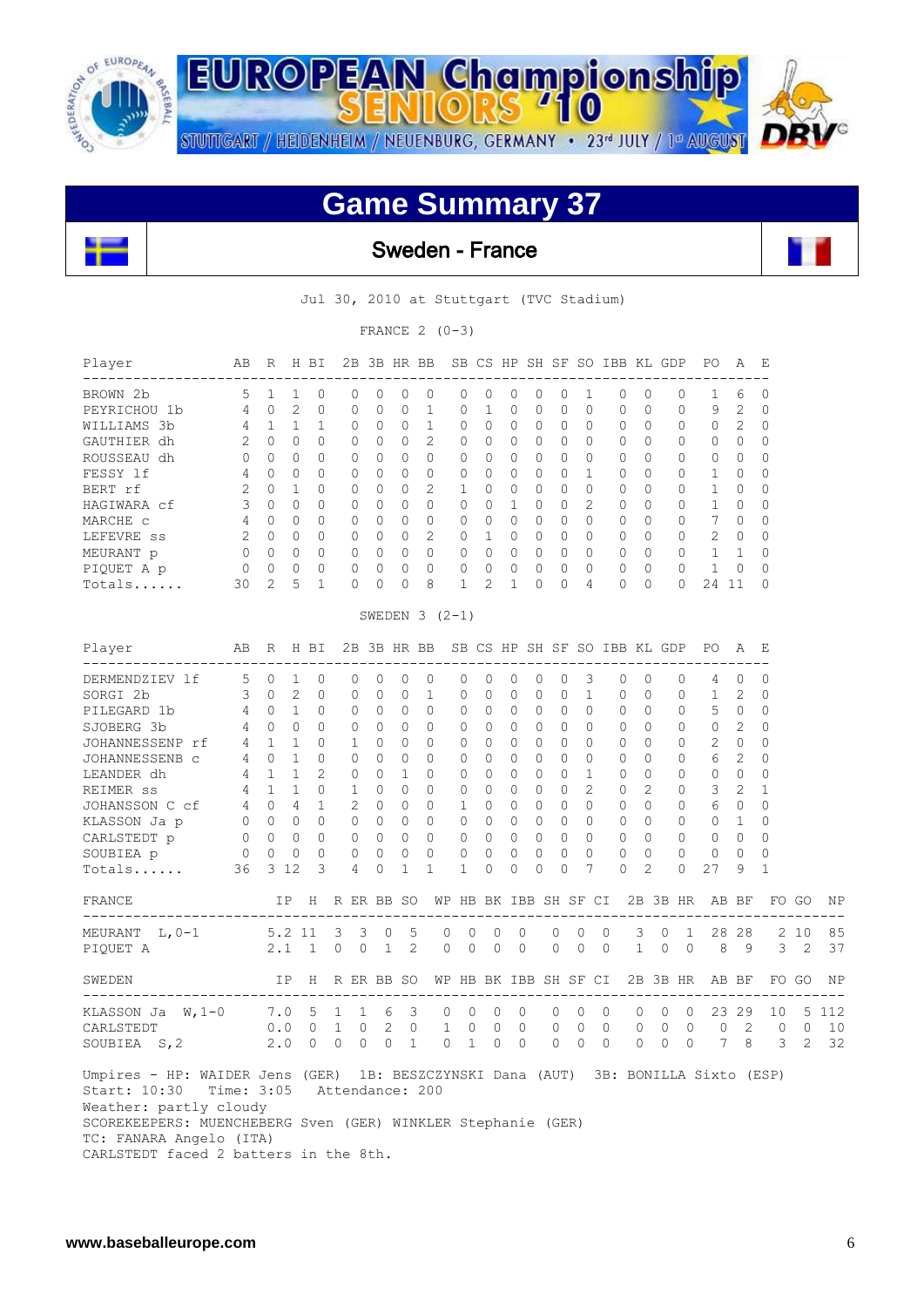

**EUROPEAN Championship** STUTTGART / HEIDENHEIM / NEUENBURG, GERMANY · 23<sup>rd</sup> JULY / 1ª AUGUST

 $\mathbf{r}$ 

## **Game Summary 38**

 $710$ 



Jul 30, 2010 at Heidenheim (Heidekoepfe Ballpark)

NETHERLANDS 10 (3-0)

| Player                                                                                                                                                                                                                                                |                  |                     |                            | AB R H BI            |   |                   |                     |                |                      | 2B 3B HR BB SB CS HP SH SF SO IBB KL GDP |                |                     |                         |               |                                |                      |            |                     |                   |                   | PO A E                                                        |                      |                          |       |       |
|-------------------------------------------------------------------------------------------------------------------------------------------------------------------------------------------------------------------------------------------------------|------------------|---------------------|----------------------------|----------------------|---|-------------------|---------------------|----------------|----------------------|------------------------------------------|----------------|---------------------|-------------------------|---------------|--------------------------------|----------------------|------------|---------------------|-------------------|-------------------|---------------------------------------------------------------|----------------------|--------------------------|-------|-------|
| KINGSALE lf<br>ROMBLEY cf/rf                                                                                                                                                                                                                          | 2<br>5           | 3<br>$\overline{c}$ | 0<br>3                     | 0<br>$\overline{c}$  |   | 0<br>$\mathbf{1}$ | 0<br>$\Omega$       | 0<br>0         | 3<br>$\Omega$        | 0<br>0                                   |                | 0<br>$\mathbf{0}$   | 0<br>0                  | 0<br>$\Omega$ | 0<br>0                         | 0<br>$\mathbf{1}$    |            | 0<br>0              | 0<br>$\mathbf{0}$ | 0<br>0            | 1<br>$\Omega$                                                 | 0<br>$\Omega$        | $\Omega$<br>$\mathbf{0}$ |       |       |
| LEGITO 3b                                                                                                                                                                                                                                             | 5                | 2                   | 2                          | $\overline{c}$       |   | 0                 | 0                   | 1              | 0                    | 0                                        |                | 0                   | $\circ$                 | $\mathbf{0}$  | 0                              | 1                    |            | 0                   | 1                 | 0                 | 0                                                             | 1                    | 0                        |       |       |
| ENGELHARDT 1b                                                                                                                                                                                                                                         | 4                | $\mathbf{0}$        | 2                          | $\overline{2}$       |   | 1                 | $\Omega$            | 0              | 0                    | 0                                        |                | 0                   | 0                       | 0             | 0                              | 2                    |            | 0                   | 0                 | 0                 | 9                                                             | 1                    | 0                        |       |       |
| JONG de S c                                                                                                                                                                                                                                           | 3                | $\Omega$            | $\mathbf{1}$               | $\overline{2}$       |   | $\Omega$          | $\Omega$            | $\Omega$       | $\mathbf{1}$         | $\Omega$                                 |                | $\Omega$            | $\Omega$                | $\Omega$      | $\Omega$                       | $\Omega$             |            | $\Omega$            | $\Omega$          | $\Omega$          | 6                                                             | $\mathbf{1}$         | $\Omega$                 |       |       |
| HALMAN pr/c                                                                                                                                                                                                                                           | $\Omega$         | $\Omega$            | $\Omega$                   | $\Omega$             |   | 0                 | $\Omega$            | $\Omega$       | $\Omega$             | $\Omega$                                 |                | $\Omega$            | $\Omega$                | $\Omega$      | $\Omega$                       | $\Omega$             |            | $\Omega$            | $\mathbf{0}$      | 0                 | $\mathbf{1}$                                                  | $\Omega$             | $\Omega$                 |       |       |
| JONG de B dh                                                                                                                                                                                                                                          | 4                | 0                   | $\Omega$                   | $\Omega$             |   | 0                 | $\Omega$            | 0              | $\Omega$             | 0                                        |                | $\circ$             | 0                       | $\Omega$      | $\Omega$                       | $\mathbf{1}$         |            | 0                   | $\mathbf{0}$      | 1                 | 0                                                             | $\Omega$             | 0                        |       |       |
| KLOOSTER van rf                                                                                                                                                                                                                                       | 3                | $\mathbf{1}$        | $\Omega$                   | $\Omega$             |   | $\Omega$          | $\Omega$            | $\Omega$       | $\Omega$             | 0                                        |                | $\circ$             | $\Omega$                | $\Omega$      | $\Omega$                       | $\Omega$             |            | $\Omega$            | $\circ$           | $\Omega$          | 1                                                             | $\Omega$             | 0                        |       |       |
| DAANTJI ph/cf                                                                                                                                                                                                                                         | 1                | $\Omega$            | $\overline{1}$             | $\Omega$             |   | 0                 | $\Omega$            | 0              | $\Omega$             | $\Omega$                                 |                | $\circ$             | $\Omega$                | $\Omega$      | 0                              | $\Omega$             |            | $\Omega$            | $\mathbf{0}$      | 0                 | $\circ$                                                       | $\Omega$             | 0                        |       |       |
| KEMP 2b                                                                                                                                                                                                                                               | 4                | $\mathbf{1}$        | $\mathfrak{D}$             | $\overline{2}$       |   | $\Omega$          | $\Omega$            | $\mathbf{1}$   | $\Omega$             | $\Omega$                                 |                | $\mathbf{1}$        | $\Omega$                | $\Omega$      | $\Omega$                       | $\mathbf{1}$         |            | $\Omega$            | $\Omega$          | $\Omega$          | 2                                                             | $\Omega$             | $\Omega$                 |       |       |
| DUURSMA ss                                                                                                                                                                                                                                            | $3 \quad 0$<br>1 | 1                   | $\overline{1}$<br>$\Omega$ | $\Omega$<br>$\Omega$ |   | 0                 | $\circ$<br>$\Omega$ | 0              | $\Omega$<br>$\Omega$ | $\mathbf{0}$<br>$\circ$                  | $\bigcirc$     | $\Omega$            | $\mathbf 0$             | 0<br>$\circ$  | $\mathbf{0}$<br>$\overline{0}$ | $\Omega$<br>$\Omega$ |            | 0<br>$\Omega$       | 0<br>$\mathbf{0}$ | 0<br>0            | $\overline{4}$<br>$\overline{0}$                              | 3<br>$\Omega$        | $\Omega$<br>0            |       |       |
| SLUIJTER ph/ss<br>CORDEMANS p                                                                                                                                                                                                                         | $\mathbf{0}$     | $\mathbf{0}$        | $\mathbf{0}$               | $\Omega$             |   | 0<br>0            | 0                   | 0<br>0         | $\Omega$             | $\Omega$                                 | $\bigcirc$     |                     | 0<br>$\Omega$           | 0             | $\overline{0}$                 | $\Omega$             |            | 0<br>$\overline{0}$ |                   | $\circ$           | $\overline{0}$                                                | 1                    | 0                        |       |       |
| KAMPEN van p<br>$\overline{\phantom{0}}$                                                                                                                                                                                                              |                  | 0                   | 0                          | 0                    |   | 0                 | 0                   | 0              | 0                    | 0                                        |                | $\circ$             | 0                       | 0             | 0                              | 0                    |            | 0                   | 0                 | 0                 | $\circ$                                                       | 1                    | 0                        |       |       |
| Totals                                                                                                                                                                                                                                                | 35 10            |                     | 12                         | 10                   |   | $\overline{2}$    | 0                   | 2              | 4                    | $\Omega$                                 |                | $\mathbf{1}$        | 0                       | $\Omega$      | $\Omega$                       | 6                    |            | 0                   | $\mathbf{1}$      | $\mathbf{1}$      | 24                                                            | 8                    | $\Omega$                 |       |       |
|                                                                                                                                                                                                                                                       |                  |                     |                            |                      |   |                   |                     |                |                      |                                          |                |                     |                         |               |                                |                      |            |                     |                   |                   |                                                               |                      |                          |       |       |
|                                                                                                                                                                                                                                                       |                  |                     |                            |                      |   |                   |                     |                |                      | GREECE $0(1-3)$                          |                |                     |                         |               |                                |                      |            |                     |                   |                   |                                                               |                      |                          |       |       |
| Player<br>AВ                                                                                                                                                                                                                                          |                  |                     |                            | R H BI               |   |                   |                     |                |                      | 2B 3B HR BB SB CS HP SH SF SO IBB KL GDP |                |                     |                         |               |                                |                      |            |                     |                   |                   | PO                                                            | A E                  |                          |       |       |
| THEODOROU SS                                                                                                                                                                                                                                          | 2                | $\mathbf{0}$        | 0                          | 0                    |   | 0                 | 0                   | 0              | 1                    | 0                                        |                | 0                   | 0                       | 0             | 0                              | 1                    |            | 0                   | 1                 | 0                 | 0                                                             | 2                    | 0                        |       |       |
| APOSTOLOPOUL ph/ss 0                                                                                                                                                                                                                                  |                  | $\mathbf{0}$        | 0                          | 0                    |   | 0                 | $\Omega$            | 0              | 0                    | 0                                        |                | $\mathbf{0}$        | 1                       | 0             | 0                              | $\Omega$             |            | 0                   | $\circ$           | 0                 | 0                                                             | $\mathbf{1}$         | 0                        |       |       |
| DEMETRAL 2b                                                                                                                                                                                                                                           | 2                | 0                   | 2                          | $\Omega$             |   | 0                 | 0                   | 0              | 1                    | 0                                        |                | $\circ$             | $\Omega$                | $\mathbf{0}$  | $\overline{\phantom{0}}$       | $\Omega$             |            | 0                   | 0                 | 0                 | $\overline{c}$                                                | 5                    | 0                        |       |       |
| CHEILAKIS ph/2b                                                                                                                                                                                                                                       | 1                | 0<br>$\Omega$       | $\Omega$<br>$\Omega$       | $\Omega$<br>$\Omega$ |   | 0                 | 0<br>$\Omega$       | 0<br>$\Omega$  | 0<br>$\Omega$        | $\mathbf{0}$<br>$\Omega$                 |                | $\circ$<br>$\Omega$ | $\mathbf 0$<br>$\Omega$ | 0<br>$\Omega$ | $\overline{0}$<br>$\Omega$     | 0<br>$\mathbf{1}$    |            | 0<br>$\Omega$       | 0<br>$\mathbf{1}$ | 1<br>$\mathbf{1}$ | $\mathbf{1}$<br>$\mathbf{1}$                                  | $\Omega$<br>$\Omega$ | $\Omega$<br>$\mathbf{1}$ |       |       |
| MAESTRALES cf<br>PAPPAS dh                                                                                                                                                                                                                            | 4<br>2           | $\Omega$            | $\Omega$                   | $\Omega$             |   | 0<br>0            | $\Omega$            | $\Omega$       | $\overline{2}$       | $\Omega$                                 |                | $\Omega$            | $\mathbf 0$             | $\Omega$      | $\Omega$                       | $\mathbf{1}$         |            | 0                   | $\circ$           | $\Omega$          | $\Omega$                                                      | $\Omega$             | $\Omega$                 |       |       |
| KOUTSOANTONA 3b                                                                                                                                                                                                                                       | 4                | $\Omega$            | $\mathbf{1}$               | $\Omega$             |   | 0                 | $\Omega$            | 0              | $\Omega$             | 0                                        |                | $\Omega$            | 0                       | 0             | $\Omega$                       | 2                    |            | 0                   | 2                 | $\Omega$          | 1                                                             | 1                    | 0                        |       |       |
| LEMONIS 1b                                                                                                                                                                                                                                            | 3                | $\Omega$            | $\mathbf{1}$               | $\Omega$             |   | 0                 | $\Omega$            | $\Omega$       | $\Omega$             | 0                                        |                | $\circ$             | 1                       | 0             | $\Omega$                       | $\Omega$             |            | 0                   | $\Omega$          | $\circ$           | 10                                                            | $\Omega$             | 0                        |       |       |
| CHATZIKYRIAK pr                                                                                                                                                                                                                                       | $\overline{0}$   | $\overline{0}$      | $\Omega$                   | $\Omega$             |   | 0                 | $\Omega$            | 0              | $\Omega$             | $\Omega$                                 |                | $\circ$             | 0                       | $\Omega$      | $\overline{0}$                 | $\Omega$             |            | 0                   | $\circ$           | 0                 | $\circ$                                                       | $\Omega$             | 0                        |       |       |
| WARREN rf                                                                                                                                                                                                                                             | 4                | $\Omega$            | $\mathbf{1}$               | $\Omega$             |   | 0                 | $\Omega$            | 0              | $\Omega$             | $\Omega$                                 |                | $\Omega$            | $\Omega$                | $\Omega$      | $\Omega$                       | $\mathbf{1}$         |            | $\Omega$            | $\mathbf{1}$      | $\mathbf 0$       | $\mathbf{1}$                                                  | $\Omega$             | $\Omega$                 |       |       |
| PANAGOTACOS 1f                                                                                                                                                                                                                                        | $3 \quad 0$      |                     | $\mathbf{1}$               | $\Omega$             |   | 0                 | 0                   | 0              | $\Omega$             | $\mathbf{0}$                             |                | 0                   | 0                       | 0             | $\overline{0}$                 | $\mathbf{1}$         |            | 1<br>0              |                   | 0                 | $\overline{2}$                                                | $\overline{0}$       | $\Omega$                 |       |       |
| PALOS c                                                                                                                                                                                                                                               | 3                | $\Omega$            | $\mathbf{1}$               | $\Omega$             |   | 0                 | $\Omega$            | 0              | $\Omega$             | $\mathbf{0}$                             | $\overline{0}$ |                     | 0                       | $\circ$       | $\overline{0}$                 | $\Omega$             |            | $\Omega$            | $\circ$           | $\circ$           | 6                                                             | $\overline{1}$       | 0                        |       |       |
| KAPOTHANASIS p                                                                                                                                                                                                                                        | $\mathbf{0}$     | 0                   | $\mathbf{0}$               | $\Omega$             |   | 0                 | $\circ$             | 0              | 0                    | $\mathbf{0}$                             | $\bigcirc$     |                     | $\mathbf{0}$            | 0             | $\overline{0}$                 | $\Omega$             |            | 0<br>$\bigcirc$     |                   | $\circ$           | $\circ$                                                       | 1                    | $\mathbf{1}$             |       |       |
| ROMPINSON p                                                                                                                                                                                                                                           | 0                | 0                   | 0                          | 0                    |   | 0                 | 0                   | 0              | 0                    | 0                                        |                | 0                   | 0                       | 0             | 0                              | $\circ$              |            | 0                   | $\mathbf{0}$      | 0                 | 0                                                             | 0                    | $\Omega$                 |       |       |
| Totals<br>28                                                                                                                                                                                                                                          |                  | $\Omega$            | 7                          | $\Omega$             |   | $\Omega$          | $\Omega$            | 0              | 4                    | $\Omega$                                 |                | $\Omega$            | $\overline{2}$          | $\Omega$      | $\Omega$                       | 7                    |            | 0                   | 6                 | 2                 | 24                                                            | -11                  | 2                        |       |       |
| NETHERLANDS                                                                                                                                                                                                                                           |                  | IP                  |                            |                      |   |                   |                     |                |                      |                                          |                |                     |                         |               |                                |                      |            |                     |                   |                   | H R ER BB SO WP HB BK IBB SH SF CI 2B 3B HR AB BF             |                      |                          | FO GO | ΝP    |
| CORDEMANS $W, 2-0$                                                                                                                                                                                                                                    |                  | 6.0                 |                            | $\overline{7}$       | 0 | 0                 | 4                   | 6              |                      | 0                                        | 0              | 0                   | 0                       |               | 0                              | 0                    | 0          | 0                   | 0                 | 0                 |                                                               | 23 27                | 6                        |       | 4 110 |
| KAMPEN van                                                                                                                                                                                                                                            |                  | 2.0                 |                            | $\bigcirc$           | 0 | $\Omega$          | $\Omega$            | $\overline{1}$ |                      | $\Omega$                                 | 2              | $\Omega$            | $\Omega$                |               | $\Omega$                       | 0                    | $\bigcirc$ | $\Omega$            | $\Omega$          | $\bigcirc$        | 5                                                             | $\overline{7}$       | $\mathbf{1}$             | 3     | 20    |
| <b>GREECE</b>                                                                                                                                                                                                                                         |                  |                     |                            |                      |   |                   |                     |                |                      |                                          |                |                     |                         |               |                                |                      |            |                     |                   |                   | IP H R ER BB SO WP HB BK IBB SH SF CI 2B 3B HR AB BF FO GO NP |                      |                          |       |       |
| KAPOTHANASIS L, 1-2 6.0 9 7 6 1 3 1 0 0 0 0 0 0 0 1 0 2 26 27 4 9 101                                                                                                                                                                                 |                  |                     |                            |                      |   |                   |                     |                |                      |                                          |                |                     |                         |               |                                |                      |            |                     |                   |                   |                                                               |                      |                          |       |       |
| ROMPINSON                                                                                                                                                                                                                                             |                  |                     |                            |                      |   |                   |                     |                |                      |                                          |                |                     |                         |               |                                |                      |            |                     |                   |                   | 2.0 3 3 3 3 3 2 0 0 0 0 0 0 1 0 0 9 12 2 1 60                 |                      |                          |       |       |
| Umpires - HP: LEONE Pierfranco (ITA) 1B: ALBRECHT Marco (GER) 3B: MAKOUCHETCHEV Serge (FRA)<br>Start: 14:30 Time: 2:35 Attendance: 120<br>Weather: partly cloudy<br>SCOREKEEPERS: SCHULZE Peter (GER) GILK Gerhard (GER)<br>TC: BUNTA Frantisek (SVK) |                  |                     |                            |                      |   |                   |                     |                |                      |                                          |                |                     |                         |               |                                |                      |            |                     |                   |                   |                                                               |                      |                          |       |       |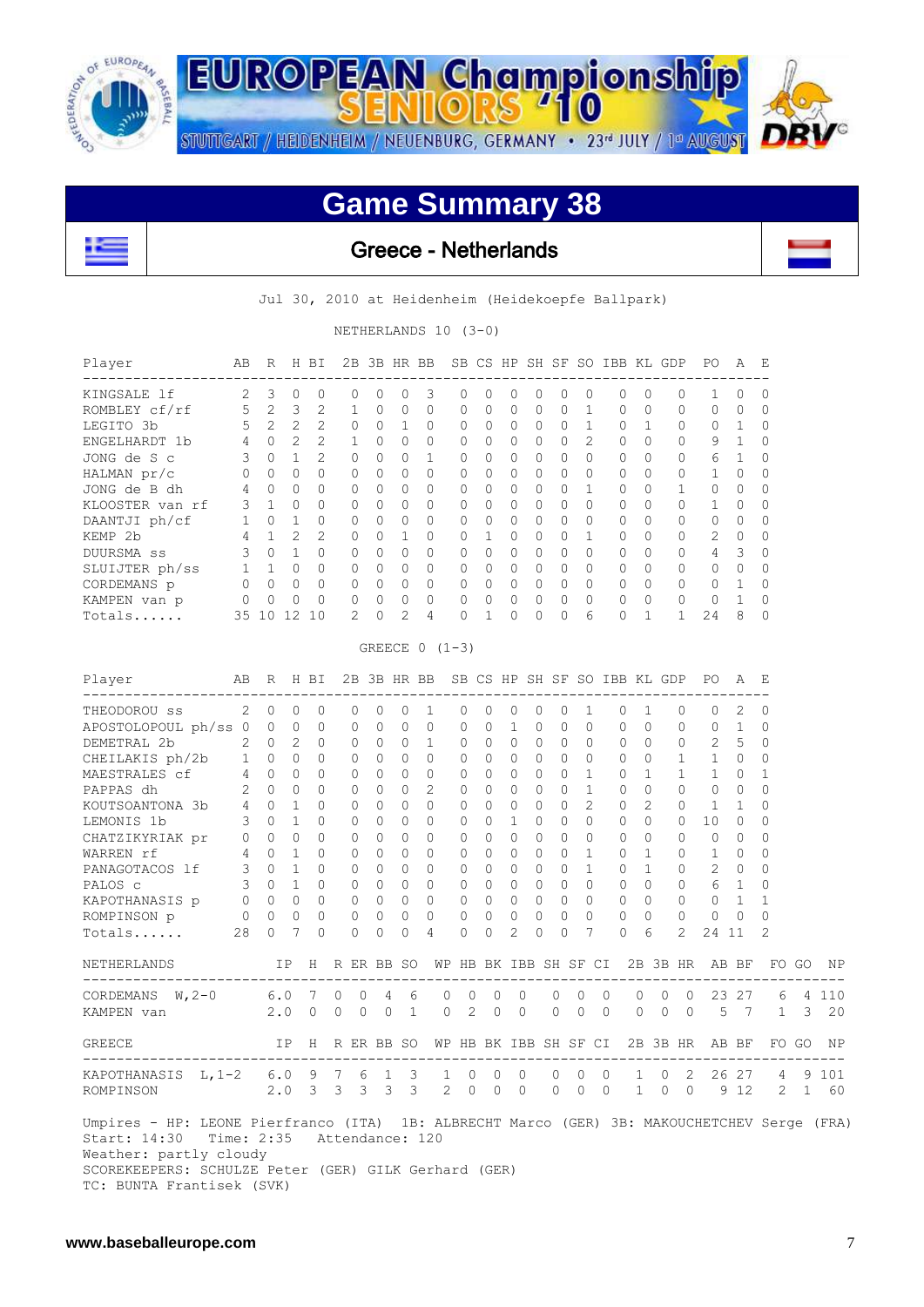

**EUROPEAN Championship** STUTTGART / HEIDENHEIM / NEUENBURG, GERMANY · 23<sup>rd</sup> JULY / 1st AUGUST

## **Game Summary 39**

Italy **–** Germany

Jul 30, 2010 at Stuttgart (TVC Stadium)

GERMANY 6 (2-2)

| Player                                                                                                                                                                     | AВ                                                             | R              |                                         | H BI           |                |                |                   | 2B 3B HR BB    |                                                |                |                     |                |             |                                     |                | SB CS HP SH SF SO IBB KL GDP |                                     |              |                | PO                                      | Α              | $-E$                                               |                |               |
|----------------------------------------------------------------------------------------------------------------------------------------------------------------------------|----------------------------------------------------------------|----------------|-----------------------------------------|----------------|----------------|----------------|-------------------|----------------|------------------------------------------------|----------------|---------------------|----------------|-------------|-------------------------------------|----------------|------------------------------|-------------------------------------|--------------|----------------|-----------------------------------------|----------------|----------------------------------------------------|----------------|---------------|
| LUTZ lf                                                                                                                                                                    |                                                                | 4 1            | $\circ$                                 | $\Omega$       |                | $\circ$        | $\circ$           | $\circ$        | 1                                              | 0              | $\circ$             | $\mathbf{0}$   | 0           | $\circ$                             | 2              |                              | 0<br>$\overline{0}$                 |              | 0              | 1                                       | 0              | 0                                                  |                |               |
| SPEER 2b                                                                                                                                                                   | $\overline{4}$                                                 | $\mathbf{1}$   | $\Omega$                                | $\Omega$       | $\Omega$       |                | $\Omega$          | $\Omega$       | 1                                              | $\Omega$       | $\Omega$            | $\Omega$       | $\Omega$    | $\Omega$                            | $\mathfrak{D}$ |                              | $\Omega$                            | $\mathbf{1}$ | $\Omega$       | 3                                       | $\mathfrak{D}$ | $\Omega$                                           |                |               |
| WULF 3b                                                                                                                                                                    | $\overline{4}$                                                 | 2              | 2                                       | $\mathbf{1}$   |                | $\circ$        | $\circ$           | $\mathbf{1}$   | 0                                              | $\circ$        | $\Omega$            | $\Omega$       | 0           | $\Omega$                            | $\Omega$       |                              | $\Omega$<br>$\circ$                 |              | 0              | 1                                       | $\circ$        | $\mathbf{0}$                                       |                |               |
| GLASER 1b                                                                                                                                                                  |                                                                |                | 4 0 2                                   | 2              |                | $\mathbf{1}$   | $\circ$           | $\circ$        | $\overline{0}$                                 | $\circ$        | $\overline{0}$      | $\overline{0}$ | $\circ$     | $\overline{0}$                      | $\bigcap$      |                              | $\overline{0}$<br>$\circ$           |              | 0              | 7                                       | $\overline{0}$ | $\circ$                                            |                |               |
| GUHRING C                                                                                                                                                                  |                                                                | $3 \quad 1$    |                                         | 1 0            |                | $\circ$        | $\Omega$          | $\bigcirc$     | $\mathbf{1}$                                   | $\Omega$       | $\bigcirc$          | $\bigcirc$     | $\Omega$    | $\bigcirc$                          | $\Omega$       |                              | $\Omega$<br>$\overline{0}$          |              | 0              | 6 1                                     |                | $\mathbf{1}$                                       |                |               |
| HOWARD C dh                                                                                                                                                                |                                                                |                | 4 0 1                                   | $\Omega$       |                | $\Omega$       | $\Omega$          | $\Omega$       | $\Omega$                                       | $\circ$        | $\bigcirc$          | $\Omega$       | $\Omega$    | $\bigcirc$                          | $\mathbf{1}$   |                              | $\Omega$<br>$\overline{0}$          |              | 0              | $\Omega$                                | $\circ$        | $\Omega$                                           |                |               |
| HOWARD P dh                                                                                                                                                                | $\circ$                                                        |                | $\begin{matrix} 0 & 0 \end{matrix}$     | $\Omega$       |                | $\Omega$       | $\Omega$          | $\Omega$       | $\Omega$                                       | $\circ$        | $\Omega$            | $\Omega$       | $\Omega$    | $\bigcirc$                          | $\Omega$       |                              | $\Omega$<br>$\Omega$                |              | 0              | $0\quad 0$                              |                | $\Omega$                                           |                |               |
| GRUBER rf                                                                                                                                                                  |                                                                |                | 4 0 0                                   | $\circ$        |                | $\circ$        | $\circ$           | $\circ$        | $\mathbf{0}$                                   | $\circ$        | $\overline{0}$      | $\mathbf{0}$   |             | $0\quad 0$                          | $\circ$        |                              | $\circ$<br>$\overline{0}$           |              | 0              | $1 \quad 0$                             |                | $\circ$                                            |                |               |
| MARTINEZ ss                                                                                                                                                                |                                                                |                | $4 \t1 \t1$                             | $\mathfrak{D}$ | $\Omega$       |                | $\Omega$          | $\mathbf{1}$   | $\Omega$                                       | $\Omega$       | $\bigcirc$          | $\Omega$       | $\Omega$    | $\bigcirc$                          | 3              |                              | $\Omega$<br>$\overline{1}$          |              | $\Omega$       | 1                                       | 3              | $\Omega$                                           |                |               |
| BASSEL cf                                                                                                                                                                  |                                                                |                | 3 0 0                                   | $\Omega$       |                | $\circ$        | $\Omega$          | $\Omega$       | $\mathbf{1}$                                   | $\circ$        | $\bigcirc$          | $\Omega$       |             | $0 \quad 0$                         | $\mathbf{1}$   |                              | $0\quad1$                           |              | $\circ$        | 4 0                                     |                | $\mathbf{0}$                                       |                |               |
| HUGHES p                                                                                                                                                                   | $\begin{array}{ccccccccc}\n0 & 0 & 0 & 0\n\end{array}$         |                |                                         |                |                | $\Omega$       | $\Omega$          | $\bigcirc$     | $\Omega$                                       |                | $0 \quad 0$         | $\Omega$       |             | $0 \quad 0$                         | $\Omega$       |                              | $0 \quad 0$                         |              | $\Omega$       | $\begin{matrix}0&0\end{matrix}$         |                | $\Omega$                                           |                |               |
| HARTINGER p                                                                                                                                                                | $\begin{array}{ccccccccccccc}\n0 & 0 & 0 & 0 & 0\n\end{array}$ |                |                                         |                |                | $\overline{0}$ | $\circ$           | $\overline{0}$ | $\overline{0}$                                 | $\circ$        | $\overline{0}$      | $\overline{0}$ |             | $0\quad 0$                          | $\Omega$       |                              | $0\quad 0$                          |              | $\circ$        | $0 \t2$                                 |                | $\mathbf{0}$                                       |                |               |
| HOFFSCHILD p                                                                                                                                                               |                                                                |                | $0\qquad 0\qquad 0\qquad 0$             |                | $\circ$        |                | $\circ$           | $\overline{0}$ | $\overline{0}$                                 | $\circ$        | $\overline{0}$      | $\mathbf{0}$   |             | $0\quad 0$                          | 0              |                              | $0\quad 0$                          |              |                | $\begin{matrix} 0 & 0 & 0 \end{matrix}$ |                | 1                                                  |                |               |
| HEILMANN p                                                                                                                                                                 | $\overline{0}$                                                 |                | $\begin{matrix} 0 & 0 & 0 \end{matrix}$ |                | $\circ$        |                | $\circ$           | $\circ$        | $\bigcirc$                                     | $\circ$        | $\Omega$            | $\circ$        | $\circ$     | $\mathbf{0}$                        | $\Omega$       |                              | $\overline{0}$<br>0                 |              | $\circ$        | $\overline{0}$                          | 0              | $\mathbf 0$                                        |                |               |
| Totals                                                                                                                                                                     | 34                                                             | 6              | 7                                       | 5              |                | $\mathbf{1}$   | $\circ$           | 2              | 4                                              | $\Omega$       | $\Omega$            | $\Omega$       | $\Omega$    | $\Omega$                            | 9              |                              | $\Omega$<br>$\overline{\mathbf{3}}$ |              | $\Omega$       | 24                                      | 8              | 2                                                  |                |               |
|                                                                                                                                                                            |                                                                |                |                                         |                |                |                |                   |                | ITALY 8 $(3-1)$                                |                |                     |                |             |                                     |                |                              |                                     |              |                |                                         |                |                                                    |                |               |
| Player                                                                                                                                                                     | AB                                                             | R              |                                         | H BI           |                |                | 2B 3B HR BB       |                |                                                |                |                     |                |             |                                     |                | SB CS HP SH SF SO IBB KL GDP |                                     |              |                | PO.                                     | Α              | - E                                                |                |               |
| DESIMONI cf                                                                                                                                                                | $\mathbf{3}$                                                   | -2             |                                         | $1 \quad 0$    |                | $\circ$        | $\circ$           | $\circ$        | $\overline{0}$                                 | 0              | $\overline{0}$      | $\overline{0}$ | 2           | $\overline{0}$                      | $\overline{0}$ |                              | 0<br>$\overline{0}$                 |              | 0              | $\circ$                                 | 0              | $\circ$                                            |                |               |
| GRANATO SS                                                                                                                                                                 |                                                                | $3 \quad 2$    | 2                                       | $\mathbf{1}$   | $\circ$        |                | 0                 | $\circ$        | $\overline{c}$                                 | 2              | $\circ$             | $\circ$        | 0           | $\mathbf{0}$                        | $\circ$        |                              | $\circ$<br>0                        |              | $\circ$        | $\circ$                                 | 3              | $\mathbf{0}$                                       |                |               |
| CHIARINI rf                                                                                                                                                                |                                                                |                | 4 1 1 0                                 |                |                | $0\quad 0$     |                   | $\bigcirc$     | $\overline{1}$                                 |                | $0\quad 0\quad 0$   |                |             | $0\quad 0$                          | 2              |                              | $0\quad1$                           |              | $\circ$        | $0\quad1$                               |                | $\Omega$                                           |                |               |
| MAZZANTI 3b                                                                                                                                                                |                                                                |                | 2 1 0 0                                 |                |                |                | $0\quad 0\quad 0$ |                | 3                                              |                | $0\quad 0\quad 0$   |                |             | $0\quad 0$                          | $\overline{2}$ |                              | $0\quad 1$                          |              | $\circ$        | $2 \quad 2$                             |                | $\mathbf{0}$                                       |                |               |
| GIZZI 1b                                                                                                                                                                   |                                                                |                | 3023                                    |                |                | 1              | $0\qquad 0$       |                | $\overline{1}$                                 |                | $1 \quad 1$         | $\mathbf{1}$   |             | $0\quad 0$                          | $\Omega$       |                              | $0\quad 0$                          |              |                | $0 \t13 \t1$                            |                | 0                                                  |                |               |
| CHAPELLI 1f                                                                                                                                                                |                                                                |                | $2 \t 0 \t 1$                           | 2              |                | $\circ$        | $\Omega$          | $\bigcirc$     | 2                                              |                | $1 \quad 0$         | $\bigcirc$     |             | $0\quad 1$                          | $\Omega$       |                              | $0 \quad 0$                         |              |                | $0 \quad 2 \quad 0$                     |                | $\Omega$                                           |                |               |
| MAZZUCA dh                                                                                                                                                                 |                                                                |                | 4 0 0 0                                 |                |                | $\Omega$       | $\Omega$          | $\bigcirc$     | $\bigcirc$                                     |                | $0 \quad 0$         | $\mathbf{1}$   |             | $0 \quad 0$                         | $\mathbf{1}$   |                              | $0 \quad 0$                         |              |                | $\begin{matrix} 0 & 0 & 0 \end{matrix}$ |                | $\Omega$                                           |                |               |
| ALBANESE C                                                                                                                                                                 |                                                                |                | 3 0 1 0                                 |                |                | $\circ$        | $\Omega$          | $\bigcirc$     | $\Omega$                                       |                | $0 \quad 0$         | $\bigcirc$     |             | $0 \quad 0$                         | $\mathbf{1}$   |                              | $0 \quad 0$                         |              |                | $1 \quad 5 \quad 0$                     |                | $\mathbf{1}$                                       |                |               |
| ANGRISANO C                                                                                                                                                                | $2 \t1 \t1$                                                    |                |                                         | $\circ$        |                | $\overline{0}$ | $\circ$           | $\overline{0}$ | $\mathbf{0}$                                   |                | $0\quad 0\quad 0$   |                |             | $0\quad 0$                          | $\circ$        |                              | $0\quad 0$                          |              |                | $0 \qquad 4 \qquad 0$                   |                | $\circ$                                            |                |               |
| SANTORA 2b                                                                                                                                                                 | 4 1 2 0                                                        |                |                                         |                |                | $0\quad 0$     |                   | $\bigcirc$     | $\bigcirc$                                     | $\Omega$       | $\bigcirc$          | $\bigcirc$     |             | $\begin{matrix} 0 & 0 \end{matrix}$ | $\bigcirc$     |                              | $0\quad 0$                          |              |                | $1 \t 0 \t 4$                           |                | $\mathbf{0}$                                       |                |               |
| CILLO p                                                                                                                                                                    | $\begin{matrix} 0 & 0 & 0 & 0 \end{matrix}$                    |                |                                         |                |                | $\circ$        | $\overline{0}$    | $\overline{0}$ | $\overline{0}$                                 |                | $0\quad 0\quad 0$   |                |             | $0\quad 0$                          | $\circ$        |                              | $0\quad 0$                          |              |                | $0 \quad 1 \quad 0$                     |                | 0                                                  |                |               |
| DA SILVA p                                                                                                                                                                 |                                                                |                | $0\quad 0\quad 0$                       | $\bigcirc$     |                | $0\quad 0$     |                   | $\bigcirc$     | $\bigcirc$                                     |                | $0 \quad 0 \quad 0$ |                |             | $0 \quad 0$                         | $\Omega$       |                              | $\Omega$<br>$\bigcirc$              |              | $\Omega$       | $\Omega$                                | $\Omega$       | $\Omega$                                           |                |               |
| GRIFANTINI p                                                                                                                                                               | $\circ$                                                        | $\overline{0}$ | $\circ$                                 | $\circ$        | $\circ$        |                | $\circ$           | $\circ$        | $\overline{0}$                                 | $\circ$        | $\circ$             | $\circ$        | $\mathbb O$ | $\circ$                             | $\circ$        |                              | $\mathbf{0}$<br>0                   |              | 0              | $\circ$                                 | 1              | 0                                                  |                |               |
| Totals                                                                                                                                                                     | 30                                                             | 8 1 1          |                                         | 6              |                | $\mathbf{1}$   | $\circ$           | $\Omega$       | 9                                              | $\overline{4}$ | $\mathbf{1}$        | 2              | 2           | $\mathbf{1}$                        | 6              |                              | $\Omega$                            | 2            | $\overline{2}$ | 27 12                                   |                | $\mathbf{1}$                                       |                |               |
| GERMANY                                                                                                                                                                    |                                                                |                |                                         |                |                |                |                   |                | IP H R ER BB SO WP HB BK IBB SH SF CI 2B 3B HR |                |                     |                |             |                                     |                |                              |                                     |              |                | AB BF                                   |                |                                                    | FO GO NP       |               |
| ________________________<br>HUGHES                                                                                                                                         |                                                                | 2.0            |                                         | 5              | 4              | 3              | 4                 | 1              | 0                                              | $\circ$        | 0                   |                | 0           | 0                                   | 0              | $\circ$                      | 1                                   | 0            | $\overline{0}$ |                                         | 10 14          | 2                                                  | $\overline{2}$ | 56            |
| HARTINGER                                                                                                                                                                  |                                                                | 4.0            |                                         | $\overline{2}$ | $\circ$        | $\circ$        | 3                 | $\overline{4}$ | $\mathbf{1}$                                   | 2              | 0                   |                | $\circ$     | $\mathbf{1}$                        | 1              | $\circ$                      | 0                                   | 0            | $\overline{0}$ |                                         | 11 18          |                                                    | 4 3            | 63            |
| HOFFSCHILD L, 0-1                                                                                                                                                          |                                                                |                | $1.0 \t2$                               |                | $3 \quad 3$    |                | $\circ$           | $\overline{1}$ | $\circ$                                        | $\mathbf{0}$   |                     | $\overline{0}$ | $\circ$     | 1                                   | 0              | $\circ$                      | 0                                   | 0            | $\overline{0}$ | 4                                       | $-5$           | $\mathbf{1}$                                       | $\bigcirc$     | 16            |
| HEILMANN                                                                                                                                                                   |                                                                |                | 1.0                                     | 2              | $\mathbf{1}$   | $\mathbf{1}$   | 2                 | $\bigcirc$     | $\Omega$                                       | $\Omega$       | $\Omega$            |                | $\Omega$    | $\Omega$                            | $\Omega$       | $\Omega$                     | $\Omega$                            | $\Omega$     | $\Omega$       | 5                                       | 7              | 3                                                  | $\bigcap$      | 2.2           |
| ITALY                                                                                                                                                                      |                                                                |                |                                         |                |                |                |                   |                | IP H R ER BB SO WP HB BK IBB SH SF CI          |                |                     |                |             |                                     |                |                              |                                     |              |                | 2B 3B HR AB BF                          |                | FO GO                                              |                | <b>NP</b>     |
| CILLO                                                                                                                                                                      |                                                                |                | 5.0                                     | $\sim$ 4       | 3 <sup>2</sup> |                | 3                 | $\sim$ 4       | $- - - - - -$<br>0                             | 0              | 0                   |                | 0           | 0                                   | 0              | $\circ$                      | $\mathbf{1}$                        | 0            | $\circ$        |                                         | 19 22          | -----------<br>3                                   | - 8            | $- - -$<br>73 |
| DA SILVA                                                                                                                                                                   |                                                                |                | $2.0$ 2                                 |                | 3              | 3              | $\mathbf{1}$      | 1              | $\mathbf{1}$                                   | 0              | 0                   |                | $\circ$     | 0                                   | 0              | $\circ$                      | 0                                   | $\circ$      | $\overline{2}$ | 8                                       | 9              | $\mathbf{2}^{\prime}$                              | 3              | 34            |
| GRIFANTINI W, 1-0                                                                                                                                                          |                                                                | 2.0            |                                         | 1 0 0 0 4      |                |                |                   |                | $\circ$                                        | $\overline{0}$ |                     | 1 0            |             | 0                                   | $\circ$        | $\mathbf{0}$                 | $\circ$                             | $\circ$      | $\circ$        |                                         | 7 7            |                                                    | $0\quad 2$     | 40            |
|                                                                                                                                                                            |                                                                |                |                                         |                |                |                |                   |                |                                                |                |                     |                |             |                                     |                |                              |                                     |              |                |                                         |                |                                                    |                |               |
| Umpires - HP: HEIJNINGEN van Henri (NED)<br>Start: 19:00<br>Weather: cloudy<br>SCOREKEEPERS: WINKLER Stephanie (GER) SCHUHMACHER Robert (GER) TC: MEURANT Jean Marie (FRA) |                                                                |                |                                         |                |                |                |                   |                | Time: 3:05 Attendance: 1610                    |                |                     |                |             |                                     |                |                              |                                     |              |                |                                         |                | 1B: BONILLA Sixto (ESP) 3B: JORGENSEN Henrik (SWE) |                |               |

HUGHES faced 4 batters in the 3rd.

HARTINGER faced 1 batter in the 7th.

HOFFSCHILD faced 3 batters in the 8th.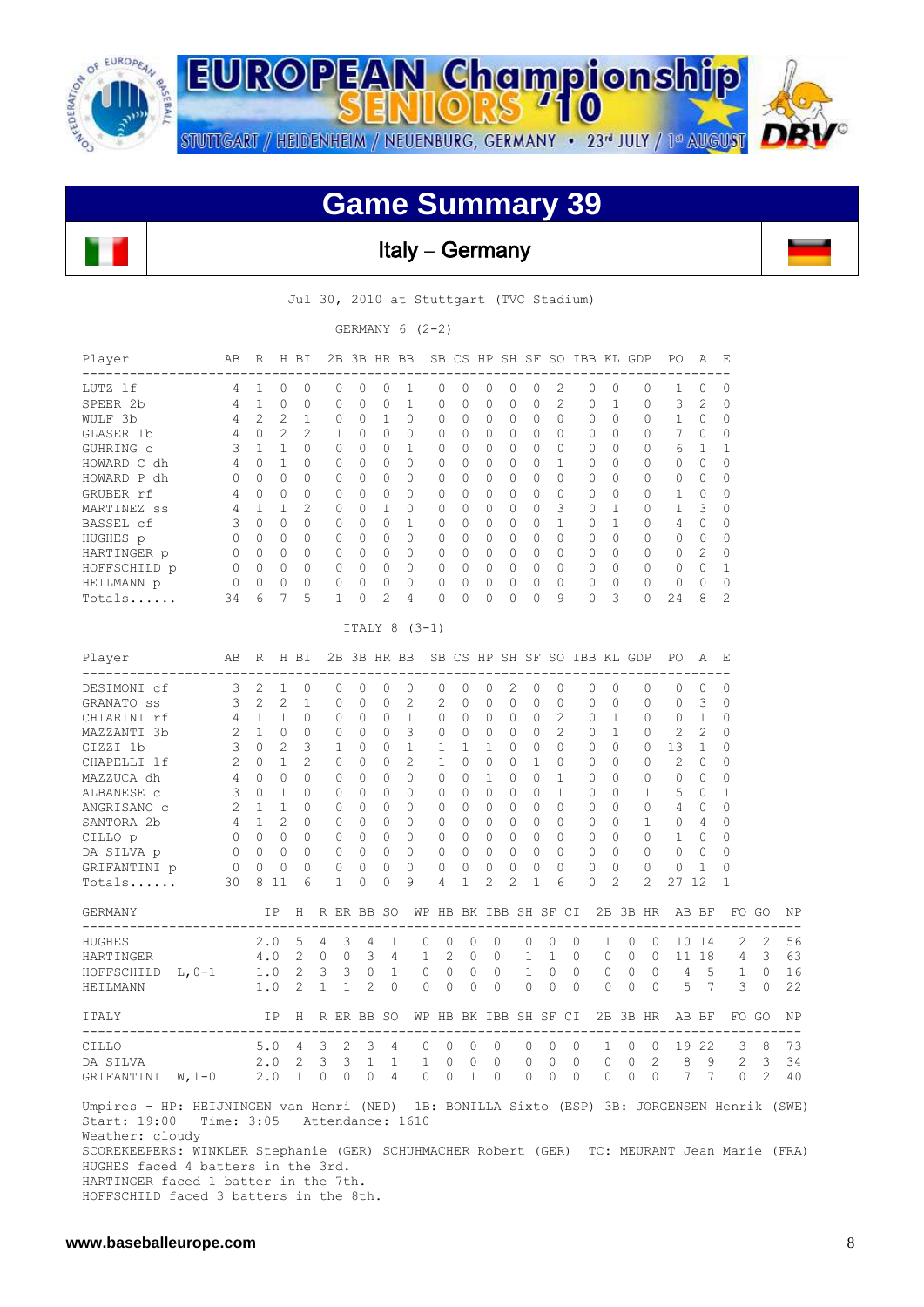

## France FRA

 **(All games - Series C Sorted by Batting avg)**

| record: 0-4                                                                                                                 |            |         |                |                |                |               |    |          |                |                                                 |                                               |                |                         |                         |                |              |                 |              |              |          |                         |                |                |                  |
|-----------------------------------------------------------------------------------------------------------------------------|------------|---------|----------------|----------------|----------------|---------------|----|----------|----------------|-------------------------------------------------|-----------------------------------------------|----------------|-------------------------|-------------------------|----------------|--------------|-----------------|--------------|--------------|----------|-------------------------|----------------|----------------|------------------|
| Player                                                                                                                      | <b>AVG</b> | $GP-GS$ | AВ             | R              | н              | 2B            | ЗВ | HR RBI   |                | TВ                                              | SLG <sup>8</sup>                              |                | <b>BB HBP</b>           |                         | SO GDP         |              | OB <sub>8</sub> | SF           | SH           | $SB-ATT$ | PO.                     | A              | Е              | $\texttt{FLD\$}$ |
| 4 BROWN Felix                                                                                                               | .308       | $4 - 4$ | 13             | $\overline{2}$ | 4              | 0             | 0  | $\Omega$ | $\Omega$       | 4                                               | .308                                          |                | 3                       | $\Omega$                | 2              | 0            | .438            | 0            | 1            | $1 - 1$  | 7                       | 16             |                | 0, 1, 000        |
| 20 WILLIAMS Omar                                                                                                            | .286       | $4 - 4$ | 14             | 2              | 4              | 0             | 0  | 0        | $\overline{2}$ | 4                                               | .286                                          |                | 1                       | 1                       | 4              | 0            | .375            | 0            | 0            | $0 - 0$  | 1                       | 4              | 1              | .833             |
| 16 PEYRICHOU Florian                                                                                                        | .250       | $4 - 4$ | 16             | 1              | 4              | 0             | 0  | 0        | 1              | 4                                               | .250                                          |                | 1                       | $\Omega$                | $\overline{2}$ | $\mathbf{1}$ | .294            | 0            | 0            | $1 - 2$  | 33                      | $\overline{2}$ |                | 01.000           |
| 5 HAGIWARA Kenji                                                                                                            | .250       | $4 - 4$ | 12             | 3              | 3              | 0             | 0  | 1        | 2              | 6                                               | .500                                          |                | 0                       | $\mathbf{1}$            | 7              | $\Omega$     | .308            | 0            | $\Omega$     | $0 - 0$  | 9                       | 0              |                | 01.000           |
| 24 FESSY Gaspard                                                                                                            | .231       | $4 - 3$ | 13             | 1              | 3              | 0             | 0  | 0        | $\overline{2}$ | 3                                               | .231                                          |                | 0                       | 1                       | 3              | $\Omega$     | .286            | 0            | 0            | $0 - 0$  | 1                       | 0              |                | 01.000           |
| 27 BERT Joris                                                                                                               | .182       | $4 - 4$ | 11             | 1              | 2              | 0             | 0  | $\Omega$ | 0              | $\mathcal{P}$                                   | .182                                          |                | 2                       | 0                       | 4              | 0            | .308            | 0            | 0            | $1 - 1$  | 11                      | 2              | $\mathbf{1}$   | .929             |
| 13 MARCHE Boris                                                                                                             | .154       | $4 - 4$ | 13             | $\mathbf{1}$   | $\overline{2}$ | $\mathbf{1}$  | 0  | 0        | 3              | 3                                               | .231                                          |                | 0                       | $\Omega$                | 4              | $\Omega$     | .154            | 0            | $\Omega$     | $0 - 0$  | 16                      | $\mathbf{1}$   |                | 0, 1, 000        |
| 1 LEFEVRE Maxime                                                                                                            | .091       | $4 - 4$ | 11             | 1              | $\mathbf{1}$   | 0             | 0  | $\Omega$ | $\mathbf{1}$   | 1                                               | .091                                          |                | $\overline{\mathbf{c}}$ | 0                       | 3              | $\Omega$     | .231            | 0            | $\Omega$     | $0 - 1$  | 7                       | 6              | 1              | .929             |
| 23 GAUTHIER David                                                                                                           | .000       | $3 - 3$ | 8              | 0              | 0              | 0             | 0  | 0        | 0              | 0                                               | .000                                          |                | з                       | 0                       | з              | $\Omega$     | .273            | 0            | 0            | $0 - 0$  | 0                       | 0              | 0              | .000             |
| 12 ALLEMAND Robin                                                                                                           | . 500      | $1 - 0$ | 2              | 1              | 1              | 0             | 0  | 1        | $\mathbf{1}$   |                                                 | 4 2.000                                       |                | 0                       | 0                       | 1              | 0            | .500            | 0            | $\Omega$     | $0 - 0$  | 1                       | 1              |                | 0, 1, 000        |
| 25 ROUSSEAU Jerome                                                                                                          | .000       | $3 - 2$ | 4              | 0              | 0              | 0             | 0  | 0        | 0              | 0                                               | .000                                          |                | O                       | $\Omega$                | 3              | $\Omega$     | .000            | 0            | $\Omega$     | $0 - 0$  | 0                       | 0              | 0              | .000             |
| 15 PIOUET Luc                                                                                                               | .000       | $2 - 0$ | 2              | 0              | 0              | $\mathbf 0$   | 0  | 0        | 0              | 0                                               | .000                                          |                | 0                       | 0                       | 0              | $\Omega$     | .000            | 0            | 0            | $0 - 0$  | 1                       | 1              | 1              | .667             |
| 14 SAMER Jean                                                                                                               | .000       | $1 - 0$ | 1              | 0              | 0              | 0             | 0  | 0        | 0              | 0                                               | .000                                          |                | 0                       | 0                       | 1              | $\Omega$     | .000            | 0            | $\Omega$     | $0 - 0$  | 0                       | 0              | 0              | .000             |
| 19 MARTINEZ S Romain                                                                                                        | . 000      | $2 - 0$ | $\mathbf{1}$   | 0              | $\Omega$       | 0             | 0  | $\Omega$ | $\Omega$       | 0                                               | .000                                          |                | 0                       | $\Omega$                | $\mathbf{1}$   | $\Omega$     | .000            | 0            | $\Omega$     | $0 - 0$  | 1                       | 0              |                | 01.000           |
| $\verb Totals $                                                                                                             | .198       | $4 - 4$ | 121            | 13             | 24             | 1             | 0  | 2        | 12             | 31                                              | .256                                          |                | 12                      | з                       | 38             | 1            | .287            | 0            | 1            | $3 - 5$  | 90                      | 38             | 4              | .970             |
| Opponents                                                                                                                   | .344       | $4 - 4$ | 131            | 32             | 45             | 12            | 0  | 5        | 27             | 72                                              | .550                                          |                | 18                      | 4                       | 14             | 1            | .435            | $\mathbf{1}$ | $\mathbf{1}$ | $2 - 3$  | 102                     | 33             | $\overline{2}$ | .985             |
| LOB – Team (22), Opp (33). DPs turned – Team (3), Opp (1). IBB – Team (0), Opp (1). Picked off – WILLIAMS 1.                |            |         |                |                |                |               |    |          |                |                                                 |                                               |                |                         |                         |                |              |                 |              |              |          |                         |                |                |                  |
|                                                                                                                             |            |         |                |                |                |               |    |          |                | (All games - Series C Sorted by Earned run avg) |                                               |                |                         |                         |                |              |                 |              |              |          |                         |                |                |                  |
| Player                                                                                                                      | ERA        | W−L     | APP            | GS             |                | CG SHO/CBO SV |    |          | ΙP             | н                                               | R                                             | ER             | BB                      | so                      | 2в             | 3B           | HR              |              | AB B/Ava     | WP HBP   |                         | вĸ             | <b>SFA SHA</b> |                  |
| 10 MEURANT Samuel                                                                                                           | 4.76       | $0 - 1$ | 1              | 1              | $\Omega$       | 0/0           |    | 0        | 5.2            | 11                                              | з                                             | з              | 0                       | 5                       | з              | 0            | 1               | 28           | .393         | 0        | 0                       | 0              | 0              | 0                |
| 28 LEMESTRE Pierrick                                                                                                        | 5.79       | $0 - 1$ | 1              | $\mathbf{1}$   | 0              | 0/0           |    | 0        | 4.2            | 4                                               | 6                                             | 3              | 4                       | 1                       | 0              | 0            | $\mathbf{1}$    | 18           | .222         | 0        | $\overline{\mathbf{2}}$ | $\Omega$       | 0              | $\Omega$         |
| 26 DUBAUT Nicolas 14.54                                                                                                     |            | $0 - 0$ | 1              | $\mathbf{1}$   | $\Omega$       | 0/0           |    | 0        | 4.1            | 7                                               | 8                                             | 7              | 3                       | $\overline{2}$          | 2              | $\mathbf 0$  | 0               | 18           | .389         | 0        | 1                       | 1              | 1              | $\Omega$         |
| 11 NAVARRO Joris 17.36<br>--------------                                                                                    |            | $0 - 1$ | $\overline{2}$ | $\mathbf{1}$   | 0              | 0/0           |    | $\Omega$ | 4.2            | 10                                              | 10                                            | 9              | 6                       | 1                       | $\overline{2}$ | 0            | $\overline{2}$  | 23           | .435         | 4        | 0                       | 0              | 0              | $\Omega$         |
| 6 PIQUET Anthony                                                                                                            | 0.00       | $0 - 0$ | 1              | 0              | 0              | 0/0           |    | 0        | 2.1            | 1                                               | 0                                             | 0              | 1                       | $\overline{\mathbf{2}}$ | 1              | 0            | 0               | 8            | .125         | 0        | 0                       | 0              | 0              | 0                |
| 3 CASTILLO Arold                                                                                                            | 3.00       | $0 - 1$ | 1              | 0              | $\Omega$       | 0/0           |    | 0        | 3.0            | 3                                               | 2                                             | $\mathbf{1}$   | $\overline{\mathbf{2}}$ | $\overline{2}$          | 1              | $\mathbf 0$  | $\mathbf{1}$    | 10           | .300         | 0        | 1                       | $\Omega$       | 0              | $\mathbf{1}$     |
| 18 CROS Greogory                                                                                                            | 3.38       | $0 - 0$ | 2              | 0              | 0              | 0/0           |    | 0        | 2.2            | 3                                               | 1                                             | 1              | 0                       | 1                       | 1              | 0            | 0               | 11           | .273         | 0        | 0                       | 0              | 0              | $\Omega$         |
| 12 ALLEMAND Robin                                                                                                           | 6.75       | $0 - 0$ | $\mathbf{1}$   | 0              | $\Omega$       | 0/0           |    | $\Omega$ | 2.2            | 6                                               | 2                                             | $\overline{2}$ | $\overline{2}$          | $\Omega$                | $\overline{2}$ | $\Omega$     | 0               | 15           | .400         | 0        | 0                       | $\Omega$       | 0              | $\Omega$         |
| Totals                                                                                                                      | 7.80       | $0 - 4$ | 4              | 4              | 0              | 0/0           |    | 0        | 30.0           | 45                                              | 32                                            | 26             | 18                      | 14                      | 12             | 0            | 5               | 131          | .344         | 4        | 4                       | 1              | 1              | 1                |
| Opponents                                                                                                                   | 2.12       | $4 - 0$ | 4              | 4              | $\Omega$       | 1/1           |    | 1        | 34.0           | 24                                              | 13                                            | 8              | 12                      | 38                      | 1              | 0            | 2               | 121          | .198         | 2        | 3                       | $\Omega$       | 0              | $\mathbf{1}$     |
| PB - Team (1), MARCHE 1. Pickoffs - Team (0), Opp (1). SBA/ATT - MARCHE (2-3), DUBAUT (0-1), MEURANT (1-1), LEMESTRE (1-1). |            |         |                |                |                |               |    |          |                |                                                 |                                               |                |                         |                         |                |              |                 |              |              |          |                         |                |                |                  |
|                                                                                                                             |            |         |                |                |                |               |    |          |                |                                                 | (All games - Series C Sorted by Fielding pct) |                |                         |                         |                |              |                 |              |              |          |                         |                |                |                  |

| Player               | c   | PO           | А              | Е        | FLD <sup>8</sup> | <b>DPs</b>   | SBA CSB        |   | SBA <sup>8</sup> | PB       | CI       |
|----------------------|-----|--------------|----------------|----------|------------------|--------------|----------------|---|------------------|----------|----------|
| 16 PEYRICHOU Florian | 35  | 33           | 2              | $\Omega$ | 1.000            | 1            | 0              | 0 | ---              | $\Omega$ | 0        |
| 4 BROWN Felix        | 23  | 7            | 16             | 0        | 1.000            | 2            | 0              | 0 | ---              | 0        | 0        |
| 13 MARCHE Boris      | 17  | 16           | 1              | $\Omega$ | 1.000            | 0            | $\overline{2}$ | 1 | . 667            | 1        | 0        |
| 5 HAGIWARA Kenji     | 9   | 9            | 0              | 0        | 1.000            | 0            | 0              | 0 | ---              | 0        | 0        |
| 10 MEURANT Samuel    | 2   | $\mathbf{1}$ | 1              | 0        | 1.000            | 0            | 1              | O | 1.000            | 0        | 0        |
| 12 ALLEMAND Robin    | 2   | $\mathbf{1}$ | 1              | 0        | 1.000            | 0            | 0              | O | ---              | 0        | 0        |
| 3 CASTILLO Arold     | 2   | 0            | $\overline{2}$ | 0        | 1.000            | 0            | 0              | 0 | ---              | 0        | $\Omega$ |
| 11 NAVARRO Joris     | 1   | 0            | 1              | 0        | 1.000            | <sup>0</sup> | $\Omega$       | 0 | ---              | $\Omega$ | $\Omega$ |
| 6 PIQUET Anthony     | 1   | $\mathbf{1}$ | 0              | 0        | 1.000            | 0            | 0              | 0 | ---              | 0        | 0        |
| 24 FESSY Gaspard     | 1   | $\mathbf{1}$ | 0              | 0        | 1.000            | 0            | 0              | 0 | ---              | $\Omega$ | $\Omega$ |
| 28 LEMESTRE Pierrick |     | 0            | 1              | 0        | 1.000            | 0            |                | 0 | 1.000            | 0        | 0        |
| 19 MARTINEZ S Romain | 1   | 1            | 0              | 0        | 1.000            | 0            | 0              | 0 | ---              | 0        | 0        |
| $27$ BERT Joris      | 14  | 11           | 2              | 1        | .929             | 1            | 0              | 0 | ---              | 0        | 0        |
| 1 LEFEVRE Maxime     | 14  | 7            | 6              | 1        | .929             | 3            | 0              | 0 | ---              | $\Omega$ | 0        |
| 20 WILLIAMS Omar     | 6   | 1            | 4              | 1        | .833             | 0            | 0              | 0 | ---              | 0        | 0        |
| 15 PIQUET Luc        | з   | $\mathbf{1}$ | 1              | 1        | .667             | 0            | 0              | 0 | ---              | $\Omega$ | 0        |
| 14 SAMER Jean        | 0   | 0            | 0              | 0        | .000             | 0            | 0              | 0 | ---              | 0        | 0        |
| 18 CROS Greogory     | 0   | 0            | 0              | 0        | .000             | 0            | 0              | 0 | ---              | 0        | 0        |
| 25 ROUSSEAU Jerome   | 0   | 0            | 0              | 0        | .000             | 0            | 0              | 0 | ---              | $\Omega$ | 0        |
| 26 DUBAUT Nicolas    | 0   | 0            | 0              | 0        | .000             | 0            | 0              | 1 | .000             | 0        | 0        |
| 23 GAUTHIER David    | 0   | 0            | 0              | 0        | .000             | 0            | 0              | 0 | ---              | $\Omega$ | $\Omega$ |
| $Totals$             | 132 | 90           | 38             | 4        | .970             | з            | 2              | 1 | . 667            | 1        | 0        |
| Opponents            | 137 | 102          | 33             | 2        | .985             | 1            | 3              | 2 | .600             | 0        | 0        |

 $\overline{\phantom{a}}$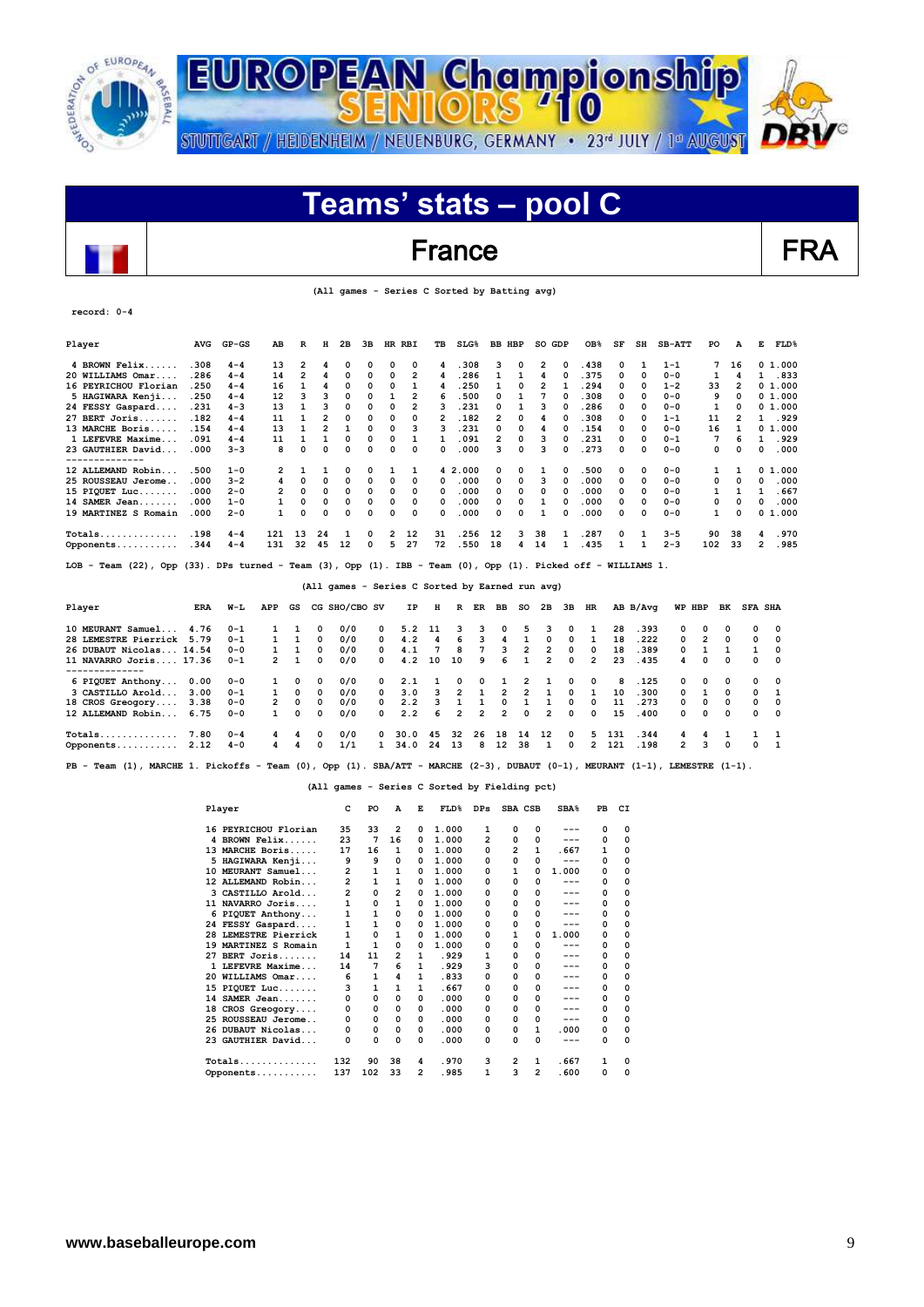



## Germany GER

|  | (All games - Series C Sorted by Batting avg) |  |  |
|--|----------------------------------------------|--|--|
|  |                                              |  |  |

| Player                                                                                                                                                                       | <b>AVG</b>                                                                                                                                                                                                                                                                                                                                                                                                                                                                                                                                                                                                                                                                                                                                 | $GP - GS$ | AB             | $\mathbf R$    | H            | 2B                                            | 3в       |                | HR RBI                  | TВ           |    | SLG <sup>8</sup> | <b>BB HBP</b> |              | SO GDP   |              | OB <sub>8</sub> | SF  | SH             | SB-ATT         | PO  | A              | E            | FLD <sup>8</sup> |
|------------------------------------------------------------------------------------------------------------------------------------------------------------------------------|--------------------------------------------------------------------------------------------------------------------------------------------------------------------------------------------------------------------------------------------------------------------------------------------------------------------------------------------------------------------------------------------------------------------------------------------------------------------------------------------------------------------------------------------------------------------------------------------------------------------------------------------------------------------------------------------------------------------------------------------|-----------|----------------|----------------|--------------|-----------------------------------------------|----------|----------------|-------------------------|--------------|----|------------------|---------------|--------------|----------|--------------|-----------------|-----|----------------|----------------|-----|----------------|--------------|------------------|
| 28 GLASER Ludwig                                                                                                                                                             | .538                                                                                                                                                                                                                                                                                                                                                                                                                                                                                                                                                                                                                                                                                                                                       | $4 - 4$   | 13             | з              | 7            | $\overline{\mathbf{2}}$                       | 0        | $\Omega$       | 7                       | 9            |    | .692             | 5             | 0            | 2        | 0            | .667            | 0   | $\Omega$       | $0 - 0$        | 35  | O              |              | 01.000           |
| 2 LUTZ Sacha                                                                                                                                                                 | .400                                                                                                                                                                                                                                                                                                                                                                                                                                                                                                                                                                                                                                                                                                                                       | $4 - 4$   | 15             | 5              | 6            | $\mathbf{1}$                                  | 0        | $\Omega$       | $\overline{2}$          | 7            |    | .467             | 4             | $\mathbf{1}$ | 2        | 0            | .550            | 0   | $\Omega$       | $0 - 0$        | 5   | 1              |              | 0, 1, 000        |
| 17 BASSEL Cedric                                                                                                                                                             | .364                                                                                                                                                                                                                                                                                                                                                                                                                                                                                                                                                                                                                                                                                                                                       | $4 - 4$   | 11             | 5              | 4            | 0                                             | 0        | $\Omega$       | 0                       | 4            |    | .364             | 2             | 1            | 2        | 0            | .500            | 0   | 2              | $0 - 0$        | 10  | 1              |              | 0, 1, 000        |
| 31 GRUBER Robert                                                                                                                                                             | .353                                                                                                                                                                                                                                                                                                                                                                                                                                                                                                                                                                                                                                                                                                                                       | $4 - 4$   | 17             | 1              | 6            | $\overline{\mathbf{2}}$                       | 0        | $\mathbf{1}$   | 6                       | 11           |    | .647             | 0             | 1            | 4        | 0            | .389            | 0   | 0              | $0 - 1$        | 7   | O              |              | 01.000           |
| 12 WULF Dominik                                                                                                                                                              | .294                                                                                                                                                                                                                                                                                                                                                                                                                                                                                                                                                                                                                                                                                                                                       | $4 - 4$   | 17             | 6              | 5            | 1                                             | 1        | 1              | 5                       | 11           |    | .647             | 0             | $\mathbf{1}$ | 2        | 0            | .333            | 0   | $\mathbf{1}$   | $0 - 0$        | 1   | 3              | 0            | 1.000            |
| 21 MARTINEZ Edward                                                                                                                                                           | .250                                                                                                                                                                                                                                                                                                                                                                                                                                                                                                                                                                                                                                                                                                                                       | $4 - 4$   | 16             | $\overline{2}$ | 4            | $\Omega$                                      | 0        | $\mathbf{1}$   | $\overline{2}$          | 7            |    | .438             | 0             | 1            | 8        | O            | .294            | 0   | $\Omega$       | $0 - 0$        | 6   | 15             | 2            | .913             |
| 33 HOWARD Christophe                                                                                                                                                         | .231                                                                                                                                                                                                                                                                                                                                                                                                                                                                                                                                                                                                                                                                                                                                       | $3 - 3$   | 13             | $\overline{2}$ | 3            | $\Omega$                                      | 0        | $\overline{2}$ | 6                       | 9            |    | .692             | 0             | 0            | 2        | 0            | .231            | 0   | 0              | $0 - 0$        | 0   | O              | 0            | .000             |
| 16 GUHRING Simon                                                                                                                                                             | .214                                                                                                                                                                                                                                                                                                                                                                                                                                                                                                                                                                                                                                                                                                                                       | $4 - 4$   | 14             | 5              | 3            | $\mathbf 0$                                   | $\Omega$ | $\mathbf 0$    | $\overline{\mathbf{c}}$ | 3            |    | .214             | 3             | 1            | 1        | $\mathbf{1}$ | .389            | 0   | $\Omega$       | $0 - 0$        | 32  | 4              | $\mathbf{1}$ | .973             |
| 14 SPEER Jendrick<br>--------------                                                                                                                                          | .067                                                                                                                                                                                                                                                                                                                                                                                                                                                                                                                                                                                                                                                                                                                                       | 4-4       | 15             | 3              | $\mathbf{1}$ | $\Omega$                                      | 0        | 0              | 0                       | $\mathbf{1}$ |    | .067             | 3             | 0            | 2        | $\mathbf{1}$ | . 222           | 0   | $\overline{2}$ | $0 - 0$        | 6   | 8              |              | 01.000           |
| 24 HOPFENSPERGER Kla                                                                                                                                                         | .000                                                                                                                                                                                                                                                                                                                                                                                                                                                                                                                                                                                                                                                                                                                                       | $1 - 1$   | з              | 0              | 0            | 0                                             | 0        | 0              | 1                       | 0            |    | .000             | 0             | 0            | 2        | 0            | .000            | 1   | $\Omega$       | $0 - 0$        | O   | 0              | $\Omega$     | . 000            |
| 23 BOLDT Maximillian                                                                                                                                                         | .000                                                                                                                                                                                                                                                                                                                                                                                                                                                                                                                                                                                                                                                                                                                                       | $1 - 0$   | 1              | $\Omega$       | 0            | $\Omega$                                      | 0        | 0              | 0                       | 0            |    | .000             | 0             | 0            | 0        | 0            | .000            | 0   | 0              | $0 - 0$        | 0   | 0              | $\Omega$     | .000             |
| 4 HOWARD Philipp                                                                                                                                                             | .000                                                                                                                                                                                                                                                                                                                                                                                                                                                                                                                                                                                                                                                                                                                                       | $1 - 0$   | O              | $\Omega$       |              | 0                                             | 0        | $\mathbf 0$    | 0                       | 0            |    |                  | 0             | 0            | 0        | 0            | .000            | 0   | $\Omega$       | $0 - 0$        | 0   | 0              | $\Omega$     | .000             |
| 11 UELSCHEN Julius                                                                                                                                                           | .000                                                                                                                                                                                                                                                                                                                                                                                                                                                                                                                                                                                                                                                                                                                                       | $1 - 0$   | 0              | $\mathbf{1}$   |              | $\mathbf 0$                                   | 0        | 0              | 0                       | O            |    |                  | 0             | 0            | 0        | 0            | .000            | 0   | $\Omega$       | $0 - 0$        | 0   | 0              | $\Omega$     | .000             |
| Totals                                                                                                                                                                       | .289                                                                                                                                                                                                                                                                                                                                                                                                                                                                                                                                                                                                                                                                                                                                       | $4 - 4$   | 135            | 33             |              | 6                                             | 1        | 5              | 31                      |              |    |                  | 17            | 6            | 27       | 2            | .390            | 1   | 5              | $0 - 1$        | 102 | 38             | 4            | .972             |
| Opponents                                                                                                                                                                    | .331                                                                                                                                                                                                                                                                                                                                                                                                                                                                                                                                                                                                                                                                                                                                       | $4 - 4$   | 139            | 28             |              | 3                                             | 0        | 0              | 24                      | 49           |    |                  | 24            | 3            | 30       | 3            | . 437           | 1   | 4              | $7 - 8$        | 102 | 42             | 9            | .941             |
|                                                                                                                                                                              |                                                                                                                                                                                                                                                                                                                                                                                                                                                                                                                                                                                                                                                                                                                                            |           |                |                |              |                                               |          |                |                         |              |    |                  |               |              |          |              |                 |     |                |                |     |                |              |                  |
|                                                                                                                                                                              | .000<br>0<br>0<br>.000<br>62<br>39<br>.459<br>46<br>.353<br>LOB - Team (29), Opp (41). DPs turned - Team (3), Opp (4). IBB - Team (1), GLASER 1.<br>(All games - Series C Sorted by Earned run avg)<br><b>SFA SHA</b><br>ERA<br>GS<br>CG SHO/CBO SV<br>н<br>2B<br>Зв<br><b>HR</b><br>AB B/Avq<br>WP HBP<br>BK<br>W-L<br>APP<br>ΙP<br>R<br>ER<br>ВB<br>so<br>$\mathbf 0$<br>0/0<br>$\overline{2}$<br>3<br>.182<br>$\overline{2}$<br>$\mathbf{1}$<br>0.00<br>$0 - 0$<br>1<br>0<br>0<br>4.0<br>0<br>0<br>0<br>$\Omega$<br>0<br>11<br>0<br>1<br>4<br>1<br>1<br>2<br>2<br>6<br>1<br>0<br>$\mathbf 0$<br>$\mathbf 0$<br>$\Omega$<br>$\Omega$<br>22<br>.182<br>0<br>0<br>0<br>$\Omega$<br>$\mathbf{1}$<br>2.84<br>$0 - 1$<br>0/0<br>6.1<br>4<br>4 |           |                |                |              |                                               |          |                |                         |              |    |                  |               |              |          |              |                 |     |                |                |     |                |              |                  |
| Player                                                                                                                                                                       |                                                                                                                                                                                                                                                                                                                                                                                                                                                                                                                                                                                                                                                                                                                                            |           |                |                |              |                                               |          |                |                         |              |    |                  |               |              |          |              |                 |     |                |                |     |                |              |                  |
| 8 HARTINGER Dominik                                                                                                                                                          |                                                                                                                                                                                                                                                                                                                                                                                                                                                                                                                                                                                                                                                                                                                                            |           |                |                |              |                                               |          |                |                         |              |    |                  |               |              |          |              |                 |     |                |                |     |                |              |                  |
| 25 HENKENJOHANN Tim.                                                                                                                                                         |                                                                                                                                                                                                                                                                                                                                                                                                                                                                                                                                                                                                                                                                                                                                            |           |                |                |              |                                               |          |                |                         |              |    |                  |               |              |          |              |                 |     |                |                |     |                |              |                  |
| 15 HOFFSCHILD Philip                                                                                                                                                         | 6.23                                                                                                                                                                                                                                                                                                                                                                                                                                                                                                                                                                                                                                                                                                                                       | $0 - 1$   | 2              | 0              | 0            | 0/0                                           |          | 0              | 4.1                     | 8            | 6  | 3                | 0             | 3            | 1        | 0            | 0               | 21  | .381           | 0              | 0   | 0              | 0            | 1                |
| 9 MAROUEZ R Enorbel                                                                                                                                                          | 7.20                                                                                                                                                                                                                                                                                                                                                                                                                                                                                                                                                                                                                                                                                                                                       | 0-0       | $\mathbf{1}$   | 1              | 0            | 0/0                                           |          | $\Omega$       | 5.0                     | 10           | 4  | 4                | 3             | 4            | 1        | 0            | $\Omega$        | 23  | .435           | 0              | 0   | 0              | $\Omega$     | 0                |
| 5 DEWALD Martin 10.38<br>---------                                                                                                                                           |                                                                                                                                                                                                                                                                                                                                                                                                                                                                                                                                                                                                                                                                                                                                            | $0 - 0$   | $\mathbf{1}$   | 1              | 0            | 0/0                                           |          | 0              | 4.1                     | 7            | 6  | 5                | 2             | 6            | $\Omega$ | 0            | $\Omega$        | 18  | .389           | $\Omega$       | 0   | 0              | 0            | 1                |
| 32 HARTKOPF Nils                                                                                                                                                             | 0.00                                                                                                                                                                                                                                                                                                                                                                                                                                                                                                                                                                                                                                                                                                                                       | $2 - 0$   | 2              | 0              | 0            | 0/0                                           |          | 0              | 3.0                     | 0            | 0  | 0                | 1             | 7            | 0        | 0            | 0               | 9   | .000           | 3              | 1   | 0              | 0            | 0                |
| 6 ALMSTETTER Martin                                                                                                                                                          | 0.00                                                                                                                                                                                                                                                                                                                                                                                                                                                                                                                                                                                                                                                                                                                                       | 0-0       | $\mathbf{1}$   | $\mathbf 0$    | $\Omega$     | 0/0                                           |          | O              | 1.0                     | 1            | O  | 0                | 1             | 0            | O        | 0            | $\Omega$        | 4   | .250           | 0              | 0   | 0              | O            | 0                |
| 7 HEILMANN Eugen                                                                                                                                                             | 6.75                                                                                                                                                                                                                                                                                                                                                                                                                                                                                                                                                                                                                                                                                                                                       | $0 - 0$   | $\overline{2}$ | 0              | 0            | 0/0                                           |          | $\Omega$       | 2.2                     | 4            | 2  | $\overline{2}$   | 3             | $\mathbf{1}$ | $\Omega$ | 0            | $\Omega$        | 12  | . 333          | 0              | 0   | 0              | $\Omega$     | O                |
| 29 HUGHES Andre 13.50                                                                                                                                                        |                                                                                                                                                                                                                                                                                                                                                                                                                                                                                                                                                                                                                                                                                                                                            | $0 - 0$   | 1              | 1              | 0            | 0/0                                           |          | 0              | 2.0                     | 5            | 4  | 3                | 4             | 1            | 1        | 0            | $\mathbf 0$     | 10  | .500           | 0              | 0   | 0              | 0            | 0                |
| 19 SCKAER Moritz 27.00                                                                                                                                                       |                                                                                                                                                                                                                                                                                                                                                                                                                                                                                                                                                                                                                                                                                                                                            | $0 - 0$   | 1              | $\mathbf 0$    | $\Omega$     | 0/0                                           |          | 0              | 1.1                     | 5            | 4  | 4                | 1             | 0            | $\Omega$ | 0            | $\Omega$        | 9   | .556           | 0              | 0   | 0              | $\Omega$     | O                |
| Totals                                                                                                                                                                       | 6.09                                                                                                                                                                                                                                                                                                                                                                                                                                                                                                                                                                                                                                                                                                                                       | $2 - 2$   | 4              | 4              | $\Omega$     | 0/0                                           |          | 0              | 34.0                    | 46           | 28 | 23               | 24            | 30           | 3        | 0            | 0               | 139 | . 331          | 4              | 3   | 0              | 1            | 4                |
| Opponents                                                                                                                                                                    | 7.15                                                                                                                                                                                                                                                                                                                                                                                                                                                                                                                                                                                                                                                                                                                                       | $2 - 2$   | 4              | 4              | $\Omega$     | 1/1                                           |          | $\mathbf{1}$   | 34.0                    | 39           | 33 | 27               | 17            | 27           | 6        | 1            | 5               | 135 | .289           | $\overline{2}$ | 6   | $\overline{2}$ | $\mathbf{1}$ | 5                |
| PB - Team (0), Opp (1). Pickoffs - Team (1), GUHRING 1. SBA/ATT - GUHRING (7-8), HARTINGER (3-3), DEWALD (2-2), HEILMANN<br>$(1-1)$ , MARQUEZ $(1-1)$ , HOFFSCHILD $(0-1)$ . |                                                                                                                                                                                                                                                                                                                                                                                                                                                                                                                                                                                                                                                                                                                                            |           |                |                |              | (All games - Series C Sorted by Fielding pct) |          |                |                         |              |    |                  |               |              |          |              |                 |     |                |                |     |                |              |                  |

|   | Player               | c   | PO           | A              | Е | FLD <sup>8</sup> | <b>DPs</b> | SBA CSB |          | SBA <sup>8</sup> | PB | CI       |
|---|----------------------|-----|--------------|----------------|---|------------------|------------|---------|----------|------------------|----|----------|
|   | 28 GLASER Ludwig     | 35  | 35           | 0              | 0 | 1.000            | 2          | 0       | 0        | ---              | 0  | 0        |
|   | 14 SPEER Jendrick    | 14  | 6            | 8              | 0 | 1.000            | 2          | 0       | 0        |                  | 0  | 0        |
|   | 17 BASSEL Cedric     | 11  | 10           | 1              | 0 | 1.000            | 0          | 0       | 0        | ---              | 0  | 0        |
|   | 31 GRUBER Robert     | 7   | 7            | 0              | 0 | 1.000            | 1          | 0       | 0        | ---              | 0  | 0        |
|   | 2 LUTZ Sacha         | 6   | 5            | 1              | 0 | 1.000            | 0          | 0       | 0        |                  | 0  | 0        |
|   | 12 WULF Dominik      | 4   | $\mathbf{1}$ | 3              | 0 | 1.000            | 0          | 0       | 0        | ---              | 0  | 0        |
| 8 | HARTINGER Dominik    | 2   | 0            | 2              | 0 | 1.000            | 0          | з       | 0        | 1.000            | 0  | 0        |
|   | 5 DEWALD Martin      | 2   | 0            | $\overline{2}$ | 0 | 1.000            | O          | 2       | O        | 1.000            | 0  | 0        |
|   | 25 HENKENJOHANN Tim. | 1   | $\Omega$     | 1              | 0 | 1.000            | 0          | 0       | 0        | $---$            | 0  | 0        |
|   | 9 MAROUEZ R Enorbel  | 1   | 0            | 1              | 0 | 1.000            | 0          | 1       | O        | 1.000            | 0  | 0        |
|   | 16 GUHRING Simon     | 37  | 32           | 4              | 1 | .973             | 0          | 7       | 1        | .875             | 0  | 0        |
|   | 21 MARTINEZ Edward   | 23  | 6            | 15             | 2 | .913             | 3          | 0       | 0        | ---              | 0  | 0        |
|   | 15 HOFFSCHILD Philip | 1   | 0            | 0              | 1 | .000             | 0          | 0       | 1        | .000             | 0  | 0        |
|   | 6 ALMSTETTER Martin  | 0   | 0            | 0              | 0 | .000             | 0          | 0       | 0        | ---              | 0  | 0        |
|   | 11 UELSCHEN Julius   | 0   | 0            | 0              | 0 | .000             | 0          | 0       | 0        | ---              | 0  | $\Omega$ |
|   | 19 SCKAER Moritz     | 0   | 0            | 0              | 0 | .000             | 0          | 0       | 0        | ---              | 0  | 0        |
|   | 4 HOWARD Philipp     | 0   | 0            | 0              | 0 | .000             | 0          | 0       | 0        | ---              | 0  | 0        |
|   | 29 HUGHES Andre      | 0   | 0            | 0              | 0 | .000             | 0          | 0       | 0        | ---              | 0  | 0        |
|   | 24 HOPFENSPERGER Kla | 0   | 0            | 0              | 0 | .000             | 0          | 0       | 0        | ---              | 0  | 0        |
|   | 33 HOWARD Christophe | 0   | 0            | 0              | 0 | .000             | 0          | 0       | 0        |                  | 0  | 0        |
|   | 32 HARTKOPF Nils     | 0   | 0            | 0              | 0 | .000             | 0          | 0       | 0        | ---              | 0  | 0        |
|   | 7 HEILMANN Eugen     | 0   | 0            | 0              | 0 | .000             | 0          | 1       | $\Omega$ | 1.000            | 0  | 0        |
|   | 23 BOLDT Maximillian | 0   | 0            | 0              | 0 | .000             | 0          | 0       | $\Omega$ | ---              | 0  | 0        |
|   | $Totals$             | 144 | 102          | 38             | 4 | .972             | 3          | 7       | 1        | .875             | 0  | 0        |
|   | Opponents            | 153 | 102          | 42             | 9 | .941             | 4          | 0       | 1        | .000             | 1  | 0        |

 $\overline{\phantom{a}}$ 

**record: 2-2**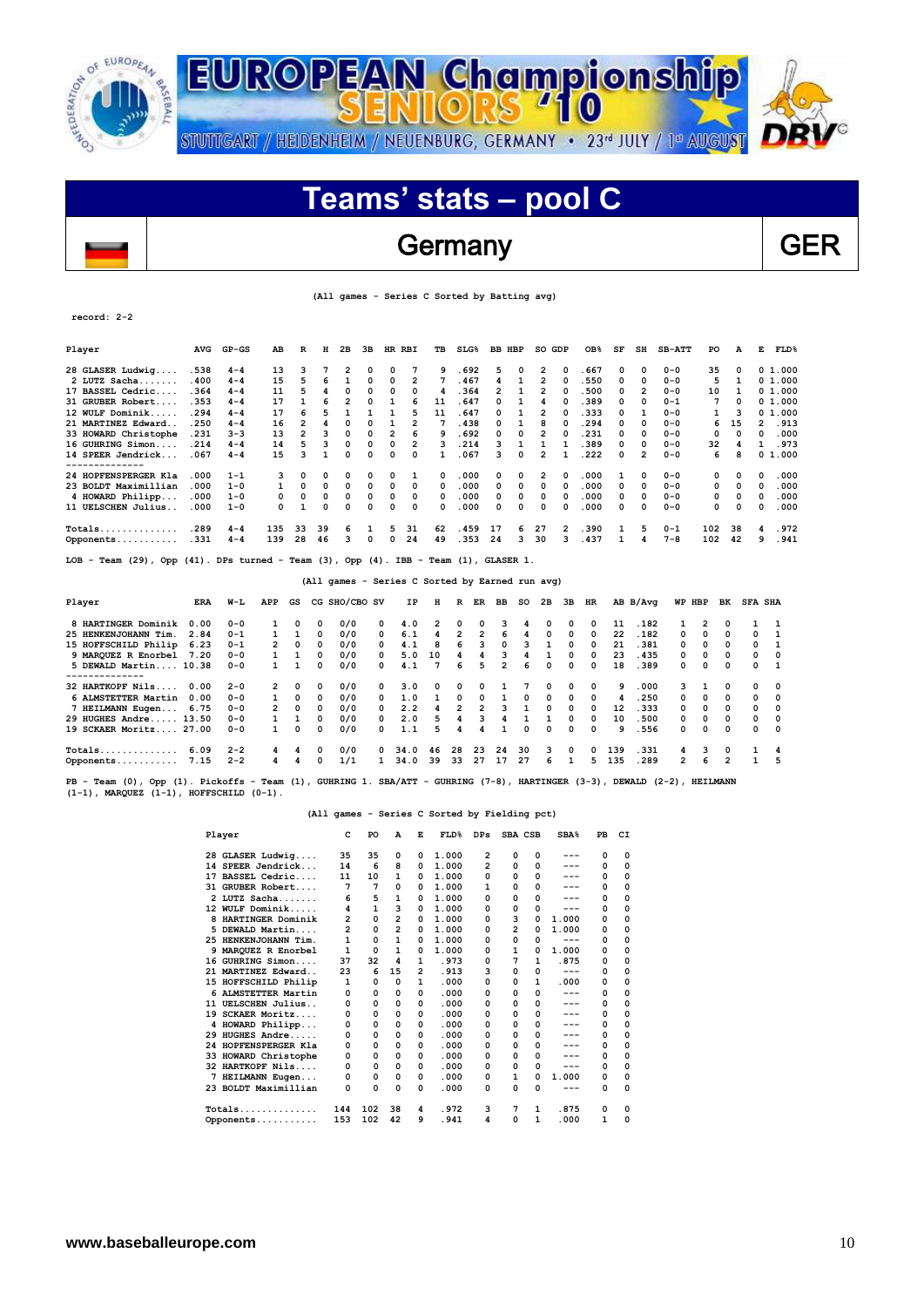

## Greece Reserve GRE

 **(All games - Series C Sorted by Batting avg)**

**record: 1-3**

 $\overline{\phantom{a}}$ 

| Player                                                                                                                                                                                                                                                                      | <b>AVG</b> | $GP - GS$ | AB  | R              | н        | 2в       | 3B | HR RBI |    | TВ             | SLG <sup>8</sup> | BB           | HBP            | so | GDP      | OB <sub>8</sub> | SF               | SH | $SB-ATT$                       | PO | A  | Е | FLD    |
|-----------------------------------------------------------------------------------------------------------------------------------------------------------------------------------------------------------------------------------------------------------------------------|------------|-----------|-----|----------------|----------|----------|----|--------|----|----------------|------------------|--------------|----------------|----|----------|-----------------|------------------|----|--------------------------------|----|----|---|--------|
| 11 WARREN Max $J$                                                                                                                                                                                                                                                           | .538       | $3 - 3$   | 13  | $\overline{2}$ |          | 0        | 0  | 0      | 4  | 7              | .538             | 0            | 0              |    | 0        | 538             | 0                | 1  | $0 - 1$                        | 3  | 2  |   | 01.000 |
| 24 LEMONIS Christoph                                                                                                                                                                                                                                                        | .467       | $4 - 4$   | 15  |                |          | $\Omega$ | 0  | 0      | 2  | 7              | .467             | 0            |                |    |          | 500             | 0                | 0  | $0 - 0$                        | 25 | 2  | 0 | 1.000  |
| 10 DEMETRAL James C.                                                                                                                                                                                                                                                        | .429       | $4 - 4$   | 14  | ٩              | 6        | 0        | 0  | 0      | 2  | 6              | .429             |              | n              | O  |          | 556             | 0                | 0  | $1 - 1$                        | 14 | 17 |   | .969   |
| 5 KOUTSOANTONAKIS M                                                                                                                                                                                                                                                         | .250       | $4 - 4$   | 16  | в              |          |          |    | 0      |    | 5              | .313             |              | $\Omega$       |    | O        | 235             |                  | 0  | $0 - 0$                        |    | 10 | ٩ | .800   |
| 15 MAESTRALES Peter                                                                                                                                                                                                                                                         | .250       | $4 - 4$   | 16  | ٦              |          |          | O  |        | ٩  | я              | .500             |              | n              |    |          | 294             | 0                | 0  | $1 - 1$                        |    | O  |   | .875   |
| 7 PANAGOTACOS Const                                                                                                                                                                                                                                                         | .250       | $4 - 4$   | 12  |                |          | $\Omega$ |    | 0      |    | 3              | .250             |              | 0              |    | O        | 357             | 0                | 0  | $0 - 0$                        | 5  | O  |   | 01.000 |
| 21 THEODOROU Nichola                                                                                                                                                                                                                                                        | .200       | $4 - 4$   | 15  |                |          | 0        |    | 0      | 0  | ٩              | .200             |              | 0              | ٩  | $\Omega$ | . 333           | 0                | 0  | $1 - 1$                        | 6  | я  |   | 01.000 |
| 8 PAPPAS Erik D                                                                                                                                                                                                                                                             | .182       | $4 - 4$   | 11  | ٩              | 2        | 0        | 0  | 0      | 0  | 2              | .182             |              | 0              | 2  |          | .438            | 0                | 0  | $0 - 0$                        | 18 |    |   | 01.000 |
| ----------                                                                                                                                                                                                                                                                  |            |           |     |                |          |          |    |        |    |                |                  |              |                |    |          |                 |                  |    |                                |    |    |   |        |
| 20 PALOS Stephen H                                                                                                                                                                                                                                                          | . 250      | $4 - 2$   | 8   | 0              | 2        | 0        | 0  | 0      |    | $\overline{2}$ | .250             | 0            | 0              | 2  | n        | . 250           | 0                | 0  | $0 - 0$                        | 6  |    |   | 01.000 |
| 38 ZACHOS Jason                                                                                                                                                                                                                                                             | .167       | $3 - 3$   | 6   | 0              |          | $\Omega$ | 0  | O      | 0  | 1              | .167             | 0            | $\Omega$       | ٩  | O        | .167            | 0                | 0  | $0 - 0$                        | 5  | O  | 0 | 1.000  |
| 25 KARKATSELOS Efthy                                                                                                                                                                                                                                                        | .000       | $1 - 0$   |     | 0              | 0        | 0        | 0  | 0      | 0  | 0              | .000             | n            | 0              | O  | O        | .000            | 0                | 0  | $0 - 0$                        |    | O  |   | .500   |
| 33 MARKOU Athanasios                                                                                                                                                                                                                                                        | .000       | $1 - 0$   |     | O              |          | $\Omega$ |    | O      | n  | <sup>0</sup>   | .000             |              | n              |    |          | .000            | 0                | 0  | $0 - 0$                        |    | O  |   | .000   |
| 4 APOSTOLOPOULOS IO                                                                                                                                                                                                                                                         | .000       | $3 - 0$   |     | 0              | 0        | $\Omega$ |    | 0      | 0  | 0              | .000             | O            |                | O  | O        | 500             | 0                | 0  | $0 - 0$                        | 0  |    | 0 | 1.000  |
| 28 PIPERGIAS Georgio                                                                                                                                                                                                                                                        | .000       | $1 - 0$   |     | O              |          | $\Omega$ |    | 0      | 0  | 0              | .000             |              | $\Omega$       |    | O        | .000            | 0                | 0  | $0 - 0$                        | 0  | O  |   | .000   |
| 26 ROMPINSON Christo                                                                                                                                                                                                                                                        | .000       | $2 - 0$   |     | O              | O        | $\Omega$ |    | O      | 0  | 0              | .000             |              | 0              |    |          | .500            | 0                | 0  | $0 - 0$                        | n  | O  |   | . 000  |
| 30 CHEILAKIS Panagio                                                                                                                                                                                                                                                        | .000       | $4 - 0$   |     |                | $\Omega$ | $\Omega$ |    | 0      | 0  | $\Omega$       | .000             |              | 0              | 0  |          | . 000           | 0                | 0  | $0 - 0$                        |    |    | 0 | 1.000  |
| 37 CHATZIKYRIAKOS Di                                                                                                                                                                                                                                                        | . 000      | $2 - 0$   | 0   | 0              | O        | $\Omega$ |    | 0      | 0  | 0              | .000             |              | 0              | O  | O        | .000            | 0                | 0  | $0 - 0$                        | 3  | O  | 0 | 1.000  |
| 23 TSERONIS Thomas.                                                                                                                                                                                                                                                         | .000       | $1 - 0$   |     | 0              |          | 0        |    | 0      | 0  | 0              | .000             |              | 0              |    | O        | . 000           | 0                | 0  | $0 - 0$                        | 0  | O  |   | .000   |
| 14 KAPOTHANASIS Cons                                                                                                                                                                                                                                                        | .000       | $1 - 0$   | 0   | 0              | 0        | $\Omega$ | 0  | 0      | 0  | 0              | .000             | <sup>0</sup> | 0              | 0  |          | .000            | 0                | 0  | $0 - 0$                        | 0  |    |   | .500   |
| $Totals$                                                                                                                                                                                                                                                                    | .295       | $4 - 4$   | 132 | 21             | 39       | 2        | 0  | 1      | 16 | 44             | .333             | 16           | $\overline{2}$ | 24 | 4        | 377             | 1                | 1  | $3 - 4$                        | 96 | 45 | 8 | 946    |
| Opponents                                                                                                                                                                                                                                                                   | .415       | $4 - 4$   | 147 | 49             | 61       | 6        |    | 10     | 46 | 99             | .673             | 22           | 6              | 21 | 6        | .509            | 0                | 6  | $3 - 5$                        | 99 | 35 | 5 | .964   |
| $\tau$ on $m_{1,2}$ , $m_{2,1}$ , $m_{1,2}$ , $m_{2,1}$ , $m_{1,2}$ , $m_{2,1}$ , $m_{1,2}$ , $m_{1,2}$ , $m_{1,2}$ , $m_{1,2}$ , $m_{1,2}$ , $m_{1,2}$ , $m_{1,2}$ , $m_{1,2}$ , $m_{1,2}$ , $m_{1,2}$ , $m_{1,2}$ , $m_{1,2}$ , $m_{1,2}$ , $m_{1,2}$ , $m_{1,2}$ , $m_{$ |            |           |     |                |          |          |    |        |    |                |                  |              |                |    |          |                 | <b>ELEMENT 1</b> |    | $m \times m \times n \times n$ |    |    |   |        |

**LOB - Team (32), Opp (36). DPs turned - Team (6), Opp (5). IBB - Team (0), Opp (1). Picked off - WARREN 1, THEODOROU 1.** 

|                            | (All games - Series C Sorted by Earned run avg) |         |                |          |            |               |              |        |          |          |          |               |          |               |              |                |                 |          |            |               |              |                |            |
|----------------------------|-------------------------------------------------|---------|----------------|----------|------------|---------------|--------------|--------|----------|----------|----------|---------------|----------|---------------|--------------|----------------|-----------------|----------|------------|---------------|--------------|----------------|------------|
| Player                     | ERA                                             | W-L     | APP            | GS       |            | CG SHO/CBO SV |              | IP.    | н        | R        | ER BB    |               | so       | 2B            | 3B           | HR             |                 | AB B/Avq |            | WP HBP        | вк           | <b>SFA SHA</b> |            |
| 14 KAPOTHANASIS Cons       | 7.00                                            | $1 - 2$ | $\mathbf{R}$   | п.       | $^{\circ}$ | 0/0           | $^{\circ}$   | 9.0    | 15       | 8        | 7        | 3.            | 6        |               | $\Omega$     | $\overline{2}$ | 41              | .366     |            |               | 0            | $^{\circ}$     | $\Omega$   |
| 25 KARKATSELOS Efthy 7.36  |                                                 | $0 - 1$ | 2              | 1        | $\Omega$   | 0/0           | $^{\circ}$   | 7.1    | -8       | -6       | 6        | 9             | 3.       | $\Omega$      | $\Omega$     | $\overline{2}$ | 25              | .320     |            |               | $^{\circ}$   | $^{\circ}$     | 4          |
| 11 WARREN Max J 14.29      |                                                 | $0 - 0$ | $\mathcal{P}$  |          | $\Omega$   | 0/0           | $\mathbf{1}$ | 5.2    | 11       | 9        | 9        | $\mathcal{P}$ | 4        | $\mathcal{P}$ | $\Omega$     | $\mathcal{P}$  | 25              | .440     |            | $\mathcal{P}$ | $^{\circ}$   | $\Omega$       | 2          |
| 9 BRACK Andrew J 19.50     |                                                 | $0 - 0$ | $\sim$         |          | $\Omega$   | 0/0           | $^{\circ}$   | 6.0    | 19       | 16       | 13       |               | 5        |               |              | $\overline{2}$ | 37              | .514     |            | $\mathcal{P}$ | $^{\circ}$   | $^{\circ}$     | $\Omega$   |
| -------------              |                                                 |         |                |          |            |               |              |        |          |          |          |               |          |               |              |                |                 |          |            |               |              |                |            |
| 24 LEMONIS Christoph       | 0.00                                            | $0 - 0$ |                | 0        | $^{\circ}$ | 0/0           | $^{\circ}$   | 0.1    | $\Omega$ | $\Omega$ | $\Omega$ | 0             | 0        | $\Omega$      | $\Omega$     | $\Omega$       | 1               | .000     | $^{\circ}$ | 0             | 0            | $\Omega$       | $\Omega$   |
| 15 MAESTRALES Peter. 6.75  |                                                 | $0 - 0$ |                | $\Omega$ | $\Omega$   | 0/0           | 0            | 1.1    | 3        |          |          | $\Omega$      | $\Omega$ | $\Omega$      | $\Omega$     |                | 6               | .500     |            | 0             | $^{\circ}$   | $^{\circ}$     | $^{\circ}$ |
| 26 ROMPINSON Christo 34.71 |                                                 | $0 - 0$ | $\overline{2}$ | 0        | $\Omega$   | 0/0           | 0            | 2.1    | 5.       | ٩        | ۹        | 7             | ٦        | $\mathcal{P}$ | <sup>n</sup> |                | 12 <sup>2</sup> | .417     | 4          | <sup>o</sup>  | <sup>o</sup> | $\Omega$       | $\Omega$   |
| Totals 12.66               |                                                 | $1 - 3$ | $\sim$         | 4        | $\Omega$   | 0/0           |              | 1 32.0 | 61       | 49       | 45       | 22            | 21       | 6             |              | 10             | 147             | .415     | 9          | -6            | $^{\circ}$   | $^{\circ}$     | -6         |
| Opponents 4.91             |                                                 | $3 - 1$ | 4              | 4        | $\Omega$   | 1/1           | 0            | 33.0   | 39       | 21       | 18       | 16            | 24       | $\mathbf{2}$  | $\Omega$     |                | 132             | .295     | 3          | $\mathcal{P}$ | $\Omega$     |                |            |

**Pickoffs - Team (0), Opp (2). SBA/ATT - PAPPAS (3-3), BRACK (1-2), KARKATSELOS (2-2), PALOS (0-1), KAPOTHANASIS (0-1).** 

## **(All games - Series C Sorted by Fielding pct)**

|     | Player               | c                       | PO             | A                       | Е        | FLD <sup>8</sup> | DPs | SBA CSB |   | SBA <sup>8</sup> | PВ       | CI       |
|-----|----------------------|-------------------------|----------------|-------------------------|----------|------------------|-----|---------|---|------------------|----------|----------|
|     | 24 LEMONIS Christoph | 27                      | 25             | 2                       | 0        | 1.000            | 5   | 0       | 0 | $---$            | 0        | 0        |
| 8   | PAPPAS Erik D        | 19                      | 18             | 1                       | 0        | 1.000            | 1   | з       | 0 | 1.000            | 0        | 0        |
| 21  | THEODOROU Nichola    | 14                      | 6              | 8                       | 0        | 1.000            | 4   | 0       | 0 | ---              | 0        | 0        |
|     | 20 PALOS Stephen H   | 7                       | 6              | 1                       | 0        | 1.000            | 0   | 0       | 1 | .000             | 0        | 0        |
|     | 11 WARREN Max J      | 5                       | 3              | $\overline{\mathbf{c}}$ | 0        | 1.000            | 0   | 0       | 0 | $---$            | 0        | 0        |
|     | PANAGOTACOS Const    | 5                       | 5              | 0                       | 0        | 1.000            | 0   | 0       | 0 | $---$            | $\Omega$ | 0        |
| 38  | ZACHOS Jason         | 5                       | 5              | 0                       | 0        | 1.000            | 0   | 0       | 0 | ---              | 0        | 0        |
| 37  | CHATZIKYRIAKOS Di    | 3                       | 3              | 0                       | 0        | 1.000            | 0   | 0       | 0 | ---              | 0        | 0        |
|     | 30 CHEILAKIS Panagio | $\overline{\mathbf{2}}$ | $\mathbf{1}$   | 1                       | 0        | 1.000            | 0   | 0       | 0 | ---              | 0        | 0        |
|     | 4 APOSTOLOPOULOS IO  | 1                       | 0              | 1                       | 0        | 1.000            | 0   | 0       | 0 | $---$            | 0        | 0        |
| 10  | DEMETRAL James C.    | 32                      | 14             | 17                      | 1        | .969             | 6   | 0       | 0 | ---              | 0        | 0        |
|     | 15 MAESTRALES Peter. | 8                       | 7              | 0                       | 1        | .875             | 0   | 0       | 0 | ---              | 0        | 0        |
|     | 5 KOUTSOANTONAKIS M  | 15                      | $\overline{2}$ | 10                      | 3        | .800             | 2   | 0       | 0 | ---              | 0        | 0        |
|     | 9 BRACK Andrew J     | 2                       | 0              | 1                       | 1        | .500             | 0   | 1       | 1 | .500             | 0        | 0        |
|     | 14 KAPOTHANASIS Cons | 2                       | 0              | 1                       | 1        | .500             | 0   | 0       | 1 | .000             | 0        | 0        |
|     | 25 KARKATSELOS Efthy | $\overline{2}$          | $\mathbf{1}$   | 0                       | 1        | .500             | 0   | 2       | 0 | 1.000            | 0        | 0        |
|     | 26 ROMPINSON Christo | 0                       | 0              | 0                       | 0        | .000             | 0   | 0       | 0 | $---$            | $\Omega$ | 0        |
| 23. | TSERONIS Thomas      | 0                       | 0              | 0                       | $\Omega$ | .000             | 0   | 0       | 0 | ---              | $\Omega$ | 0        |
|     | 33 MARKOU Athanasios | 0                       | 0              | 0                       | 0        | .000             | 0   | 0       | 0 |                  | $\Omega$ | 0        |
|     | 28 PIPERGIAS Georgio | 0                       | 0              | 0                       | $\Omega$ | .000             | 0   | O       | 0 | ---              | 0        | 0        |
|     | $Totals$             | 149                     | 96             | 45                      | 8        | .946             | 6   | з       | 2 | .600             | 0        | 0        |
|     | Opponents            | 139                     | 99             | 35                      | 5        | . 964            | 5   | 3       | 1 | .750             | 0        | $\Omega$ |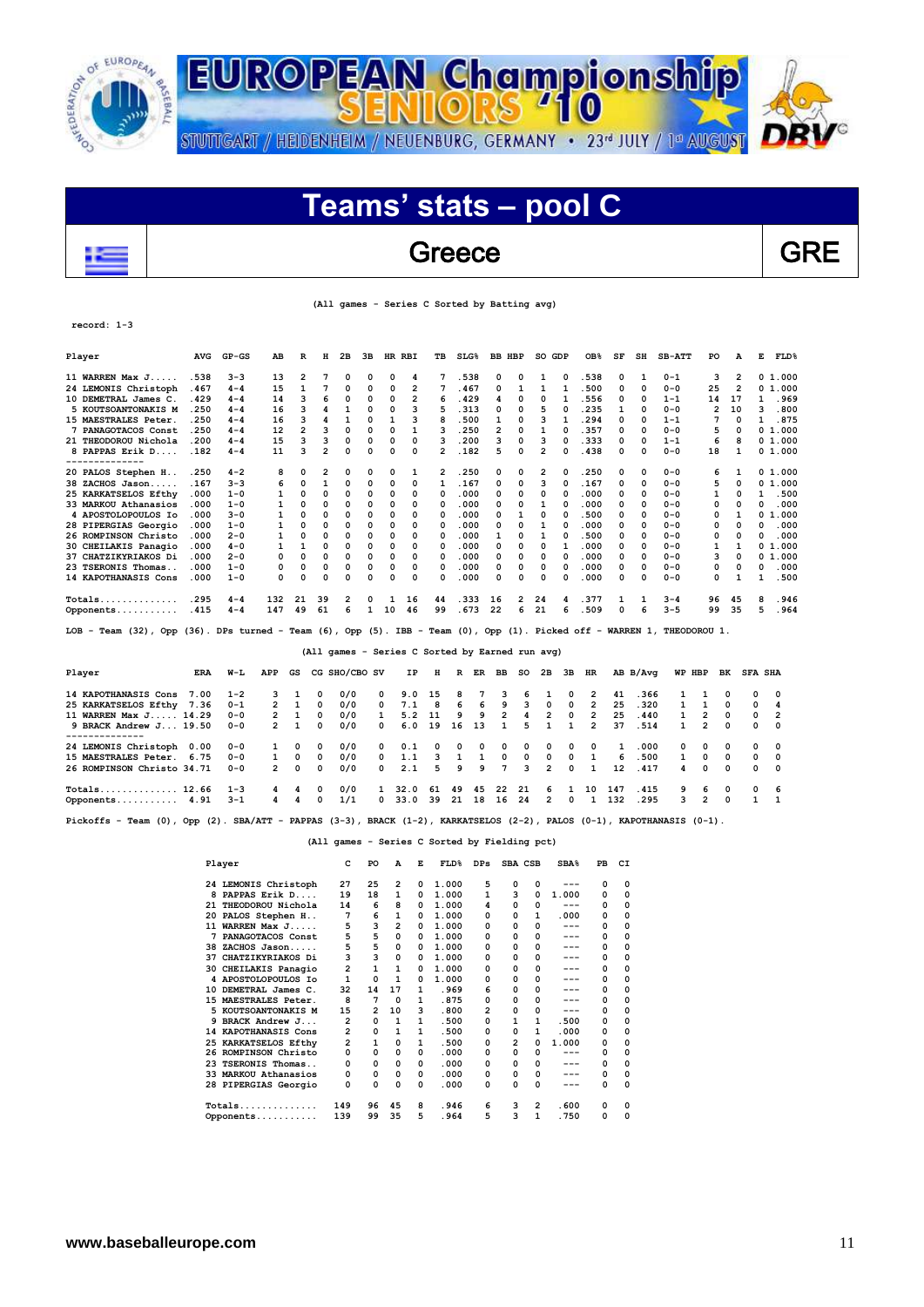



| Player                                                                                                   | AVG        | $GP - GS$ | AB             | R            | н              | 2в             | 3B            |              | HR RBI         | TВ                                              |              | SLG <sup>8</sup> | <b>BB HBP</b>           |                | SO GDP         |                | OB <sub>8</sub> | SF  | SH             | SB-ATT    | PO     |          | А            | E              | FLD <sup>8</sup> |
|----------------------------------------------------------------------------------------------------------|------------|-----------|----------------|--------------|----------------|----------------|---------------|--------------|----------------|-------------------------------------------------|--------------|------------------|-------------------------|----------------|----------------|----------------|-----------------|-----|----------------|-----------|--------|----------|--------------|----------------|------------------|
| 40 MAZZANTI Giuseppe                                                                                     | .417       | $4 - 4$   | 12             | 6            | 5              | O              | O             | з            | 6              |                                                 | 14 1.167     |                  | 5                       | 2              | 2              | 1              | .632            | 0   | 0              | $0 - 0$   |        | 7        | 4            |                | 01.000           |
| 32 CHAPELLI Jiminez                                                                                      | .417       | $4 - 4$   | 12             | з            | 5              | O              | $\Omega$      | 1            | 4              | 8                                               |              | .667             | 5                       | 0              | 0              |                | .556            | 1   | 0              | $4 - 4$   |        | 8        | 0            |                | 01.000           |
| 26 GIZZI Jairo R                                                                                         | .400       | $4 - 4$   | 15             | 3            | 6              | $\overline{2}$ | 0             | 1            | 5              | 11                                              |              | .733             | з                       | 1              | 1              | 1              | .526            | 0   | 0              | $2 - 3$   | 29     |          | 1            |                | 01.000           |
| 1 SANTORA Jack                                                                                           | .385       | $4 - 4$   | 13             | 3            | 5              | 1              | O             | 1            | 5              | 9                                               |              | .692             | 1                       | 0              | $\Omega$       | 1              | .429            | 0   | 2              | $1 - 1$   |        | 1        | 10           |                | 01.000           |
| 45 CHIARINI Mario                                                                                        | .357       | $4 - 4$   | 14             | 5            | 5              | $\mathbf{1}$   | 0             | 1            | $\overline{2}$ | 9                                               |              | .643             | 5                       | 0              | 3              | n              | .526            | 0   | 0              | $1 - 1$   |        | 4        | 1            |                | 01.000           |
| 3 GRANATO Anthony                                                                                        | .231       | $4 - 4$   | 13             | 3            | 3              | $\Omega$       | $\Omega$      | $\mathbf{1}$ | 3              | 6                                               |              | .462             | 4                       |                | $\mathbf{1}$   |                | .444            | 0   | $\mathbf{1}$   | $2 - 2$   |        | 1        | 7            |                | 01.000           |
| 4 DESIMONI Stefano.                                                                                      | .231       | $4 - 4$   | 13             |              | 3              | O              | $\Omega$      | $\Omega$     | $\Omega$       | 3                                               |              | .231             | $\overline{2}$          | O              | $\Omega$       | $\Omega$       | .333            | 0   | $\overline{2}$ | $0 - 0$   |        | 3        | 0            |                | 01.000           |
| --------------                                                                                           |            |           |                |              |                |                |               |              |                |                                                 |              |                  |                         |                |                |                |                 |     |                |           |        |          |              |                |                  |
| 6 INFANTE Juan C                                                                                         | .667       | $1 - 1$   | 3              | 1            | $\overline{2}$ | 0              | 0             | 0            | 0              | 2                                               |              | 667              | 1                       | O              | 1              | 0              | .750            | 0   | 1              | $0 - 0$   |        | 2        | 1            |                | 0 1.000          |
| 28 ALBANESE Simone                                                                                       | .333       | $3 - 3$   | q              | $\mathbf{1}$ | 3              | $\mathbf{1}$   | O             | $\Omega$     | 0              | 4                                               |              | 444              | $\mathbf{1}$            | 0              | $\mathbf{1}$   | $\overline{2}$ | .400            | 0   | 0              | $0 - 0$   | 16     |          | 1            | $\mathbf{1}$   | .944             |
| 9 MAZZUCA Joseph                                                                                         | .200       | $3 - 1$   | 5              | 1            | 1              | 0              | 0             | 0            | 0              | 1                                               |              | .200             | 0                       | 1              | 1              | 0              | .333            | 0   | 0              | $0 - 0$   |        | 0        | 0            | 0              | .000             |
| 14 ANGRISANO Juan P.                                                                                     | .200       | $4 - 1$   | 5              | $\mathbf{1}$ | 1              | 0              | 0             | $\Omega$     | 0              | 1                                               |              | .200             | $\overline{2}$          | 0              | 0              | 0              | .429            | 0   | 0              | $0 - 0$   | 24     |          | 0            | 0              | 1.000            |
| 25 AVAGNINA Lorenzo                                                                                      | .000       | $3 - 2$   |                | $\mathbf{1}$ | $\Omega$       | $\mathbf 0$    | $\Omega$      | $\Omega$     | 0              | 0                                               |              | .000             | $\mathbf{1}$            | O              | 1              |                | .125            | 0   | 0              | $0 - 0$   |        | $\Omega$ | 0            | $\Omega$       | .000             |
| 22 AMBROSINO Paolino                                                                                     | .000       | $1 - 0$   | 1              | 0            | $\mathbf 0$    | 0              | $\Omega$      | $\Omega$     | 0              | 0                                               |              | .000             | $\Omega$                | 0              | $\Omega$       |                | .000            | 0   | 0              | $0 - 0$   |        | $\Omega$ | 0            | 0              | .000             |
|                                                                                                          |            |           |                |              |                |                |               |              |                |                                                 |              |                  |                         |                |                |                |                 |     |                |           |        |          |              |                |                  |
| $Totals$                                                                                                 | .320       | $4 - 4$   | 122            | 32           | 39             | 5              | 0             | 8            | 25             | 68                                              |              | .557             | 30                      | 5              | 11             |                | .468            | 1   | 6              | $10 - 11$ | 99     |          | 31           | 1              | .992             |
| Opponents                                                                                                | .179       | $4 - 4$   | 117            | 12           | 21             | 2              | 0             | 6            | 10             | 41                                              |              | .350             | 8                       | 1              | 41             | $\Omega$       | .238            | 0   | 1              | $3 - 3$   | 96     |          | 42           | 5              | .965             |
|                                                                                                          |            |           |                |              |                |                |               |              |                |                                                 |              |                  |                         |                |                |                |                 |     |                |           |        |          |              |                |                  |
| Team $(36)$ , Opp $(16)$ . DPs turned - Team $(2)$ , Opp $(8)$ . IBB - Team $(1)$ , CHIARINI 1.<br>LOB - |            |           |                |              |                |                |               |              |                |                                                 |              |                  |                         |                |                |                |                 |     |                |           |        |          |              |                |                  |
|                                                                                                          |            |           |                |              |                |                |               |              |                | (All games - Series C Sorted by Earned run avg) |              |                  |                         |                |                |                |                 |     |                |           |        |          |              |                |                  |
|                                                                                                          |            |           |                |              |                |                |               |              |                |                                                 |              |                  |                         |                |                |                |                 |     |                |           |        |          |              |                |                  |
| Player                                                                                                   | <b>ERA</b> | W−L       | APP            | GS           |                |                | CG SHO/CBO SV |              | IP             | H                                               | R            | ER               | BB                      | so             | 2в             | Зв             | HR              |     | AB B/Avq       |           | WP HBP | BK       |              | <b>SFA SHA</b> |                  |
| 34 DI ROMA Christoph                                                                                     | 0.00       | $0 - 0$   | 1              | 0            | 0              | 0/0            |               | 0            | 4.0            | 0                                               | $\Omega$     | 0                | $\Omega$                | 7              | $\Omega$       | $\Omega$       | 0               | 12  | .000           | 0         | 0      | 0        | 0            |                | 0                |
| 18 RICHETTI Carlos M                                                                                     | 1.29       | $1 - 0$   | 1              | 1            | 0              | 0/0            |               | 0            | 7.0            | 3                                               | 1            | 1                | 0                       | 10             | $\circ$        | 0              | 1               | 24  | .125           | 0         | 1      | O        | O            |                | 0                |
| 29 CILLO Cody D                                                                                          | 3.60       | $0 - 0$   | 1              | 1            | 0              | 0/0            |               | 0            | 5.0            | 4                                               | 3            | $\overline{2}$   | 3                       | 4              | 1              | 0              | 0               | 19  | .211           | 0         | 0      | 0        | 0            |                | 0                |
| 35 DA SILVA Tiago Fe                                                                                     | 5.14       | $1 - 0$   | 2              | 1            | 0              | 0/0            |               | 0            | 7.0            | 4                                               | 4            | 4                | $\overline{\mathbf{2}}$ | 6              | $\mathbf 0$    | 0              | $\overline{2}$  | 25  | .160           | 2         | 0      | 0        | 0            | 0              |                  |
| 43 DE SANTIS Riccard                                                                                     | 6.75       | $0 - 1$   | $\mathbf{1}$   | $\mathbf{1}$ | 0              | 0/0            |               | 0            | 4.0            | 6                                               | 3            | 3                | 3                       | 5              | $\mathbf{1}$   | 0              | $\overline{2}$  | 16  | .375           | 0         | 0      | 0        | $\Omega$     | 1              |                  |
| --------------                                                                                           |            |           |                |              |                |                |               |              |                |                                                 |              |                  |                         |                |                |                |                 |     |                |           |        |          |              |                |                  |
| 16 GRIFANTINI Marco                                                                                      | 0.00       | $1 - 0$   | 1              | 0            | 0              | 0/0            |               | 0            | 2.0            | 1                                               | $\Omega$     | 0                | $\Omega$                | 4              | 0              | 0              | 0               | 7   | .143           | 0         | 0      | 1        | 0            |                | 0                |
| 11 CICATELLO Justin                                                                                      | 0.00       | $0 - 0$   | 1              | 0            | 0              | 0/0            |               | 0            | 1.0            | 1                                               | $\Omega$     | 0                | 0                       | 3              | 0              | 0              | $\Omega$        | 4   | .250           | 0         | 0      | 0        | 0            | 0              |                  |
| 30 PEZZULLO Carlos A                                                                                     | 3.00       | $0 - 0$   | $\overline{2}$ | 0            | 0              | 0/0            |               | 0            | 3.0            | $\overline{\mathbf{2}}$                         | $\mathbf{1}$ | 1                | $\mathbf 0$             | $\overline{2}$ | $\mathbf 0$    | $\mathbf 0$    | $\mathbf{1}$    | 10  | .200           | 0         | 0      | 0        | $\Omega$     | 0              |                  |
| $\texttt{Totals} \dots \dots \dots \dots \dots$                                                          | 3.00       | $3 - 1$   | 4              | 4            | 0              | 0/0            |               | 0            | 33.0           | 21                                              | 12           | 11               | 8                       | 41             | $\overline{2}$ | 0              | 6               | 117 | . 179          | 2         | 1      | 1        | 0            |                | 1                |
| Opponents                                                                                                | 7.88       | $1 - 3$   | 4              | 4            | O              | 0/0            |               | 1            | 32.0           | 39                                              | 32           | 28               | 30                      | 11             | 5              | O              | я               | 122 | .320           | я         | 5      | O        | $\mathbf{1}$ |                | 6                |

**Pickoffs - Team (1), PEZZULLO 1. SBA/ATT - ALBANESE (3-3), DA SILVA (2-2), DE SANTIS (1-1).** 

#### **(All games - Series C Sorted by Fielding pct)**

| Player               | c   | PO           | А              | E | FLD <sup>8</sup> | <b>DPs</b> | SBA CSB |              | SBA <sup>8</sup> | PB       | CI       |
|----------------------|-----|--------------|----------------|---|------------------|------------|---------|--------------|------------------|----------|----------|
| 26 GIZZI Jairo R     | 30  | 29           | 1              | 0 | 1.000            | 2          | 0       | 0            | ---              | $\Omega$ | 0        |
| 14 ANGRISANO Juan P. | 24  | 24           | 0              | 0 | 1.000            | 0          | 0       | 0            | ---              | 0        | 0        |
| 40 MAZZANTI Giuseppe | 11  | 7            | 4              | 0 | 1.000            | 0          | 0       | 0            |                  | 0        | 0        |
| 1 SANTORA Jack       | 11  | 1            | 10             | 0 | 1.000            | 1          | 0       | 0            |                  | 0        | $\Omega$ |
| 3 GRANATO Anthony    | 8   | 1            | 7              | 0 | 1.000            | 0          | 0       | 0            | ---              | $\Omega$ | $\Omega$ |
| 32 CHAPELLI Jiminez. | 8   | 8            | 0              | 0 | 1.000            | 0          | 0       | 0            | ---              | 0        | 0        |
| 45 CHIARINI Mario    | 5   | 4            | 1              | 0 | 1.000            | 0          | 0       | 0            | ---              | 0        | 0        |
| 4 DESIMONI Stefano.  | 3   | 3            | 0              | 0 | 1.000            | 0          | 0       | 0            | ---              | 0        | 0        |
| 35 DA SILVA Tiago Fe | 3   | 2            | 1              | 0 | 1.000            | 0          | 2       | O            | 1.000            | 0        | 0        |
| 6 INFANTE Juan C     | 3   | 2            | 1              | 0 | 1.000            | 0          | 0       | 0            | ---              | 0        | 0        |
| 30 PEZZULLO Carlos A | 2   | 0            | $\overline{2}$ | 0 | 1.000            | 0          | 0       | 0            | ---              | 0        | $\Omega$ |
| 18 RICHETTI Carlos M | 2   | 0            | 2              | 0 | 1.000            | 0          | 0       | 0            | ---              | $\Omega$ | 0        |
| 34 DI ROMA Christoph | 1   | 1            | 0              | 0 | 1.000            | 0          | 0       | 0            |                  | 0        | 0        |
| 29 CILLO Cody D      | 1   | $\mathbf{1}$ | 0              | 0 | 1.000            | 0          | 0       | 0            | ---              | 0        | 0        |
| 16 GRIFANTINI Marco. | 1   | 0            | 1              | 0 | 1.000            | 0          | 0       | 0            | ---              | 0        | 0        |
| 28 ALBANESE Simone   | 18  | 16           | 1              | 1 | .944             | 0          | 3       | 0            | 1.000            | 0        | 0        |
| 11 CICATELLO Justin. | 0   | 0            | 0              | 0 | .000             | 0          | 0       | 0            | ---              | 0        | 0        |
| 25 AVAGNINA Lorenzo. | 0   | 0            | 0              | 0 | .000             | 0          | 0       | O            | ---              | 0        | 0        |
| 22 AMBROSINO Paolino | 0   | 0            | 0              | 0 | .000             | 0          | 0       | 0            |                  | 0        | $\Omega$ |
| 43 DE SANTIS Riccard | 0   | 0            | 0              | 0 | .000             | 0          | 1       | 0            | 1.000            | 0        | 0        |
| 9 MAZZUCA Joseph     | 0   | 0            | 0              | 0 | .000             | 0          | 0       | 0            | ---              | 0        | $\Omega$ |
| $Totals$             | 131 | 99           | 31             | 1 | . 992            | 2          | 3       | <sup>0</sup> | 1.000            | 0        | 0        |
| Opponents            | 143 | 96           | 42             | 5 | .965             | 8          | 10      | 1            | . 909            | 0        | 0        |

**record: 3-1**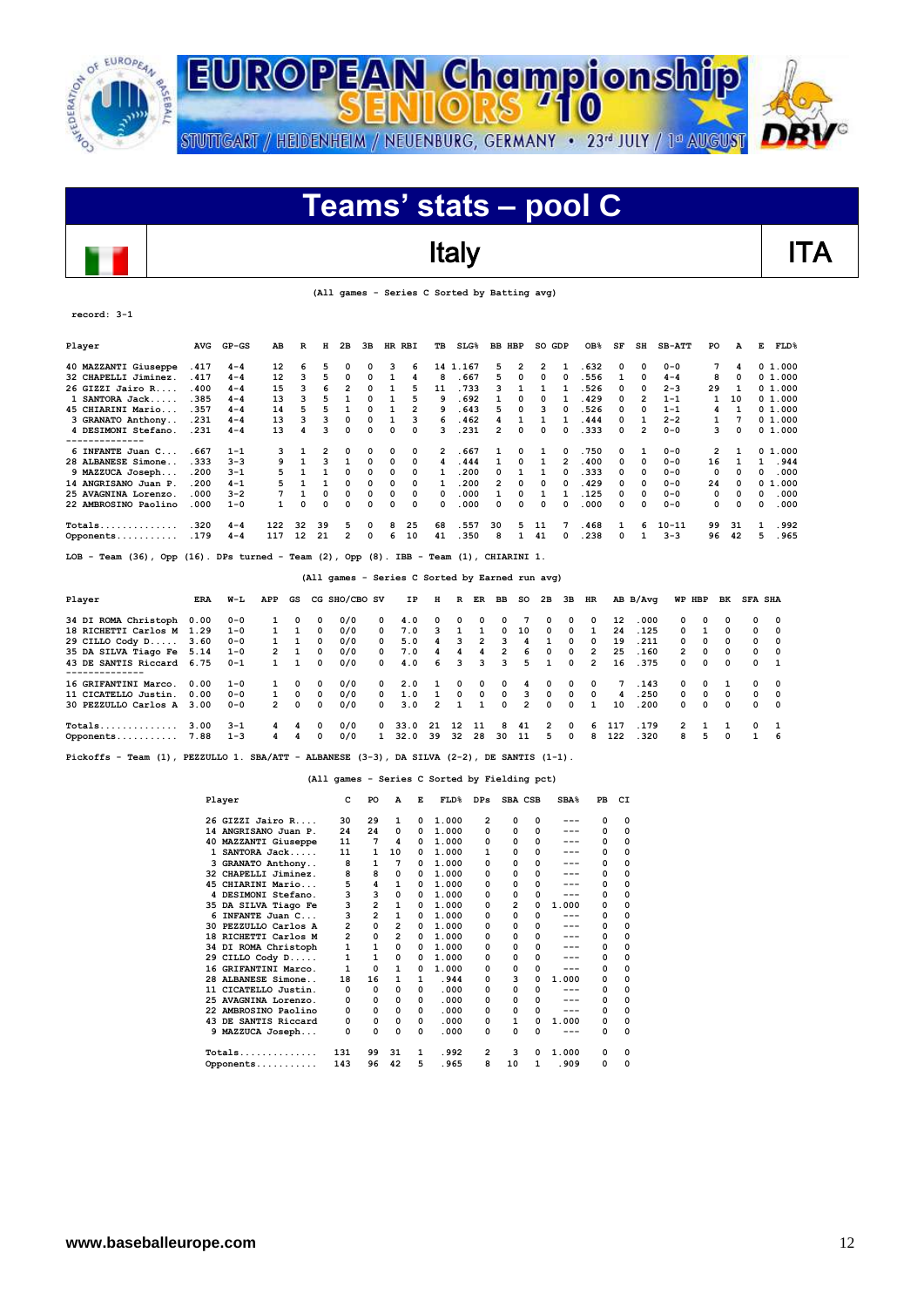

## Netherlands NED

 **(All games - Series C Sorted by Batting avg)**

**record: 4-0**

 $\overline{\phantom{a}}$ 

| Player                                                            | AVG   | $GP - GS$ | AB  | R  | н        | 2B       | 3B       |         | HR RBI | TВ           | $SLG\$   |    | BB HBP   | SO | GDP           | OB <sub>8</sub> | SF           | SH       | <b>SB-ATT</b> | PO | A        | Е | $FLD$ $%$ |
|-------------------------------------------------------------------|-------|-----------|-----|----|----------|----------|----------|---------|--------|--------------|----------|----|----------|----|---------------|-----------------|--------------|----------|---------------|----|----------|---|-----------|
| 30 LEGITO Raylinoe                                                | .615  | $4 - 4$   | 13  | 8  | 8        | 2        | 0        |         |        |              | 13 1.000 | 4  | 0        |    | $\Omega$      | . 706           | 0            | $\Omega$ | $0 - 0$       | 3  |          |   | .909      |
| 27 ROMBLEY Danny                                                  | .471  | $4 - 4$   | 17  | 4  | 8        | 3        | 0        | 0       | 3      | 11           | .647     | 0  | 0        | 2  | 0             | .444            |              |          | $0 - 0$       | 4  | 0        |   | 01.000    |
| 7 KEMP Dwayne                                                     | .357  | $4 - 4$   | 14  | 2  |          |          | 0        |         | 5      | 9            | .643     |    | 0        |    | 0             | .400            |              |          | $0 - 1$       | 5  |          |   | 1.900     |
| 37 ENGELHARDT Bryan.                                              | .333  | $4 - 3$   | 12  |    |          |          | 0        |         | 6      | 8            | .667     |    | 0        | ٩  | O             | .385            | 0            | 0        | $0 - 0$       | 15 |          |   | 01.000    |
| 26 JONG de Bas                                                    | .308  | $4 - 3$   | 13  |    |          | 0        | 0        | 0       | ٩      | 4            | .308     | 0  | $\Omega$ | 2  |               | .308            | 0            | $\Omega$ | $0 - 0$       | 6  |          |   | .900      |
| 18 KLOOSTER v t Dirk                                              | .308  | $4 - 4$   | 13  | 2  |          | 0        | 0        | 0       | 0      | 4            | .308     |    | 0        | 0  | 0             | .357            | 0            | 0        | $0 - 0$       | 3  | $\Omega$ |   | 01.000    |
| 24 JONG de Sidney                                                 | .300  | $4 - 4$   | 10  |    |          | $\Omega$ | 0        |         |        | 6            | .600     | 6  | $\Omega$ |    | 0             | .563            | 0            | $\Omega$ | $0 - 0$       | 33 |          |   | 01.000    |
| 8 DUURSMA Michael.                                                | . 250 | $4 - 4$   | 12  | 5  |          | 0        | 0        | 0       | 0      | 3            | .250     |    |          |    | O             | .357            | 0            | 0        | $0 - 0$       | 6  | 6        |   | .923      |
| 21 KINGSALE Eugene                                                | .100  | $4 - 4$   | 10  |    |          |          | 0        | 0       |        | 2            | .200     | ۹  | 0        | 2  | 0             | .526            |              | 0        | $0 - 0$       | 3  | 0        |   | 01.000    |
| --------------                                                    |       |           |     |    |          |          |          |         |        |              |          |    |          |    |               |                 |              |          |               |    |          |   |           |
| 41 ROOI McVince                                                   | .500  | $3 - 1$   |     |    | 2        | $\Omega$ | 0        | 0       | 0      | $\mathbf{2}$ | .500     | 0  | 0        | 0  |               | .500            | 0            | $\Omega$ | $0 - 0$       | 5  | $\Omega$ |   | 01.000    |
| 2 DAANTJI Shaldimar                                               | . 250 | 3-1       |     |    |          | 0        | $\Omega$ | 0       |        |              | .250     |    | $\Omega$ | 2  | 0             | .400            | 0            | 0        | $0 - 0$       | 1  | 0        |   | 01.000    |
| 5 SLUIJTER Jeroen                                                 | .000  | $2 - 0$   |     |    | $\Omega$ | $\Omega$ | 0        | 0       | 0      | 0            | .000     |    | $\Omega$ | 0  | n             | .500            | 0            | $\Omega$ | $0 - 0$       | 0  | $\Omega$ | 0 | .000      |
| 4 HALMAN Jason                                                    | .000  | $2 - 0$   |     |    | 0        | 0        | 0        | 0       | 0      | 0            | .000     |    | 0        | 0  |               | 01.000          | 0            | 0        | $0 - 0$       |    | 0        |   | 01.000    |
| $Totals$                                                          | .350  | $4 - 4$   | 123 | 38 | 43       | 8        | 0        | 4       | 33     | 63           | .512     | 26 |          | 15 | $\mathcal{P}$ | . 464           |              | 2        | $0 - 1$       | 87 | 25       | 4 | . 966     |
| Opponents                                                         | .126  | $4 - 4$   | 95  | 0  | 12       | 2        | $\Omega$ | 0       | 0      | 14           | .147     | 9  | 3        | 33 |               | .224            | <sup>o</sup> |          | $0 - 0$       | 80 | 27       | 9 | .922      |
| Team $(35)$ , Opp $(21)$ . DPs turned - Team $(4)$ , Opp<br>LOB - |       |           |     |    |          |          |          | $(2)$ . |        |              |          |    |          |    |               |                 |              |          |               |    |          |   |           |

 **(All games - Series C Sorted by Earned run avg)**

| Player               | ERA  | W-L     | APP          |            |              | GS CG SHO/CBO SV |              | IP.                   | H                       | $\mathbb{R}$ |          |          | ER BB SO 2B |                |            | 3B HR                   |     | AB B/Avq |            | WP HBP                  |            | BK SFA SHA |            |
|----------------------|------|---------|--------------|------------|--------------|------------------|--------------|-----------------------|-------------------------|--------------|----------|----------|-------------|----------------|------------|-------------------------|-----|----------|------------|-------------------------|------------|------------|------------|
| 19 CORDEMANS Robbie. | 0.00 | $2 - 0$ | $\mathbf{2}$ | -2         | $\Omega$     | 0/2              | $^{\circ}$   | 12.0                  | $7\overline{ }$         | $^{\circ}$   | $\Omega$ | 5.       | 14          | $\Omega$       | $^{\circ}$ | $\Omega$                | 40  | .175     | $\Omega$   | $\Omega$                | $\Omega$   |            | $0\quad 0$ |
| 44 BOYD Leon         | 0.00 | $1 - 0$ | $\mathbf{1}$ |            | 0            | 0/1              | $^{\circ}$   | 7.0                   | $\overline{2}$          | $^{\circ}$   | $\Omega$ |          | 6           | $\Omega$       | $^{\circ}$ | $\Omega$                | 23  | .087     | $^{\circ}$ |                         | $^{\circ}$ |            | $0\quad 1$ |
| 25 BERGMAN David     | 0.00 | $1 - 0$ | $\mathbf{1}$ |            |              | 1/0              | $^{\circ}$   | 5.0                   | 2                       | $\Omega$     | $\Omega$ |          | 8           | $\overline{2}$ | $\Omega$   | $^{\circ}$              | 17  | .118     | $\Omega$   | $\Omega$                | $\Omega$   |            | $0\quad 0$ |
|                      |      |         |              |            |              |                  |              |                       |                         |              |          |          |             |                |            |                         |     |          |            |                         |            |            |            |
| 13 KAMPEN v Michiel. | 0.00 | $0 - 0$ | 1            | $\Omega$   | $\Omega$     | 0/1              | $^{\circ}$   | 2.0                   | $\overline{\mathbf{0}}$ | $\Omega$     | $\Omega$ | $\Omega$ |             | $^{\circ}$     | $\Omega$   | $^{\circ}$              | 5.  | .000     | $^{\circ}$ | $\overline{2}$          | $^{\circ}$ |            | $0\quad 0$ |
| 33 ASJES Arschwin    | 0.00 | $0 - 0$ | 1            | $\Omega$   | $\Omega$     | 0/1              | $\mathbf{1}$ | 2.0                   |                         | $\Omega$     | $\Omega$ |          | 3           | $\Omega$       | $\Omega$   | $\overline{\mathbf{0}}$ |     | 7, 143   | $\Omega$   | $\Omega$                | - 0        |            | $0\quad 0$ |
| 14 DRAIJER Dorotheus | 0.00 | $0 - 0$ | $\mathbf{1}$ | $^{\circ}$ | $\Omega$     | 0/1              | $^{\circ}$   | 1.0                   | $\Omega$                | $\Omega$     | $\Omega$ |          |             | $\Omega$       | $^{\circ}$ | $^{\circ}$              | 3   | .000     | $^{\circ}$ | $^{\circ}$              | $^{\circ}$ |            | $0\quad 0$ |
| $Totals$             | 0.00 | $4 - 0$ |              | 4 4        | $\mathbf{1}$ | 4/3              |              | 1, 29.0               | 12                      | $\Omega$     | $\Omega$ | 9        | -33         | $\overline{2}$ | $\Omega$   | $\Omega$                | 95  | .126     | $^{\circ}$ | $\overline{\mathbf{3}}$ | $\Omega$   |            | $0\quad 1$ |
| Opponents            | 9.79 | $0 - 4$ | $\sim$       | 4          | $\Omega$     | 0/0              |              | $0\quad 26.2\quad 43$ |                         | 38           | 29       | 26       | 15          | 8              | $\Omega$   | 4                       | 123 | .350     | 5.         |                         | $\Omega$   |            | $1\quad 2$ |

**Pickoffs - Team (1), CORDEMANS 1.** 

#### **(All games - Series C Sorted by Fielding pct)**

|    | Player               | C              | PO             | A  | Е        | FLD <sup>8</sup> | <b>DPs</b> |   | SBA CSB | SBA <sub>8</sub> | PB | CI       |
|----|----------------------|----------------|----------------|----|----------|------------------|------------|---|---------|------------------|----|----------|
|    | 24 JONG de Sidney    | 34             | 33             | 1  | 0        | 1.000            | 0          | 0 | 0       | ---              | 0  | 0        |
|    | 37 ENGELHARDT Bryan. | 16             | 15             | 1  | 0        | 1.000            | з          | 0 | 0       | ---              | 0  | 0        |
|    | 41 ROOI McVince      | 5              | 5              | 0  | 0        | 1.000            | 1          | 0 | 0       |                  | 0  | 0        |
|    | 27 ROMBLEY Danny     | 4              | 4              | 0  | 0        | 1.000            | 0          | 0 | 0       | ---              | 0  | 0        |
|    | 21 KINGSALE Eugene   | 3              | 3              | 0  | $\Omega$ | 1.000            | 0          | 0 | 0       | ---              | 0  | 0        |
|    | 18 KLOOSTER v t Dirk | 3              | 3              | 0  | $\Omega$ | 1.000            | 0          | 0 | 0       | ---              | 0  | 0        |
| 19 | CORDEMANS Robbie.    | 2              | 0              | 2  | 0        | 1.000            | 0          | 0 | 0       | ---              | 0  | 0        |
|    | 44 BOYD Leon         | $\overline{2}$ | $\overline{2}$ | 0  | $\Omega$ | 1.000            | 0          | 0 | 0       | ---              | 0  | 0        |
|    | 4 HALMAN Jason       | 1              | 1              | 0  | 0        | 1.000            | 0          | 0 | 0       | ---              | 0  | 0        |
|    | 13 KAMPEN v Michiel. | 1              | 0              | 1  | 0        | 1.000            | 1          | 0 | 0       | ---              | 0  | 0        |
|    | 2 DAANTJI Shaldimar  | 1              | 1              | 0  | 0        | 1.000            | 0          | 0 | 0       | ---              | 0  | 0        |
|    | 8 DUURSMA Michael    | 13             | 6              | 6  | 1        | .923             | 3          | 0 | 0       | ---              | 0  | 0        |
|    | 30 LEGITO Raylinoe   | 11             | 3              | 7  | 1        | .909             | 1          | 0 | 0       | ---              | 0  | 0        |
|    | $26$ JONG de Bas     | 10             | 6              | 3  | 1        | .900             | 0          | 0 | 0       | ---              | 0  | 0        |
|    | 7 KEMP Dwayne        | 10             | 5              | 4  | 1        | .900             | 0          | 0 | 0       | ---              | 0  | 0        |
|    | 5 SLUIJTER Jeroen    | 0              | 0              | 0  | 0        | .000             | 0          | 0 | 0       | ---              | 0  | 0        |
|    | 14 DRAIJER Dorotheus | 0              | 0              | 0  | 0        | .000             | 0          | 0 | 0       | ---              | 0  | 0        |
|    | 25 BERGMAN David     | 0              | 0              | 0  | 0        | .000             | 0          | 0 | 0       | ---              | 0  | 0        |
|    | 33 ASJES Arschwin    | 0              | 0              | 0  | 0        | .000             | 0          | 0 | 0       | ---              | 0  | $\Omega$ |
|    | $Totals$             | 116            | 87             | 25 | 4        | .966             | 4          | 0 | 0       | ---              | 0  | 0        |
|    | Opponents            | 116            | 80             | 27 | 9        | .922             | 2          | 0 | 1       | .000             | 0  | 0        |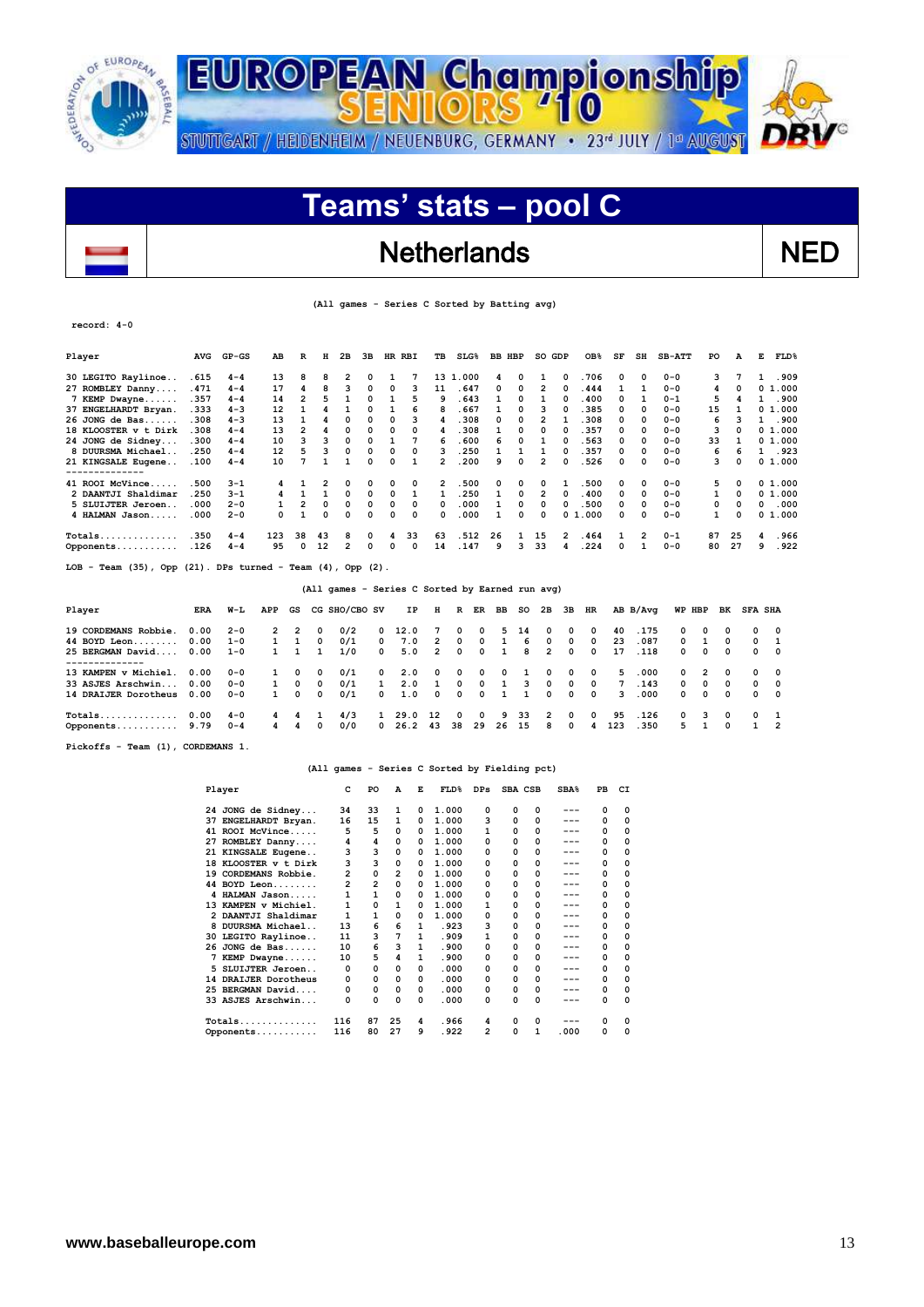

## Sweden SWE

|  |  |  |  |  |  |  |  | (All games - Series C Sorted by Batting avg) |  |
|--|--|--|--|--|--|--|--|----------------------------------------------|--|
|--|--|--|--|--|--|--|--|----------------------------------------------|--|

| Player               | AVG  | $GP - GS$ | AB             | R  | н  | 2в       | 3B | HR | RBI | TВ  | SLG <sub>8</sub> | вв | HBP            | SO | GDP | OB <sub>8</sub> | SF       | SH           | $SB-ATT$ | PO | А            | Е        | FLD <sup>8</sup> |
|----------------------|------|-----------|----------------|----|----|----------|----|----|-----|-----|------------------|----|----------------|----|-----|-----------------|----------|--------------|----------|----|--------------|----------|------------------|
| 20 JOHANSSON Christo | .571 | $4 - 4$   | 14             |    | 8  |          | 0  | 0  | 3   | 12  | . 857            | 0  | 0              | 4  | 0   | . 571           | 0        | $\Omega$     | $1 - 1$  | 13 |              |          | 0 1.000          |
| $7$ SORGI Adam       | .429 | $4 - 4$   | 14             |    | 6  | $\Omega$ | 0  | 0  |     | 6   | 429              |    | 0              | 5  |     | . 467           | 0        | $\Omega$     | $0 - 0$  | 8  |              | 2        | .889             |
| 5 JOHANNESSEN Bjorn  | .417 | $3 - 3$   | 12             | 2  | 5  | $\Omega$ | 0  |    | 2   | я   | 667              | 0  | 0              | 0  |     | 417             | 0        | 0            | $0 - 0$  | 13 |              |          | 01.000           |
| 22 REIMER Rickard    | .300 | $3 - 3$   | 10             | 2  | ٩  |          | 0  | 0  | 0   | 4   | 400              |    | 0              | 6  |     | 364             | 0        |              | $0 - 0$  | 10 |              |          | .950             |
| 24 SJOBERG Kristoffe | .286 | $4 - 4$   | 14             |    |    |          |    |    | 5   | 8   | 571              | O  | 0              | 2  |     | .286            | 0        | 0            | $0 - 0$  | 2  |              |          | .714             |
| 8 PILEGARD Magnus    | .267 | $4 - 4$   | 15             |    |    |          | ٥  | 0  | 0   | 5   | 333              | 0  | 0              | 3  |     | 267             | 0        | 0            | $0 - 0$  | 26 |              |          | 01.000           |
| 11 JOHANNESSEN Peter | .250 | $4 - 4$   | 12             | з  | 3  |          | ٥  |    |     |     | 583              |    | 2              | 2  |     | .400            | 0        | 0            | $1 - 2$  | 5  |              |          | 0 1.000          |
| 33 DERMENDZIEV Antho | .143 | $4 - 4$   | 14             |    | 2  | $\Omega$ | ი  | n  | 0   | 2   | 143              | 2  | O              |    |     | .250            | 0        | <sup>0</sup> | $1 - 1$  | 12 |              |          | 0 1.000          |
| ------------         |      |           |                |    |    |          |    |    |     |     |                  |    |                |    |     |                 |          |              |          |    |              |          |                  |
| 12 LEANDER Rickard   | .286 | $3 - 3$   |                |    |    | 0        | 0  | 2  | 3   | 81. | 143              |    | 0              |    |     | .375            | $\Omega$ | 0            | $0 - 0$  | 0  |              | $\Omega$ | .000             |
| 13 LINDGREN Per.     | .250 | $2 - 1$   |                |    |    | 0        | 0  | 0  | 0   |     | 250              | 0  | 0              |    |     | . 250           | 0        | 0            | $0 - 0$  | 0  | 0            | 0        | .000             |
| 25 JANSSON Thomas    | .000 | $2 - 0$   | 3              |    | O  | 0        | 0  | 0  | 0   | 0   | .000             | 0  | O              |    |     | .000            | 0        | 0            | $0 - 0$  | 0  |              | $\Omega$ | .000             |
| 3 OHLSSON Lukas      | .000 | $1 - 1$   | 2              | 0  | 0  | 0        | 0  | 0  | 0   | 0   | .000             | 0  | 0              | 2  |     | .000            | 0        | 0            | $0 - 0$  |    | 0            |          | . 333            |
| 17 ELFVING Peter.    | .000 | $1 - 1$   | $\overline{2}$ | 0  | 0  | 0        | 0  | 0  | 0   | 0   | .000             | 0  | 0              |    |     | .000            | 0        | 0            | $0 - 0$  | 4  |              | 0        | 1.000            |
| 34 JOHANSSON Henrik. | .000 | $1 - 0$   |                | 0  | 0  | $\Omega$ | 0  | 0  | 0   | 0   | .000             | 0  | <sup>0</sup>   |    |     | .000            | 0        | 0            | $0 - 0$  | 0  | <sup>0</sup> | 2        | .000             |
| 4 LAUSEN Robin.      | .000 | $1 - 0$   | 0              | O  | 0  | 0        | ٥  | 0  | 0   | n   | 000              | O  | O              | O  |     | .000            | 0        | 0            | $0 - 0$  | 0  |              |          | .000             |
| $Totals$             | .306 | $4 - 4$   | 124            | 15 | 38 | 8        | 0  | 5  | 15  | 61  | 492              | 6  | $\mathbf{2}$   | 36 |     | .348            | $\Omega$ |              | $3 - 4$  | 95 | 34           | 10       | .928             |
| Opponents            | .289 | $4 - 4$   | 128            | 31 | 37 | 5        | 0  | 4  | 25  | 54  | 422              | 26 | $\overline{2}$ | 12 |     | .411            | 2        | 3            | $4 - 7$  | 90 | 32           |          | .992             |
|                      |      |           |                |    |    |          |    |    |     |     |                  |    |                |    |     |                 |          |              |          |    |              |          |                  |

**LOB - Team (28), Opp (35). DPs turned - Team (5), Opp (3).** 

 $\overline{a}$ 

**record: 2-2**

### **(All games - Series C Sorted by Earned run avg)**

| Player                    | ERA  | W-L     | APP           | GS         |              | CG SHO/CBO SV |                | IP.  | н          | R              | ER             | BB             | so             | 2в             | зв         | HR             |     | AB B/Ava |               | WP HBP        | вк         | <b>SFA SHA</b> |                         |
|---------------------------|------|---------|---------------|------------|--------------|---------------|----------------|------|------------|----------------|----------------|----------------|----------------|----------------|------------|----------------|-----|----------|---------------|---------------|------------|----------------|-------------------------|
| 31 KLASSON Jakob          | 1.29 | $1 - 0$ |               |            | 0            | 0/0           | $^{\circ}$     | 7.0  | 5.         |                |                | -6             | 3.             | $\Omega$       | $^{\circ}$ | $\Omega$       | 23  | .217     | $\Omega$      | റ             | $\Omega$   | n.             | $\overline{\mathbf{0}}$ |
| 26 KLASSON Joakim         | 3.00 | $1 - 0$ |               |            | 0            | 0/0           | $\Omega$       | 6.0  | 6          | $\overline{2}$ | $\overline{2}$ | 3              | $\overline{2}$ | $\overline{2}$ | $^{\circ}$ | $\overline{2}$ | 23  | .261     | $\Omega$      | $\Omega$      | $\Omega$   | <sup>0</sup>   | $\Omega$                |
| 15 SOUBIEA Nicholas.      | 5.23 | $0 - 1$ | 3             |            | 0            | 0/0           | $\overline{2}$ | 10.1 | 11         | 9              | 6              | 3              | $\overline{2}$ |                | $\Omega$   |                | 43  | .256     | $^{\circ}$    |               | $^{\circ}$ | $^{\circ}$     |                         |
|                           |      |         |               |            |              |               |                |      |            |                |                |                |                |                |            |                |     |          |               |               |            |                |                         |
| 36 CARLSTEDT Oscar        | 0.00 | $0 - 0$ |               | $^{\circ}$ | $^{\circ}$   | 0/0           | 0              | 0.0  | $^{\circ}$ |                | 0              | 2              | $\Omega$       | $\Omega$       | 0          | $^{\circ}$     | 0   |          |               | 0             | $^{\circ}$ | 0              | റ                       |
| 29 ANDERSSON Michael 6.75 |      | $0 - 0$ | $\mathcal{P}$ | $\Omega$   | $\Omega$     | 0/0           | $^{\circ}$     | 2.2  | 3          | 7              | $\overline{2}$ | 5.             |                | $\Omega$       | $\Omega$   | $\Omega$       | 13  | .231     | $^{\circ}$    | $\Omega$      | $\Omega$   |                | $\overline{\mathbf{0}}$ |
| 16 DIONNE Curtis 10.12    |      | $0 - 0$ | $\mathbf{1}$  | $\Omega$   | 0            | 0/0           | $^{\circ}$     | 2.2  | 4          | 3              | 3              | $\overline{2}$ | $\overline{2}$ | $\Omega$       | $\Omega$   | $^{\circ}$     | 10  | .400     | $\Omega$      | $\Omega$      | $\Omega$   |                |                         |
| 27 JANSSON Peter 18.00    |      | $0 - 1$ |               |            | <sup>o</sup> | 0/0           | $\Omega$       | 3.0  | 8          | 8              | 6              | 5.             | $\overline{2}$ | $\overline{2}$ | $^{\circ}$ | 1              | 16  | .500     | $\mathbf{1}$  |               | $^{\circ}$ | $\Omega$       | $\mathbf{1}$            |
| $Totals$                  | 5.68 | $2 - 2$ | 4             | 4          | $^{\circ}$   | 0/0           | $\mathbf{2}$   | 31.2 | 37         | 31             | -20            | 26             | 12             | 5.             | $^{\circ}$ | 4              | 128 | .289     | $\mathcal{P}$ | $\mathcal{P}$ | റ          |                | 2 3                     |
| Opponents                 | 4.50 | $2 - 2$ | 4             | 4          |              | 1/0           | $\mathbf{1}$   | 30.0 | 38         | 15             | 15             | 6              | 36             | 8              | $\Omega$   | 5.             | 124 | .306     | $\mathbf{1}$  | $\mathcal{P}$ | $^{\circ}$ |                | $0\quad1$               |
|                           |      |         |               |            |              |               |                |      |            |                |                |                |                |                |            |                |     |          |               |               |            |                |                         |

**SBA/ATT - JOHANNESSENB (4-7), KLASSON Ja (1-3), SOUBIEA (1-2), KLASSON Jo (2-2).** 

## **(All games - Series C Sorted by Fielding pct)**

| Player |                          | C   | PO             | A  | Е              | FLD <sup>8</sup> | DPs | SBA CSB |                | SBA <sup>8</sup> | PB | CI |
|--------|--------------------------|-----|----------------|----|----------------|------------------|-----|---------|----------------|------------------|----|----|
|        | 8 PILEGARD Magnus        | 27  | 26             | 1  | 0              | 1.000            | 4   | 0       | 0              | ---              | 0  | 0  |
|        | 5 JOHANNESSEN Bjorn      | 17  | 13             | 4  | 0              | 1.000            | 1   | 4       | з              | .571             | 0  | 0  |
| 20     | JOHANSSON Christo        | 14  | 13             | 1  | 0              | 1.000            | 1   | 0       | O              | ---              | 0  | 0  |
|        | 33 DERMENDZIEV Antho     | 13  | 12             | 1  | 0              | 1.000            | 1   | 0       | $\Omega$       | ---              | 0  | 0  |
| 11     | <b>JOHANNESSEN Peter</b> | 5   | 5              | 0  | 0              | 1.000            | 0   | 0       | 0              | $---$            | 0  | 0  |
|        | 15 SOUBIEA Nicholas.     | 4   | 1              | 3  | 0              | 1.000            | 1   | 1       | 1              | .500             | 0  | 0  |
|        | 17 ELFVING Peter         | 4   | 4              | 0  | 0              | 1.000            | 0   | 0       | 0              | ---              | 0  | 0  |
|        | 16 DIONNE Curtis         | 2   | 0              | 2  | 0              | 1.000            | 0   | 0       | 0              | $---$            | 0  | 0  |
|        | 31 KLASSON Jakob         | 1   | $\Omega$       | 1  | 0              | 1.000            | 0   | 1       | $\overline{2}$ | .333             | 0  | 0  |
| 27     | JANSSON Peter            | 1   | $\mathbf 0$    | 1  | 0              | 1.000            | 0   | 0       | 0              | ---              | 0  | 0  |
|        | 22 REIMER Rickard        | 20  | 10             | 9  | 1              | .950             | 2   | 0       | 0              | ---              | 0  | 0  |
|        | $7$ SORGI Adam           | 18  | 8              | 8  | 2              | .889             | 2   | 0       | 0              | ---              | 0  | 0  |
|        | 24 SJOBERG Kristoffe     | 7   | $\overline{2}$ | 3  | $\overline{2}$ | .714             | 0   | 0       | 0              | ---              | 0  | 0  |
|        | 3 OHLSSON Lukas          | 3   | $\mathbf{1}$   | 0  | 2              | .333             | 0   | 0       | 0              | ---              | 0  | 0  |
|        | 34 JOHANSSON Henrik.     | 2   | 0              | 0  | $\overline{2}$ | .000             | 0   | 0       | 0              | ---              | 0  | 0  |
|        | 4 LAUSEN Robin           | 1   | $\Omega$       | 0  | 1              | .000             | 0   | 0       | O              | ---              | 0  | 0  |
|        | 25 JANSSON Thomas        | 0   | $\Omega$       | 0  | 0              | .000             | 0   | 0       | O              | ---              | 0  | 0  |
|        | 36 CARLSTEDT Oscar       | 0   | 0              | 0  | $\Omega$       | .000             | 0   | 0       | $\Omega$       | ---              | 0  | 0  |
|        | 26 KLASSON Joakim        | 0   | 0              | 0  | $\Omega$       | .000             | 0   | 2       | $\Omega$       | 1.000            | 0  | 0  |
|        | 29 ANDERSSON Michael     | 0   | 0              | 0  | 0              | .000             | 0   | 0       | 0              | ---              | 0  | 0  |
|        | 12 LEANDER Rickard       | ٥   | 0              | 0  | 0              | .000             | 0   | 0       | 0              | ---              | 0  | 0  |
|        | 13 LINDGREN Per          | ٥   | $\Omega$       | O  | 0              | .000             | 0   | 0       | $\Omega$       | ---              | 0  | 0  |
|        | Totals                   | 139 | 95             | 34 | 10             | .928             | 5   | 4       | з              | .571             | 0  | 0  |
|        | Opponents                | 123 | 90             | 32 | 1              | .992             | 3   | 3       | 1              | .750             | 0  | 0  |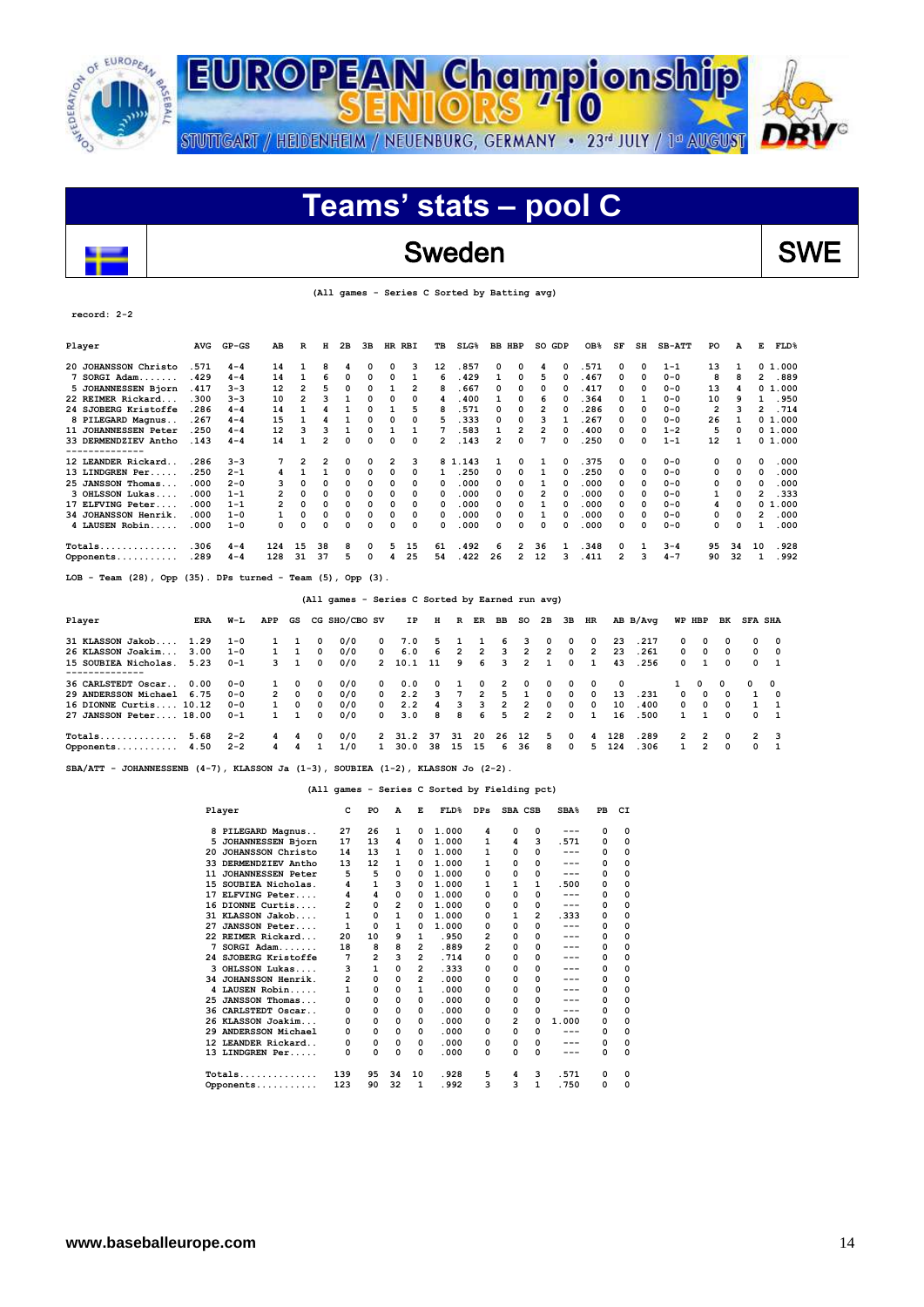

**EUROPEAN Championship 710** 

STUTTGART / HEIDENHEIM / NEUENBURG, GERMANY · 23rd JULY / 1st AUGUST

## **Leaders Summary – pool C**

#### **(All games - Series C) TEAM BATTING G Avg AB R H 2B 3B HR BB SO SB-ATT HITS ------------------------------------------------------------------------------- ---- NETHERLANDS......... 4 .350 123 38 43 8 0 4 26 15 0-1 ROMBLEY Danny-NED......... 8**<br>ITALY............... 4 .320 122 32 39 5 0 8 30 11 10-11 JOHANSSON Christof-SWE.... 8  **ITALY............... 4 .320 122 32 39 5 0 8 30 11 10-11 JOHANSSON Christof-SWE.... 8 SWEDEN............. 4** .306 124 15 38 8 0 5 6 36 3-4 LEGITO Raylinoe-NED.......<br>GREECE............. 4 .295 132 21 39 2 0 1 16 24 3-4 3 tied with 7 hit(s)  **GREECE.............. 4 .295 132 21 39 2 0 1 16 24 3-4 3 tied with 7 hit(s) GERMANY............. 4 .289 135 33 39 6 1 5 17 27 0-1 FRANCE.............. 4 .198 121 13 24 1 0 2 12 38 3-5 RUNS SCORED Totals.............. 12 .293 757 152 222 30 1 25 107 151 19-26 ----------- TEAM PITCHING G ERA W L Sv IP H R ER BB SO KINGSALE Eugene-NED....... 7 -------------------------------------------------------------------------------- WULF Dominik-GER.......... 6 NETHERLANDS........ 4** 0.00  **ITALY............... 4 3.00 3 1 0 33.0 21 12 11 8 41 5 tied with 5 run(s) scored SWEDEN............... 4 5.68 2 2 2 31.2 37 31 20 26 12**<br>**GERMANY............. 4 6.09 2 2 0 34.0 46 28 23 24 30 GERMANY............. 4 6.09 2 2 0 34.0 46 28 23 24 30 RUNS BATTED IN FRANCE.............. 4 7.80 GREECE.............. 4 12.66 1 3 1 32.0 61 49 45 22 21 LEGITO Raylinoe -NED....... 7 Totals.............. 12 5.93 12 12 4 189.2 222 152 125 107 151 GLASER Ludwig -GER......... 7 TEAM FIELDING G PO A E Pct DP PB SBA-ATT 4 tied with 6 RBI(s) --------------------------------------------------------------------- ITALY................. 4 99 31 1 .992 2 0 3-3 DOUBLES**<br>GERMANY 4 102 38 4 972 3 0 7-8 ------ **GERMANY............. 4 102 38 4 .972 3 0 7-8 ------- FRANCE.............. 4 90 38 4 .970 3 1 2-3 JOHANSSON Christof-SWE.... 4 NETHERLANDS......... 4 87 25 4 .966 4 0 0-0** ROMBLEY Danny-NED.......... 3<br>GREECE.............. 4 96 45 8 .946 6 0 3-5 4 tied with 2 double(s)  **GREECE.............. 4 96 45 8 .946 6 0 3-5 4 tied with 2 double(s) SWEDEN.............. 4 95 34 10 .928 5 0 4-7 Totals.............. 12 569 211 31 .962 23 1 19-26 TRIPLES ------- INDIVIDUAL BATTING WULF Dominik-GER.......... 1 Min 2.0 AB/Team game G Avg AB R H RBI 2B 3B HR BB --------------------------------------------------------------------------- HOME RUNS LEGITO Raylinoe-NED....... 4 .615 13 8 8 7 2 0 1 4 ---------**<br>JOHANSSON Christof-SWE.... 4 .571 14 1 8 3 4 0 0 0 0 MAZZANTI Giuseppe-ITA.....  **JOHANSSON Christof-SWE.... 4 .571 14 1 8 3 4 0 0 0 MAZZANTI Giuseppe-ITA..... 3 WARREN Max J-GRE.......... 3 .538 13 2 7 4 0 0 0 0 LEANDER Rickard-SWE....... 2 GLASER Ludwig-GER......... 4 .538 13 3 7 7 2 0 0 5 HOWARD Christopher-GER.... 2 ROMBLEY Danny-NED......... 4 .471 17 4 8 3 3 0 0 0 0 18**<br>LEMONIS Christophe-GRE.... 4 .467 15 1 7 2 0 0 0 0 **LEMONIS Christophe-GRE.... 4 .467<br>SORGI Adam-SWE........... 4 .429 SORGI Adam-SWE............. 4 .429 14 1 6 1 0 0 0 1 1 TOTAL BASES**<br>DEMETRAL James C-GRE...... 4 .429 14 3 6 2 0 0 0 4 -----------**DEMETRAL James C-GRE...... 4 .429 14 3 6**<br>JOHANNESSEN Bjorn-SWE..... 3 .417 12 2 5  **JOHANNESSEN Bjorn-SWE..... 3 .417 12 2 5 2 0 0 1 0 MAZZANTI Giuseppe-ITA..... 4 .417 12 6 5 6 0 0 3 5<br>
CHAPELLI Jiminez-ITA...... 4 .417 12 3 5 4 0 0 1 5<br>
LUTZ Sacha-GER............. 4 .400 15 5 6 2 1 0 0 4 CHAPELLI Jiminez-ITA...... 4 .417 12 3 5 4 0 0 1 5<br>
LUTZ Sacha-GER............ 4 .400 15 5 6 2 1 0 0 4 LUTZ Sacha-GER............. 4 .400 15 5 6 2 1 0 0 4**<br>GIZZI Jairo R-ITA......... 4 .400 15 3 6 5 2 0 1 3  **GIZZI Jairo R-ITA......... 4 .400<br>SANTORA Jack-ITA......... 4 .385 SANTORA Jack-ITA.......... 4 .385 13 3 5 5 1 0 1 1 BASSEL Cedric-GER........ 4 .364 11 5 4 0 0 0 0 2 KEMP Dwayne-NED........... 4 .357 14 2 5 5 1 0 1 1 1**<br>CHIARINI Mario-ITA........ 4 .357 14 5 5 2 1 0 1 5  **CHIARINI Mario-ITA........ 4 .357 14 5 5 2 1 0 1 5<br>GRUBER Robert-GER......... 4 .353 17 1 6 6 2 0 1 0 GRUBER Robert-GER......... 4 .353 17 1 6<br>ENGELHARDT Bryan-NED...... 4 .333 12 1 4 ENGELHARDT Bryan-NED...... 4 .333 12 1 4 6 1 0 1 1 1**<br>ALBANESE Simone-ITA....... 3 .333 9 1 3 0 1 0 0 1  **ALBANESE Simone-ITA....... 3 .333 9 1 3 0 1 0 0 1 STRIKEOUTS** STRIKEOUTS IP SO  **INDIVIDUAL PITCHING ------------------------------------- Min 0.8 IP/Team game App ERA W-L Sv ----------------------------------------------------------------------- RICHETTI Carlos M-ITA..... 7.0 10 CORDEMANS Robbie-NED...... 2 0.00 2-0 0 12.0 7 0 0 5 14 BOYD Leon-NED................. 1 0.00 1-0 0 7.0 2 0 0 1 6<br>
BERGMAN David-NED......... 1 0.00 1-0 0 5.0 2 0 0 1 8<br>
DI ROMA Christophe-ITA.... 1 0.00 0-0 0 4.0 0 0 0 0 7 BERGMAN David-NED......... 1 0.00 1-0 0 5.0 2 0 0 1 8 HARTKOPF Nils-GER......... 3.0 7 DI ROMA Christophe-ITA....** 1 0.00 0-0 0 4.0 0 0 0 0 7<br>**HARTINGER** Dominik-GER..... 1 0.00 0-0 0 4.0 2 0 0 3 4  **HARTINGER Dominik-GER..... 1 0.00 0-0 0 4.0 2 0 0 3 4 KLASSON Jakob-SWE......... 1 1.29 1-0 0 7.0 5 1 1 6 3 RICHETTI Carlos M-ITA..... HENKENJOHANN Tim-GER...... 1 2.84 0-1 0 6.1 4 2 2 6 4 KLASSON Joakim-SWE........ 1 3.00 1-0 0 6.0 6 2 2 3 2 CILLO Cody D-ITA.......... 1 3.60 0-0 0 5.0 4 3 2 3**<br>MEURANT Samuel-FRA........ 1 4.76 0-1 0 5.2 11 3 3 0

 **MEURANT Samuel-FRA........ 1 4.76 0-1 0 5.2 11 3 3 0 5 DA SILVA Tiago Fel-ITA.... 2 5.14 1-0 0 7.0 4 4 4 2 6 SOUBIEA Nicholas-SWE...... 3 5.23 0-1 2 10.1 11 9 6 3 2 LEMESTRE Pierrick-FRA..... 1 5.79 0-1 0 4.2 4 6 3 4 1 HOFFSCHILD Philipp-GER.... 2 6.23 0-1 0 4.1 8 6 3 0 3** 

# **LEGITO Raylinoe-NED....... 8 JONG de Sidney-NED........ 7**

| MAZZANTI Giuseppe-ITA        | 14 |
|------------------------------|----|
| LEGITO Raylinoe-NED          | 13 |
| JOHANSSON Christof-SWE       | 12 |
| 4 tied with 11 total base(s) |    |

| <b>STOLEN BASES</b>                                                                                                                  | $SB-ATT$ |    |  |  |  |  |
|--------------------------------------------------------------------------------------------------------------------------------------|----------|----|--|--|--|--|
| $4 - 4$<br>CHAPELLI Jiminez-ITA<br>$2 - 2$<br>GRANATO Anthony-ITA<br>$2 - 3$<br>$GIZZI$ Jairo R-ITA<br>11 tied with 1 stolen base(s) |          |    |  |  |  |  |
| <b>STRIKEOUTS</b>                                                                                                                    | TP       | sc |  |  |  |  |
| $CORDEMANS$ $Roblie-NED$                                                                                                             | 12.0     | 14 |  |  |  |  |
| RICHETTI Carlos M-ITA                                                                                                                | 7.0      | 1( |  |  |  |  |
| BERGMAN David-NED                                                                                                                    | 5.0      | ٤  |  |  |  |  |
| DI ROMA Christophe-ITA                                                                                                               | 4.0      |    |  |  |  |  |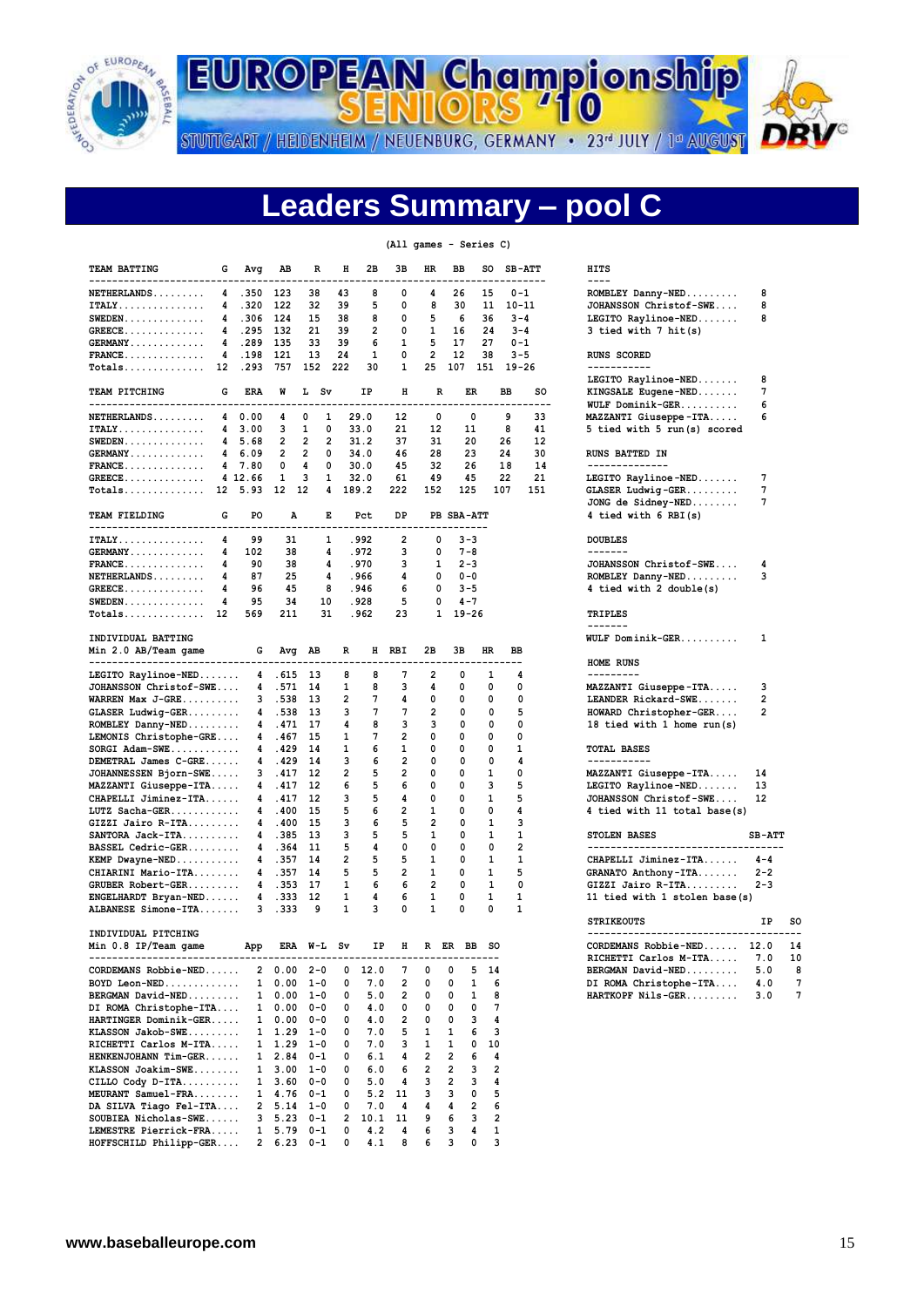

# **Technical Appointments**

## Saturday 31st **July**

| <b>Field</b>              | Time                                                                                       | <b>Home Team</b>           | <b>Visitor Team</b>               |                                  |
|---------------------------|--------------------------------------------------------------------------------------------|----------------------------|-----------------------------------|----------------------------------|
| Stuttgart                 | 12:00 (game 40)                                                                            | <b>NETHERLANDS</b>         | <b>ITALY</b>                      |                                  |
| <b>Umpires:</b>           | <b>BONILLA Sixto (ESP)</b>                                                                 |                            | <b>BESZCZYNSKI Dana (AUT)</b>     | <b>WAIDER JENS (GER)</b>         |
| Scorekeepers:<br>$T.C.$ : | <b>POSNY Christian (GER)</b><br><b>MUENCHEBERG Sven (GER)</b><br><b>STROEM Peter (SWE)</b> |                            | <b>SCHUHMACHER Robert (GER)</b>   |                                  |
| <b>Field</b>              | Time                                                                                       | Home Team                  | <b>Visitor Team</b>               |                                  |
|                           | Heidenheim 17:00 (game 41)                                                                 | <b>FRANCE</b>              | <b>GREECE</b>                     |                                  |
| <b>Umpires:</b>           | <b>JORGENSEN Henrik (SWE)</b><br><b>ALBRECHT Marco (GER)</b>                               |                            | <b>HEIJNINGEN van Henri (NED)</b> | <b>TAURELLI Marco (ITA)</b>      |
| Scorekeepers:<br>T.C.     | <b>WINKLER Stephanie (GER)</b><br><b>FANARA Angelo (ITA)</b>                               | <b>SCHULZE Peter (GER)</b> |                                   |                                  |
| <b>Field</b>              | Time                                                                                       | <b>Home Team</b>           | <b>Visitor Team</b>               |                                  |
| Stuttgart                 | 17:00 (game 42)                                                                            | <b>GERMANY</b>             | <b>SWEDEN</b>                     |                                  |
| <b>Umpires:</b>           | <b>LEONE Pierfranco (ITA)</b><br><b>KULHANEK David (CZE)</b>                               | <b>KUIPERS Jan (NED)</b>   |                                   | <b>MAKOUCHETCHEV Serge (FRA)</b> |
| Scorekeepers:<br>$T.C.$ : | <b>SCHUHMACHER Robert (GER)</b><br><b>MATEU Xavier</b>                                     |                            | <b>MUENCHEBERG Sven (GER)</b>     |                                  |